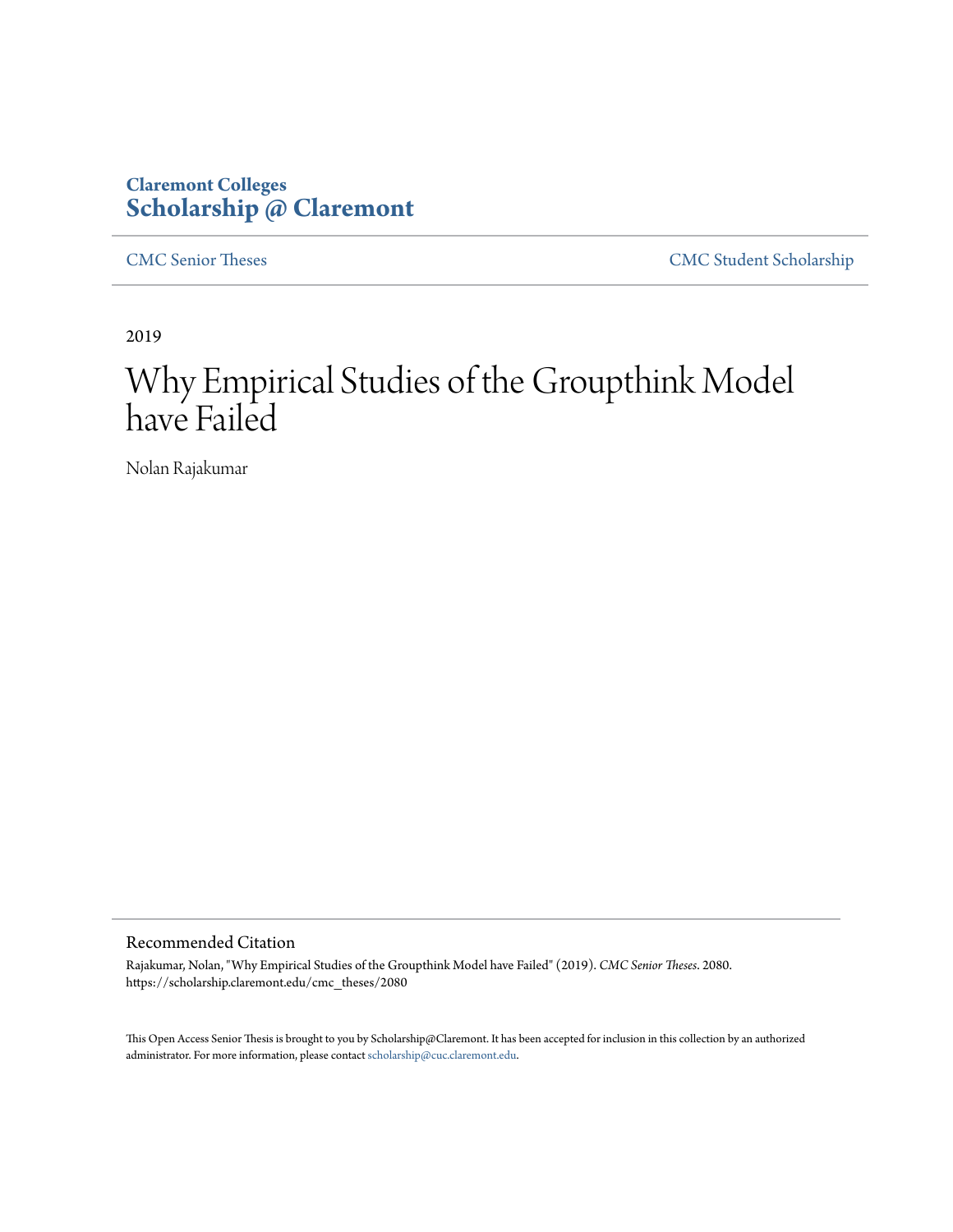Claremont McKenna College

# **Why Empirical Studies of the Groupthink Model have Failed**

submitted to

Professor Craig Bowman

By

Nolan D. Rajakumar

For

Senior Thesis Fall 2018 December 10, 2018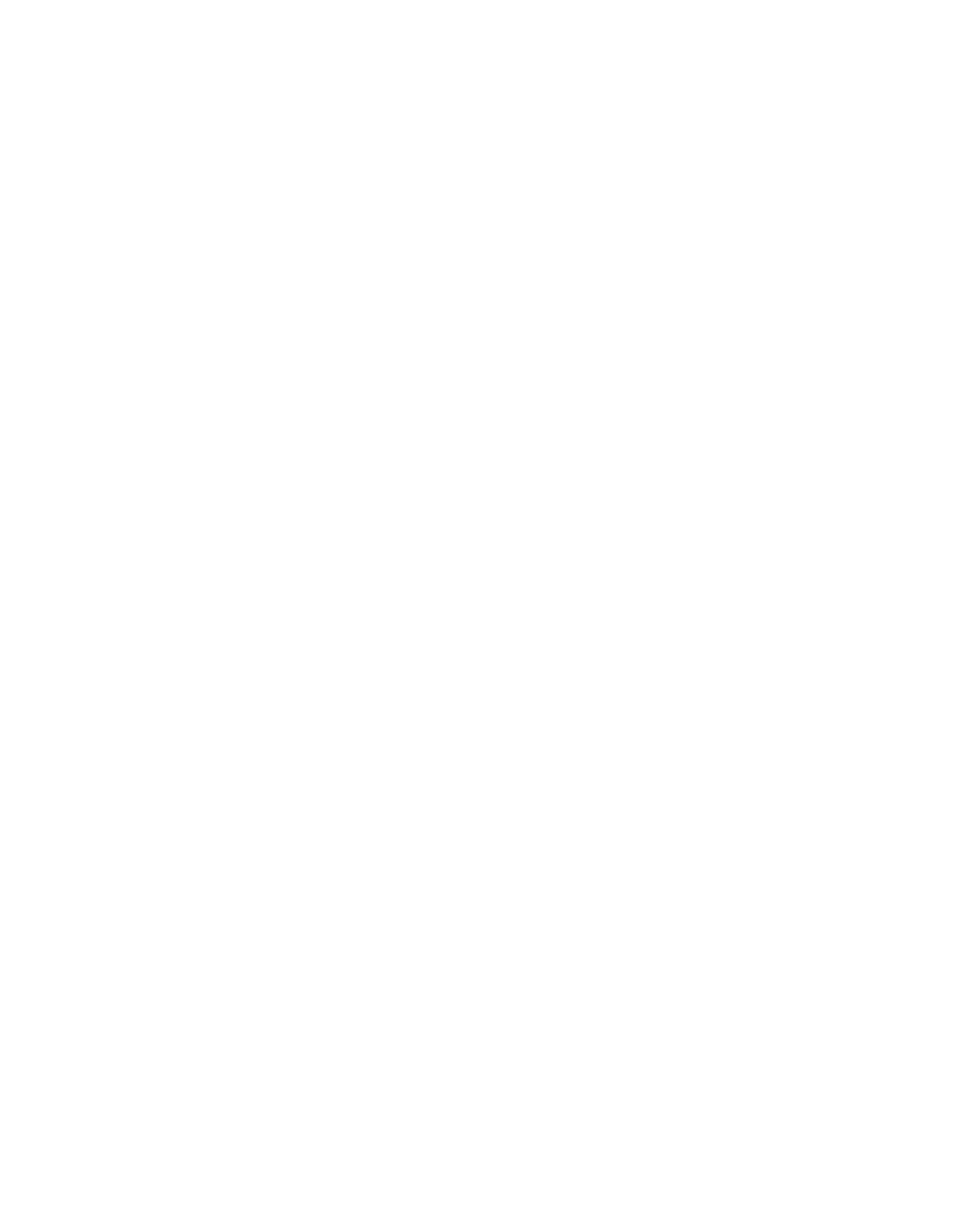Running Head: WHY EMPIRICAL STUDIES OF THE GROUPTHINK MODEL HAVE FAILED

# **Why Empirical Studies of the Groupthink Model have Failed**

Nolan D. Rajakumar

Claremont McKenna College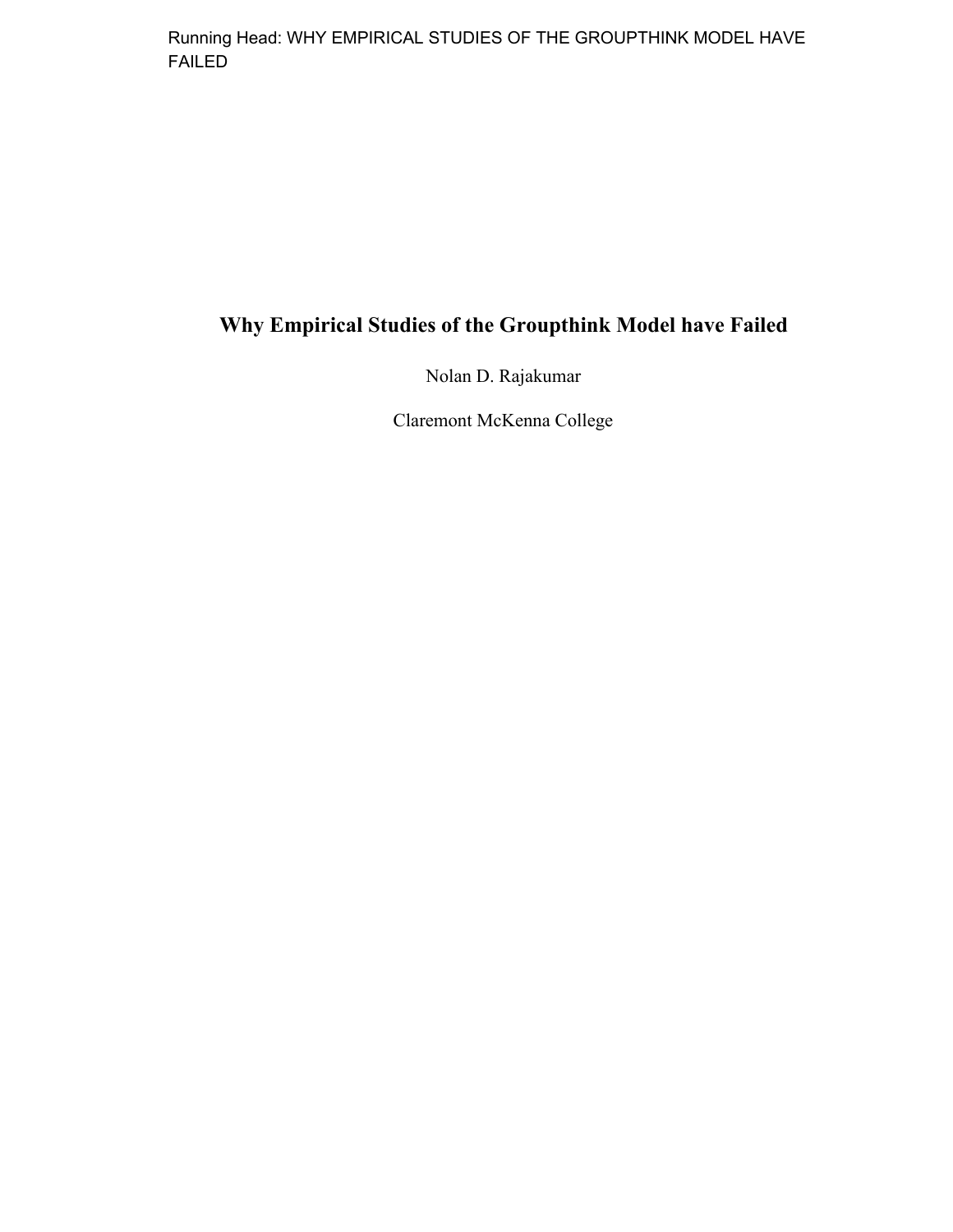# **Table of Contents**

| I.    |                                                            |  |
|-------|------------------------------------------------------------|--|
| П.    |                                                            |  |
| III.  |                                                            |  |
| IV.   | Revision and Expansion: An Update of the Groupthink Model9 |  |
| V.    | Groupthink Beyond American Foreign Policy14                |  |
| VI.   |                                                            |  |
| VII.  |                                                            |  |
| VIII. |                                                            |  |
| IX.   | Why Empirical Groupthink Research has Failed46             |  |
| X.    |                                                            |  |
| XI.   |                                                            |  |
| XII.  |                                                            |  |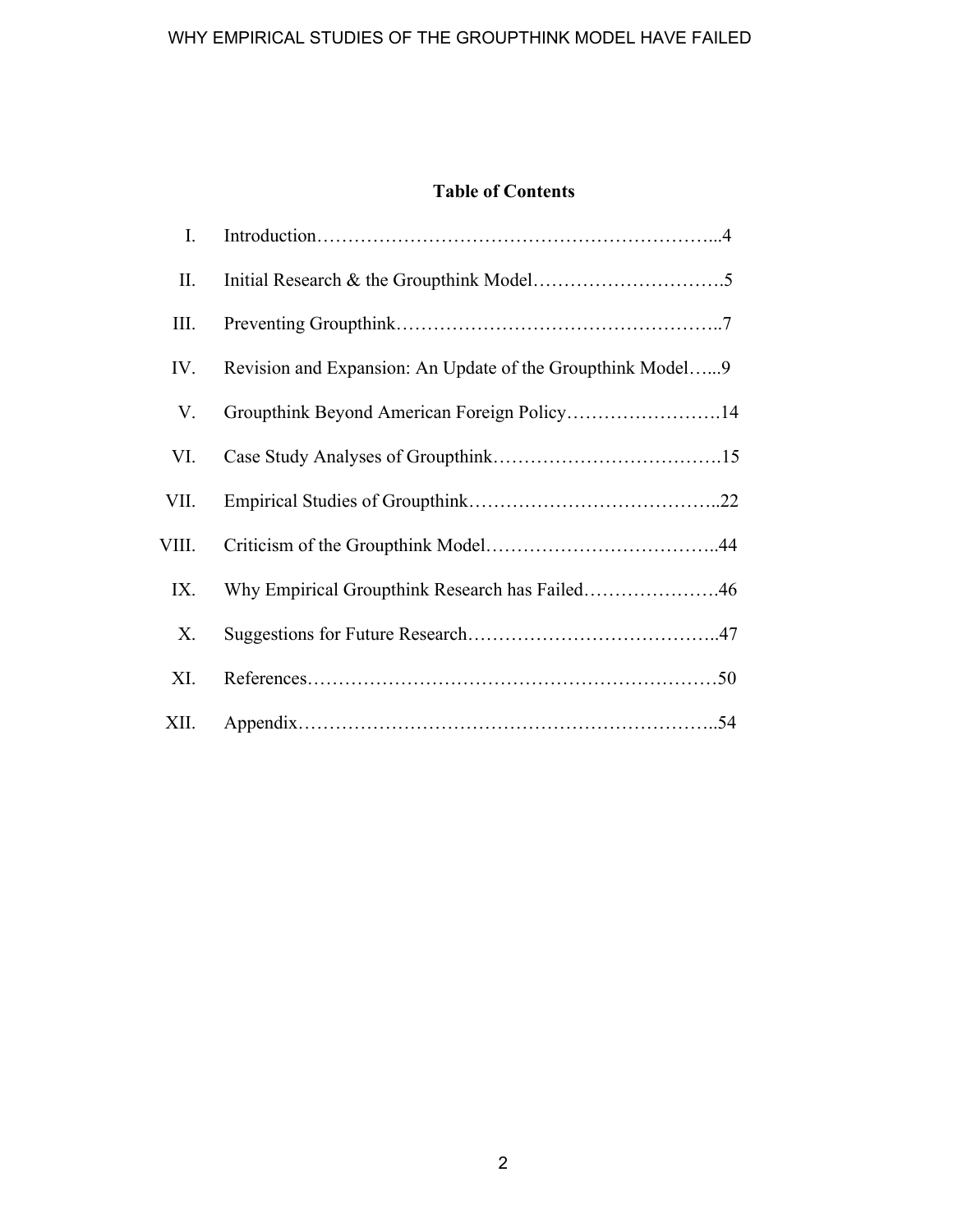# **Abstract**

The theory of groupthink has been highly beneficial in the study of how groups make decisions. It has permeated almost every field containing decision making groups. Despite its popularity, there has been a surprising lack of empirical support for the model. It is the aim of this paper to suggest a possible explanation for the current state of groupthink research. First the groupthink model is described briefly, followed by a look at several selected empirical and case studies of groupthink. A potential reason for the dearth of empirical is then proposed along with a suggestion for future groupthink research.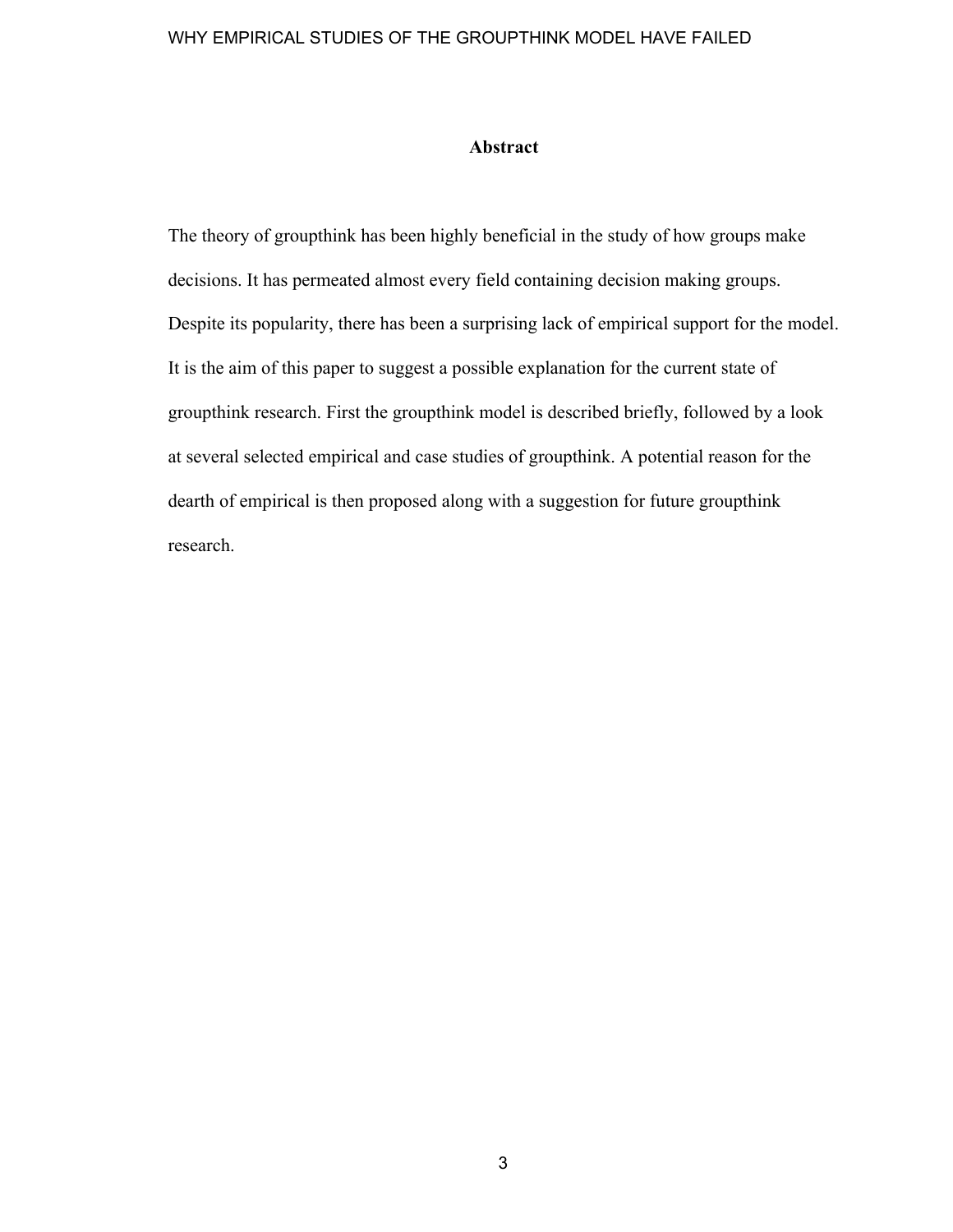# **Introduction**

Janis' (1972, 1982) Groupthink model has been transformatory in the study of how groups operate and make decisions. Ever since its inception, it has been expanded beyond its origins, explaining the functioning of policy making groups, and has been used to analyze the decisions made by pretty much any decision-making group. The theory has, however, met with criticism. A particular issue that arises when viewing groupthink research is the lack of empirical support for the phenomenon. Empirical research has yet to show full or even significant support for groupthink. Furthermore, studies that offer partial support of the model have been largely inconsistent in which aspects of the model they support. Qualitative and case study analyses, on the other hand, have in many cases provided substantial support for the model. Why, then, has it thus far been impossible to find the same support empirically? One could chalk it up to the surprising dearth of research on the topic, however, this still doesn't explain the inconsistency present in the existing body of empirical evidence. It is the purpose of this paper to put forth a possible explanation for this discrepancy. In order to do this we must briefly describe the creation of a groupthink model and its framework. Then it is prudent to establish the discrepancy between qualitative and quantitative research on the matter by briefly examining a selection of both empirical and case studies of groupthink. This will be followed by addressing some criticism of the model and proposing a direction for future groupthink research.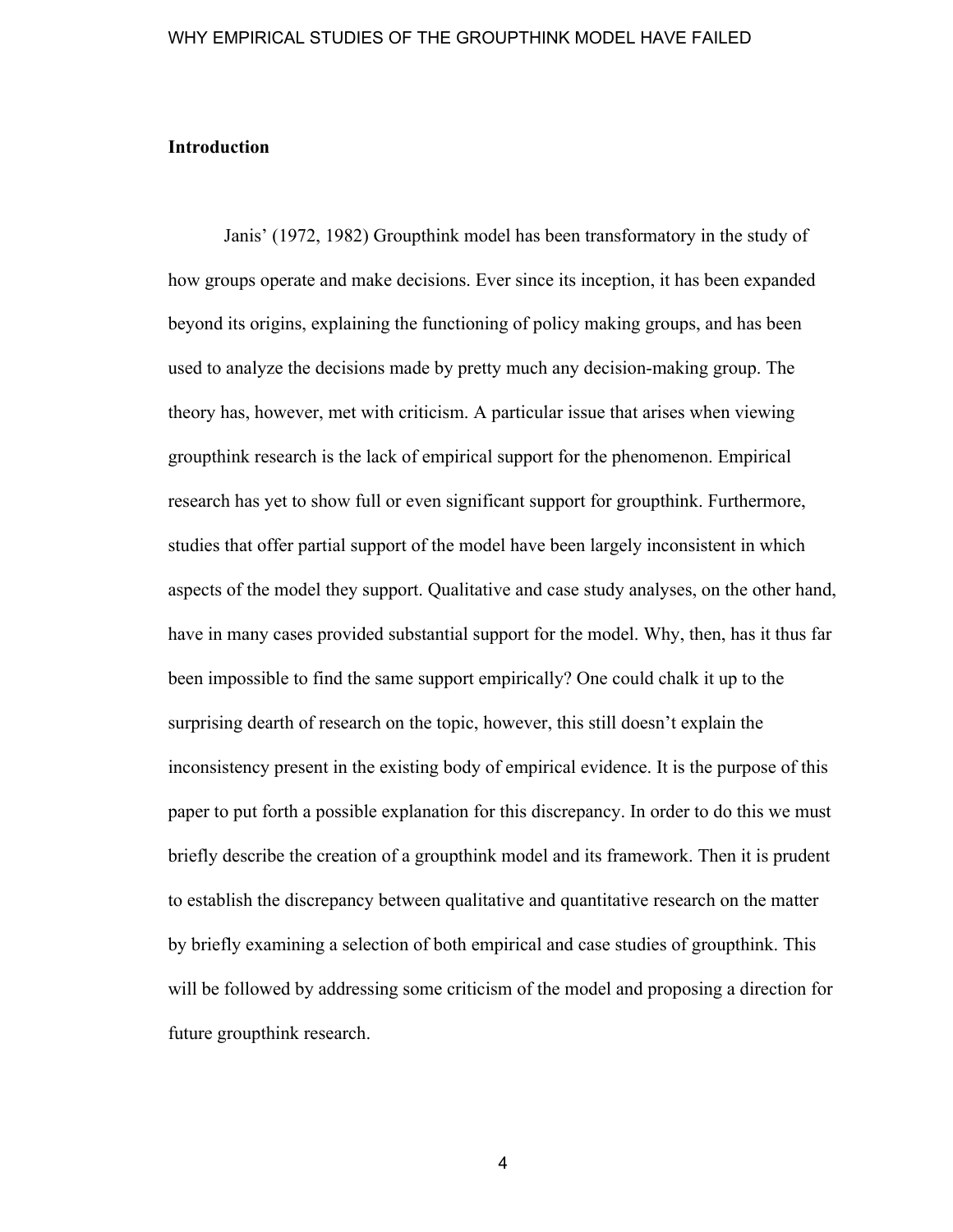# **Initial Research & The Groupthink Model**

The term "groupthink" was first coined by Irving L. Janis in his 1972 book "Victims of Groupthink: A Psychological Study of Foreign-Policy Decisions and Fiascoes". For all intents and purposes he is the father of all research on Groupthink. Janis (a research psychologist at Yale and later a professor at University of California, Berkeley) was prompted to propose this theory while reading about the Bay of Pigs Invasion (the Kennedy administration's failed attempt to overthrow the Castro regime in Cuba). Janis pondered on how Kennedy and his advisors (an elite group of seemingly intelligent individuals) could have approved such a flawed plan. This question led him investigate how groups, even when made of adequately equipped and qualified individuals, could make bad decisions. To investigate his hypothesis he utilized several high profile failures of American foreign-policy, namely the Bay of Pigs Invasion, The Korean War, The Vietnam War and the Attack on Pearl Harbor, although Janis acknowledged that the phenomenon of groupthink could occur in any situation involving group decision making. In his own words groupthink can be stated as "a deterioration of mental efficiency, reality testing, and moral judgement that results from in-group pressures".

Through his analysis of the aforementioned case studies, Janis noticed 6 issues that could possibly contribute to a group's failure to make good decisions. These were as follows: 1. Only exploring a limited range of possible solutions 2. A failure to critically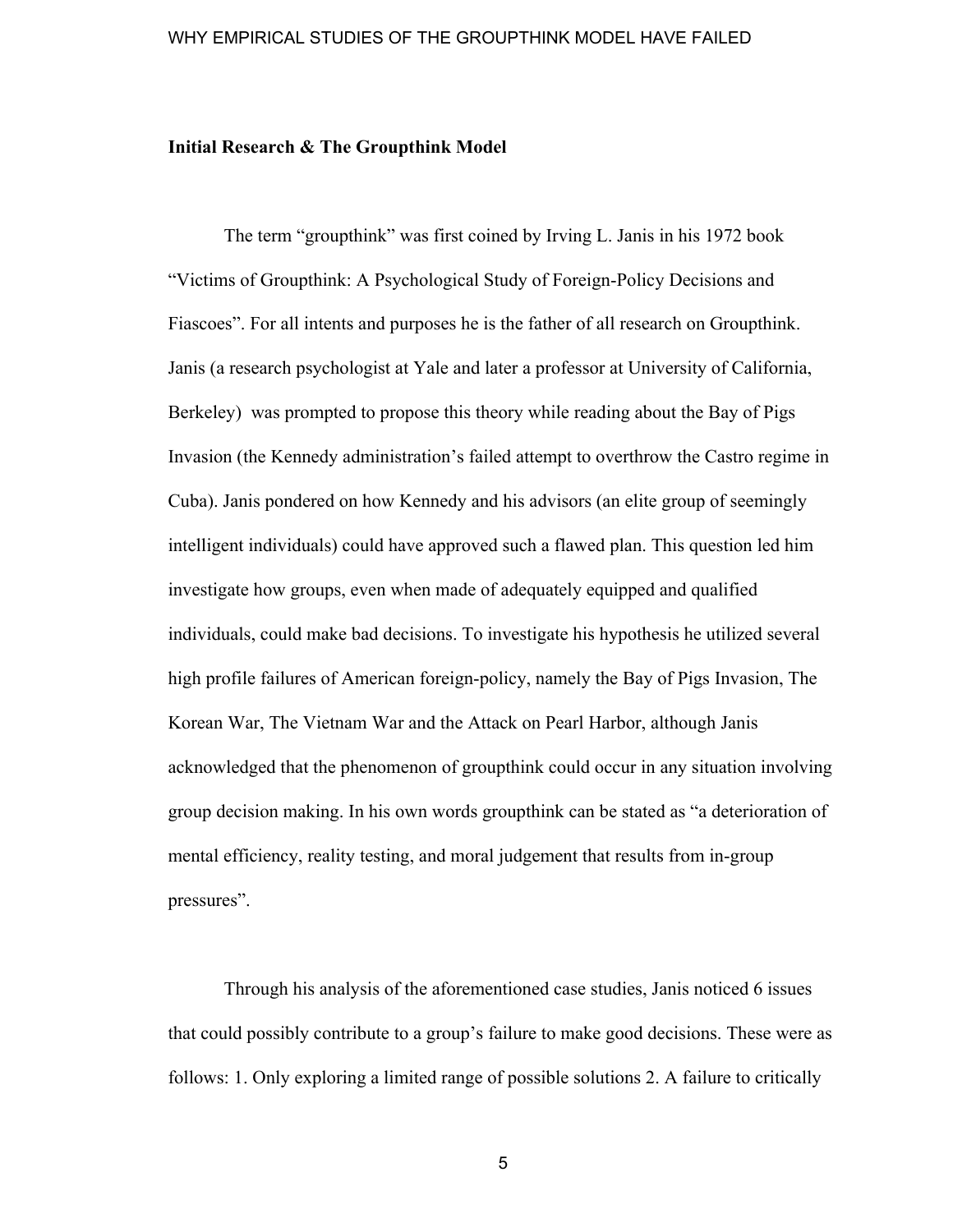re-evaluate a solution that was chosen by the majority 3. Failure to re-evaluate initially rejected solutions 4. Little to no effort ro get expert opinions on the pros and cons of a particular course of action 5. A bias towards selecting information that backs up their chosen solution and 6. No deliberation on possible roadblocks that could hinder said solution. Janis saw these six behaviors as key hindrances to making good group decisions. These behaviors were generalized into 8 "symptoms" or warning signs of groupthink.

- 1. A false sense of invincibility among members that leads to dangerous levels of optimism and risk taking
- 2. Mutual attempts to discredit potential issues and justify the chosen course of action
- 3. Undoubting belief in the ethicality of the group that leads members to disregard potential ethical consequences of group decisions
- 4. Negative view of opposing groups such that less aggressive responses seem ineffective
- 5. Pressure on any dissenting members
- 6. Self-censorship of any contradictory thoughts or actions
- 7. An illusion of concurrency with the decision of the majority, largely due to self-censorship
- 8. Active repression of contradictory information by members of the group to preserve the sanctity of the group (termed "mindguards" by Janis)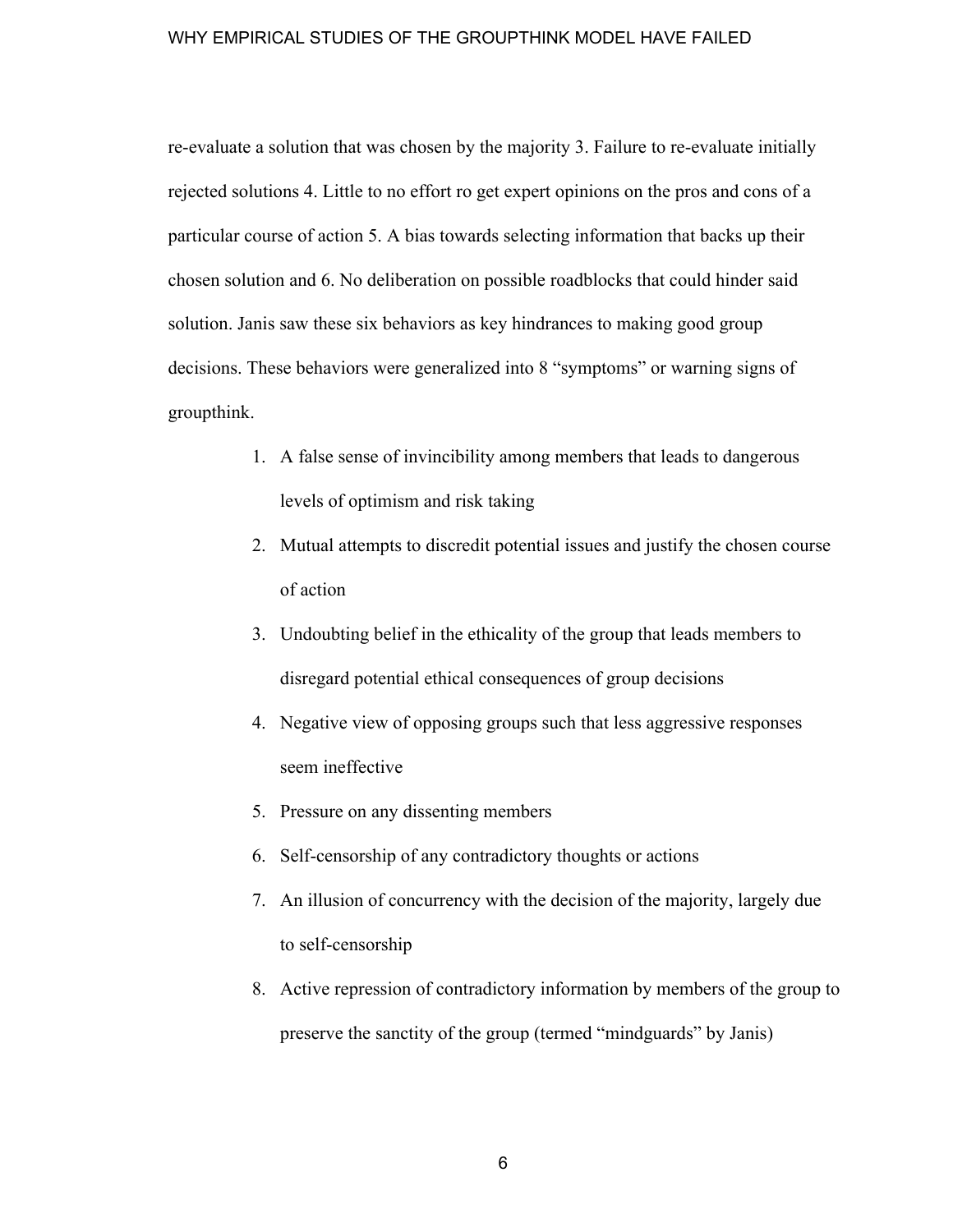These eight symptoms, when present can serve as strong predictors of ineffective group decision making.

It should be noted at this point that there is a very fine line between beneficially cohesive groups and conditions that could result in groupthink. Janis acknowledged that cohesive groups can in many cases can be far more effective than an individual when it comes to making decisions, however highly cohesive groups are also very susceptible to the occurrence of groupthink. In response, Janis suggested several measures that could possibly counteract the effect of groupthink

# **Preventing Groupthink**

Janis proposed three primary methods of countering the effects of groupthink. They are as follows:

- 1. Leaders of a group should encourage every member to critically evaluate all decisions and voice any concerns they might have. Furthermore, the leader must be willing to accept said criticism as well if they pertain to his/her judgements.
- 2. When assigning a task to a group one must be careful not let expectations of the outcome influence the decisions of the group. Therefore, when stating the issue which is to be tackled, it is best to do it in an impartial manner, merely stating the facts.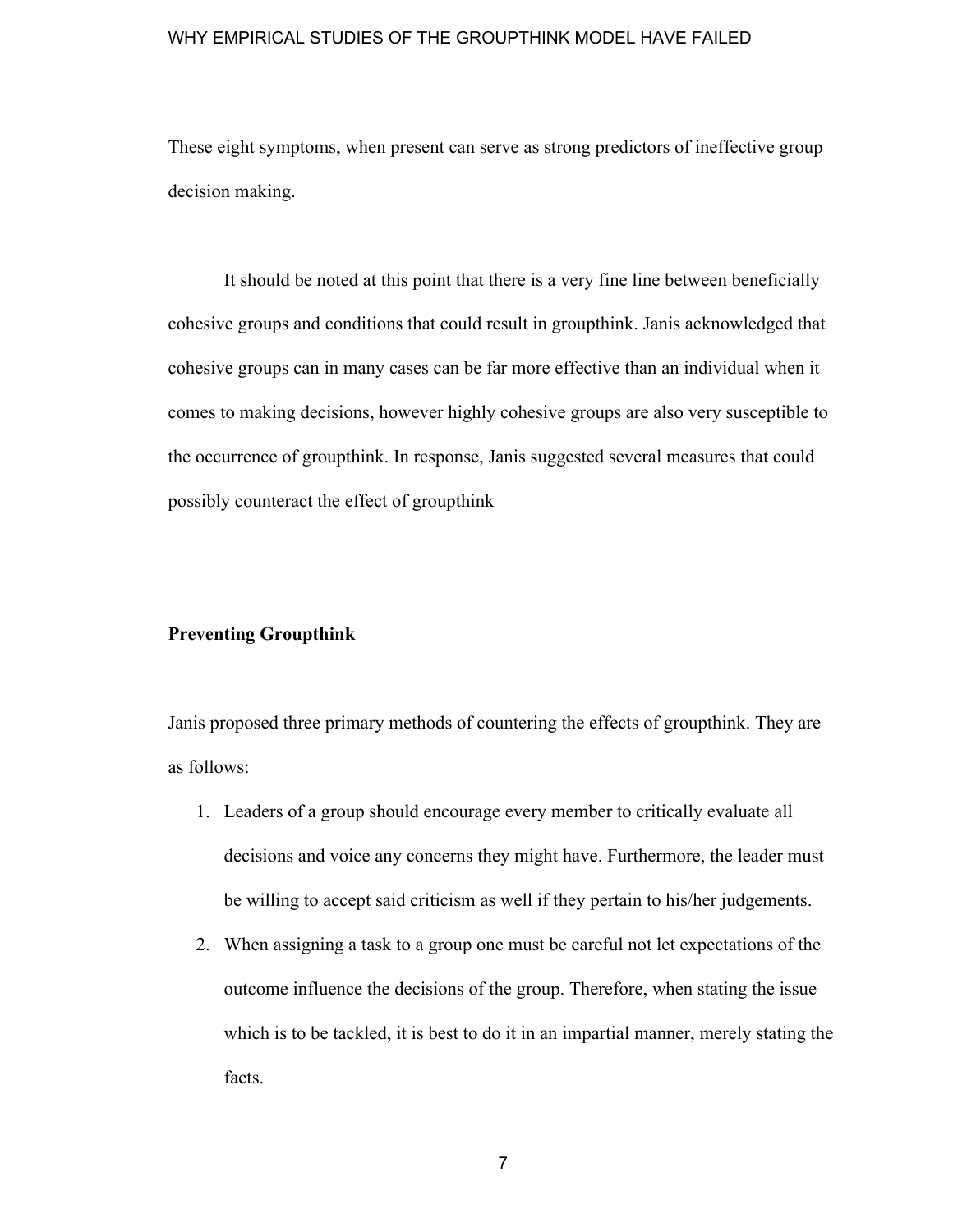3. Multiple independent groups should be set up to tackle the same issue, each with its own separate leader.

These three practices in theory should help combat the effects of groupthink, but also create other issues of their own. Allowing critical evaluation of every decision made by a group is a time intensive process and is not practical in matters that might necessitate a rapid response. Furthermore, constant criticism could lead to a deterioration in the relationship among group members. Being impartial in explaining an issue and withholding information on expected outcomes might lead to a conflict between the leader and the members of the group. Having several groups work on the same issue seems rather wasteful and labor intensive and also limits the responsibility felt by each individual group. Janis therefore prescribed several more methods of fighting groupthink based on the generalized "symptoms", dealing with the issue of group insulation in particular. He notes, however, that said techniques could diminish group cohesiveness as a result. They are as follows:

- During the review of alternatives, it may be beneficial for the group to break into subgroups under separate leaders and then come back together to discuss their findings.
- Every group member should discuss the group's decisions and deliberations with a colleague who is not a member of the group and make note of their responses.
- Qualified individuals outside of the group should be periodically invited to group discussions in order question and test the views held by the group.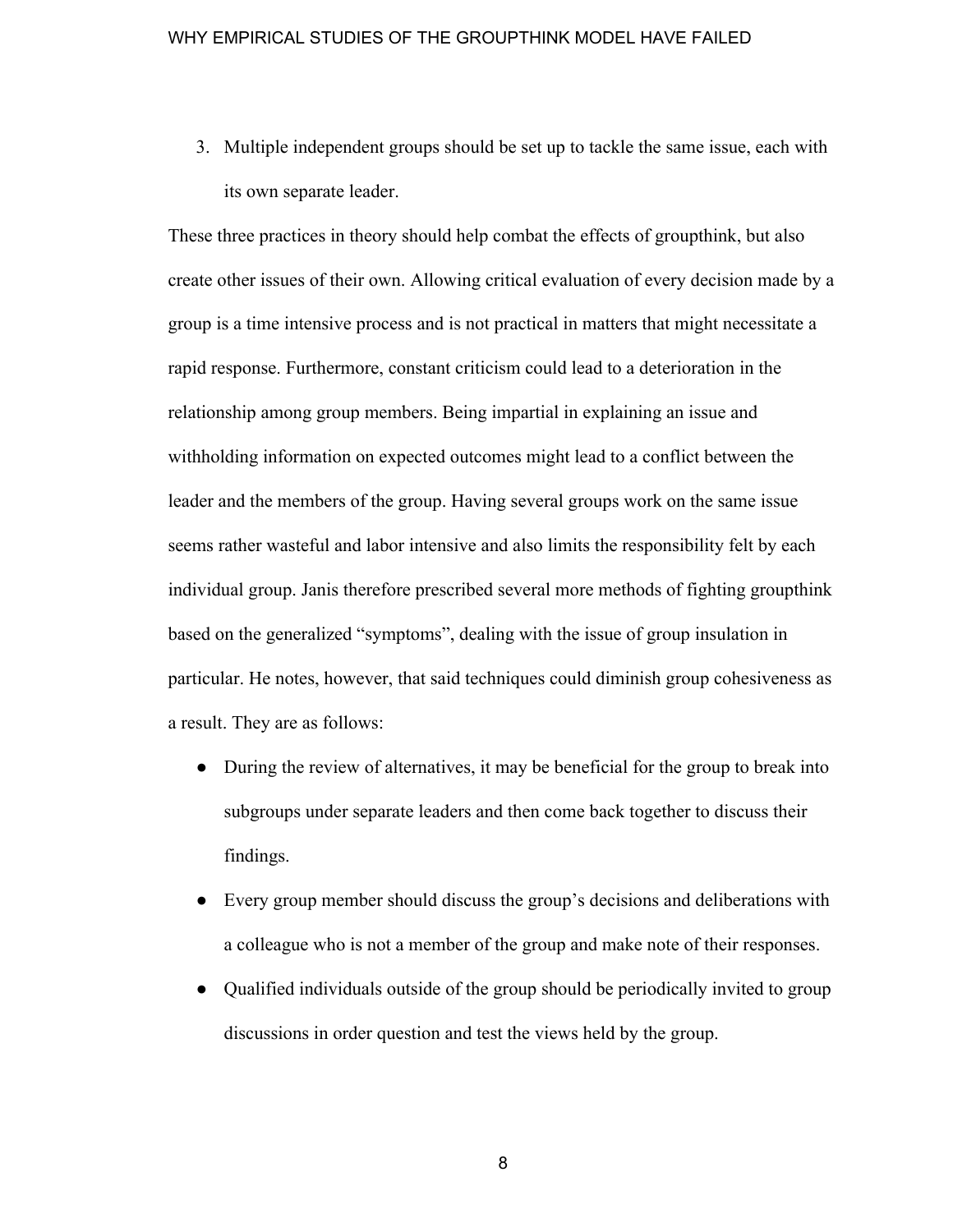In addition to these points, Janis made additional ones to tackle issues resulting from leadership bias.

- At least one member of the group should play the role of the devil's advocate, this operates on the same principle as Janis' first method of countering groupthink but is somewhat more practical.
- In decisions dealing with an opposing organization, an adequate amount of time should be devoted to analysing alternative courses of action that the opponent could take.
- After reaching an initial consensus on a course of action, the group should allow any remaining concerns about said course of action to be voiced and allow a re-evaluation of the plan.

Janis' notes that all of these are only partial solutions to countering groupthink and must be used with caution lest they cause new issues of their own. Furthermore, Janis suggests that members of policy-making groups be educated on the concept of groupthink so as to better counteract its effects

#### **Revision and Expansion: An Update of the Groupthink Model**

In 1982, Janis created a revised and expanded model of groupthink in his book Groupthink: Psychological Studies of Policy Decisions and Fiascoes. The resulting model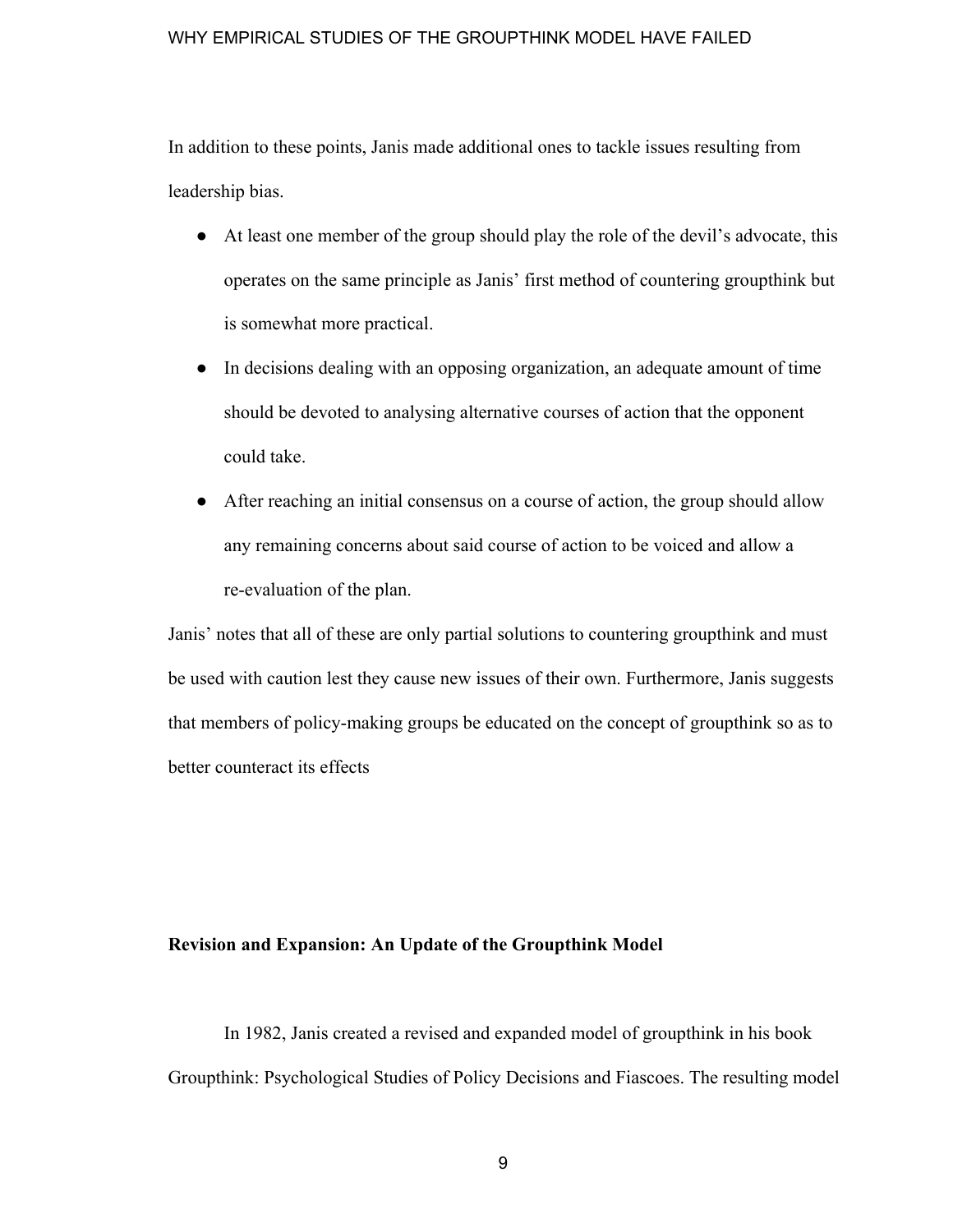was far clearer and easier to understand. Janis distinctly describes, in their order of occurrence, the antecedent conditions, symptoms and consequences of groupthink. These conditions can be split into three groups, the first being the cardinal condition (group cohesion, which is necessary for the occurrence of groupthink), followed by structural faults and situational factors (both of which consist of "additional" antecedent conditions which increase the likelihood of groupthink but are not essential to its occurrence) The antecedent conditions as laid out by Janis are as follows:

- 1. *A high degree of group cohesiveness***.** This is what Janis sees as the most important antecedent condition. Janis notes that incohesive groups can also fall victim to bad decision making, albeit for reasons other than groupthink. Without this condition, groupthink cannot occur.
- 2. *Insulation of the group***.** This is the first of what Janis refers to as structural faults, issues with the way the group operates. These conditions are not necessary for the occurrence of groupthink, like group cohesion, but will certainly increase the likelihood that it will occur. Insulation refers to the isolation of the group from outsiders who could provide useful insight or different perspectives during the decision making process.
- 3. *Absence of unbiased leadership***.** A strong and influential leader who does not utilize an unbiased style of leadership can easily exhibit a degree of influence on the decisions made by his or her group. In effect, this refers to a failure to adhere to a leadership style encouraging critical evaluation and inquiry and reliance on more authoritarian forms of leadership.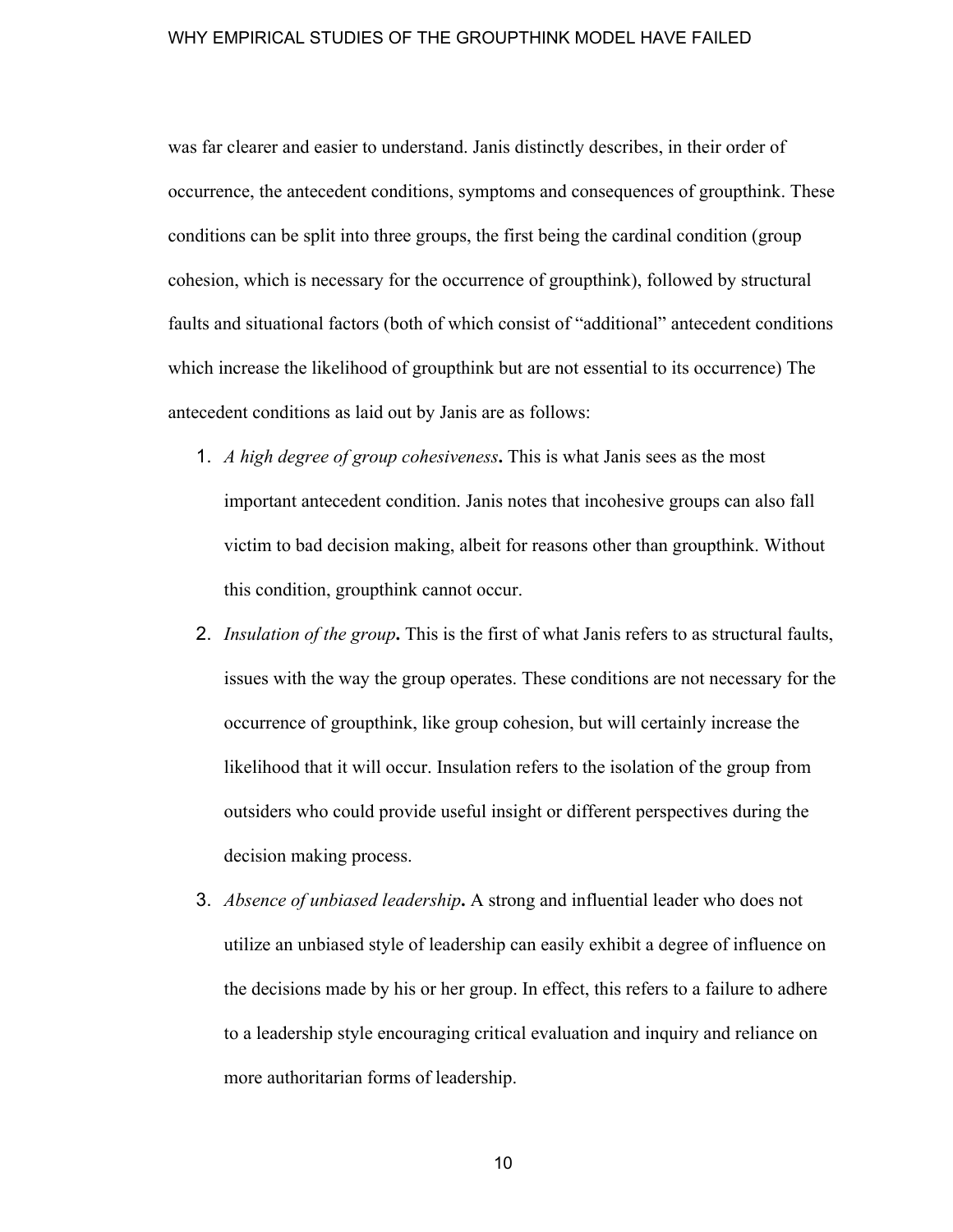- 4. *Dearth of framework for systematic decision making procedure*. This factor in particular denotes the lack of a clearly delineated system used to make decisions, which could potentially counteract the effects of groupthink.
- 5. *Homogeneity of social and ideological characteristics of members*. This factor, as well as the previous three structural factors, represent the absence of possible preventative measure to combat groupthink. If group members are homogeneous in the way they think, they are less likely to discuss and suggest divergent views.
- *6. High stress resulting from external threats.* This factor highlights the important role played by stress in the groupthink model. However, there is a caveat to this factor in that high stress alone does not necessarily result in groupthink (examples provided by Janis suggest that it could even have the opposite effect). For stress to play a role in causing groupthink, a low degree of faith in finding an alternate solution must also be present.
- *7. Low self esteem among group members.* The final antecedent condition focuses on the role played by internal stress (as opposed to the external stress in the previous factor). This internal stress leads to low levels of self esteem and occurs due to A) recent bad outcomes of decisions/failed decisions, B) perception of incompetency among members at tackling the complex decisions that must be made and C) moral dilemma resulting from a need to make urgent and critical decision.

These antecedent conditions lead to a tendency for concurrency-seeking. Concurrency-seeking as per Janis is the underlying mechanism of groupthink. Concurrence-seeking refers to the response of the group to both internal and external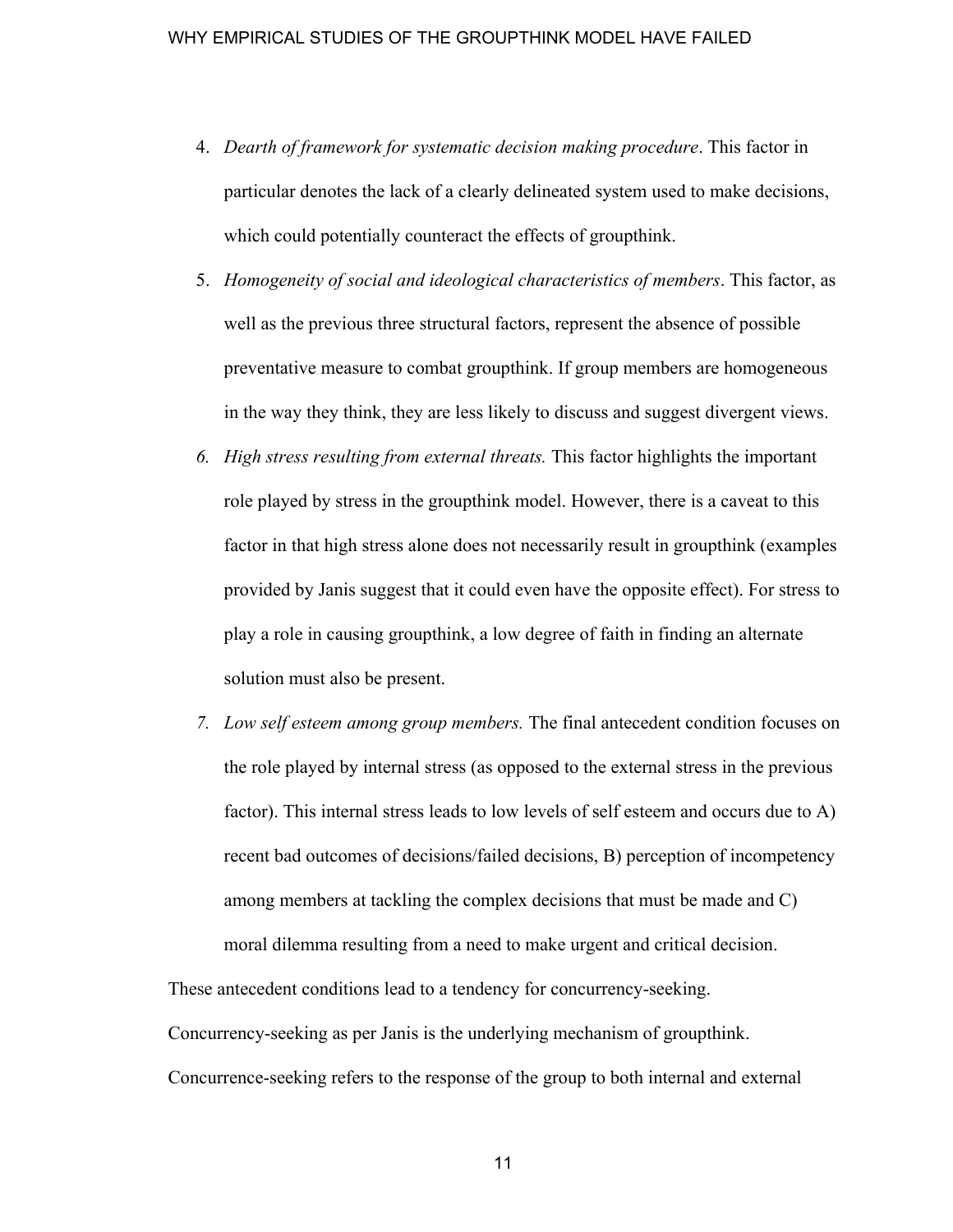stressors in hopes of maintaining the emotional composure of the group. This process results in the occurrence of groupthink defined by the eight symptoms of groupthink briefly described below:

- 1. *Illusion of Invulnerability.* This leads to an dangerous level of optimism and advocates sever risk taking.
- 2. *Undisputed belief in morality of the group.* This leads to ignorance of the ethical or moral consequences of the group's choices.
- 3. *Rationalization*. This is done by members of the group as a collective in order to dismiss any threats to the group's chosen course of action.
- 4. *Stereotypical perception of opposition*. Oppositional groups and/or individuals are perceived as incompetent and/or morally inferior.
- 5. *Self-Censorship*. This is done by individual members of the group to suppress any doubts or concerns they might have regarding the decisions being made.
- 6. *Collective perception of agreement*. Group share an illusion of accord with the decision made by the majority of the group, this could be due to self-censorship.
- 7. *Pressure on dissenters*. Any member who challenges the consensus of the group is shown that this is not the expected behavior of a loyal group member.
- 8. *Appearance of mindguards*. Certain members of the group might assign themselves the selective role of a "mindguard" and actively control and even repress threatening information.

The symptoms can also be arranged into three types, namely overestimations, closed mindedness and pressures towards uniformity. Overestimations comprises the first 2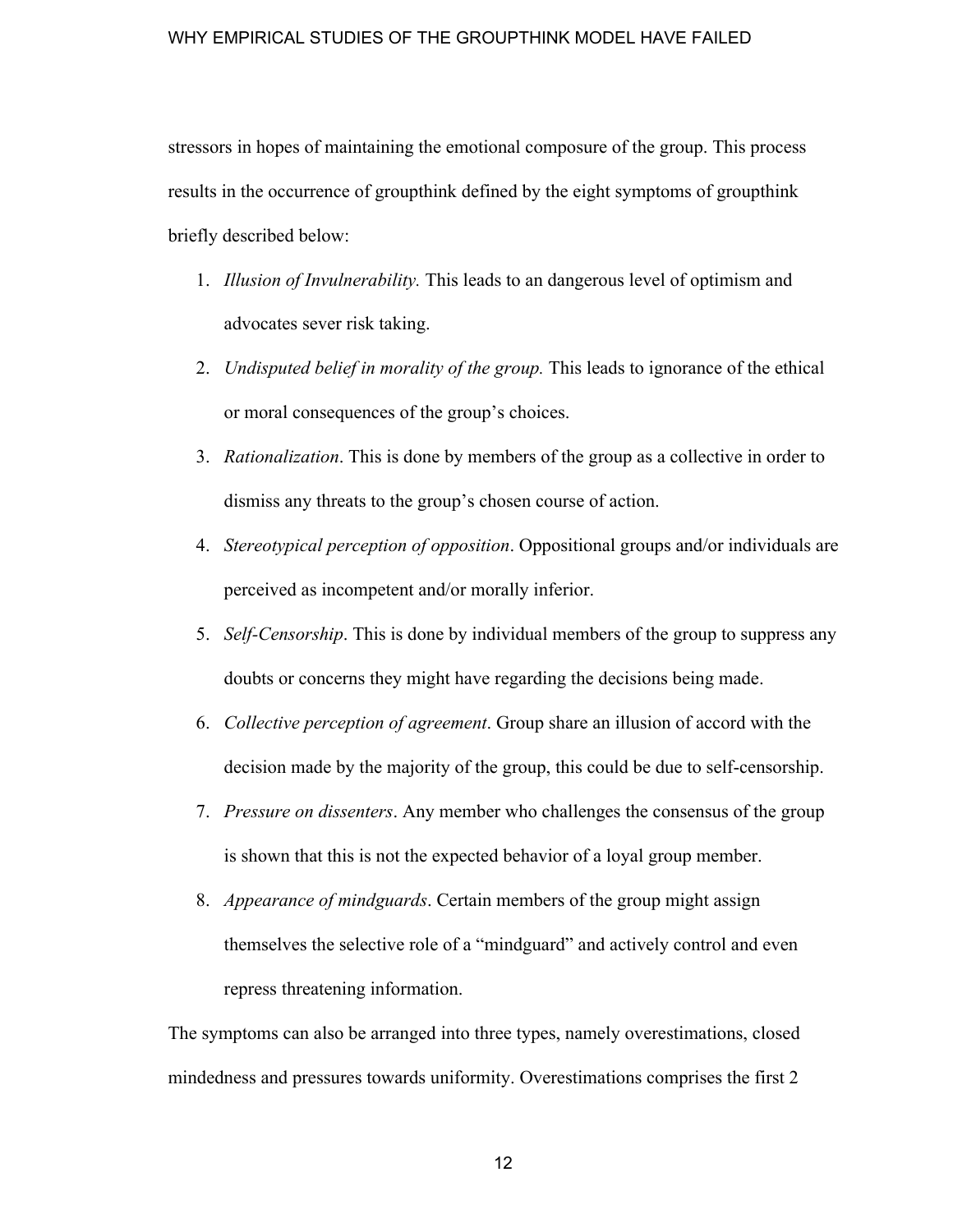symptoms (illusion of invulnerability and undisputed beliefs in group morality), closed mindedness refers to the following 2 symptoms (rationalization and stereotyped views of the opposition) and pressures towards uniformity deals with the final 4 symptoms (self-censorship, collective perception of agreement pressure on dissenters and the appearance of mindguards). These symptoms of groupthink serve as predictors for the consequences of groupthink. Janis also referred to these consequences as defects in decision making resulting from groupthink. They are as follows:

- *1. Insufficient analysis of alternate courses of action*
- *2. Inadequate discussion of group objectives*
- *3. Failure to explore and discuss the consequences of the initial course of action*
- *4. Deficient exploration of information that could influence decisions*
- *5. Failure to reevaluate rejected courses of action*
- *6. Biased processing of available information*
- *7. Lack of effort devoted to planning for contingencies*

A visual depiction of the groupthink model in its entirety is attached in the appendix (Figure 1). It details each category of the model as well the causal sequencing of factors, allowing a clear understanding of what Janis theorized.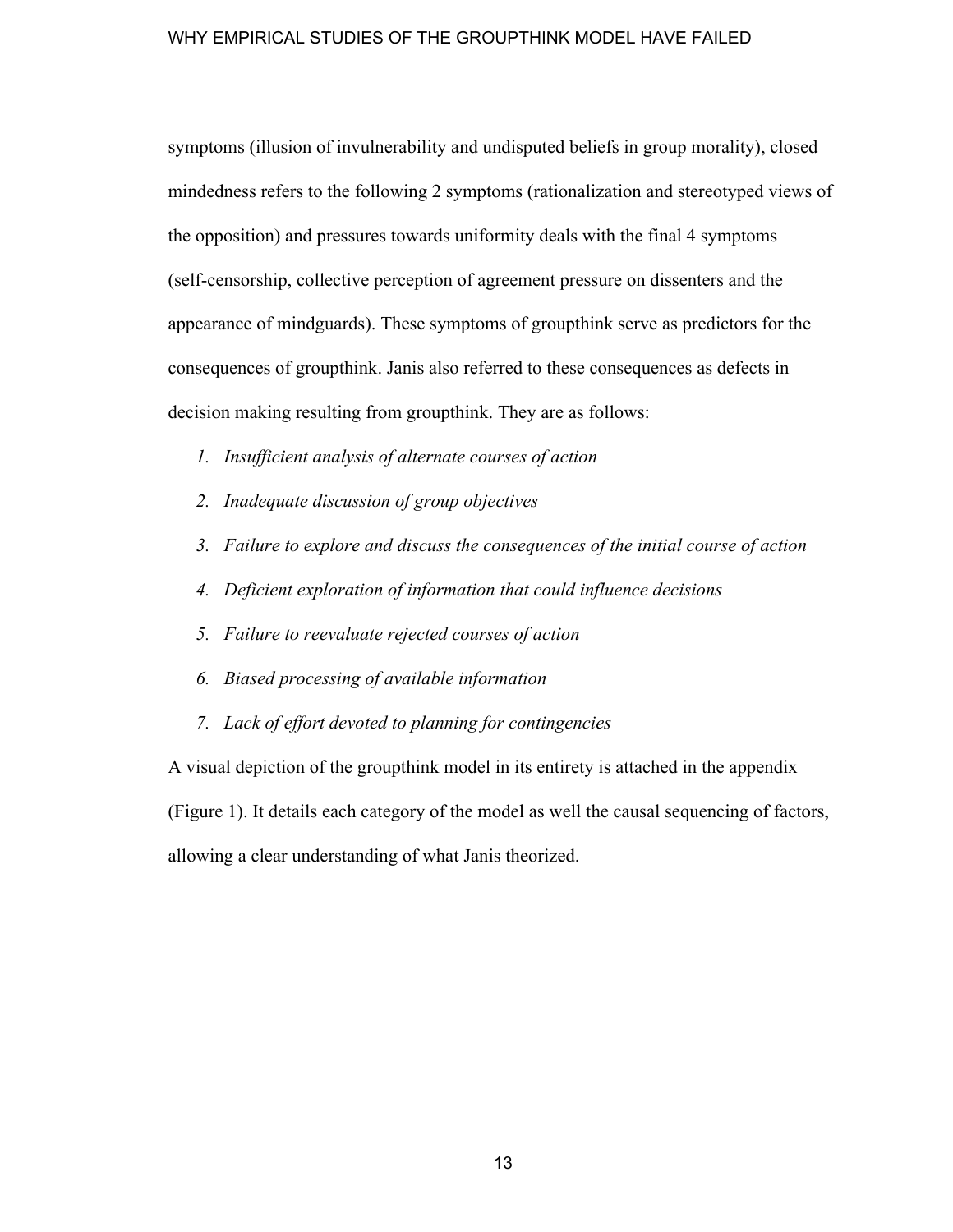# **Groupthink Beyond American Foreign Policy**

While Janis may have focused solely on American foreign policy fiascoes when developing the theory of groupthink, he acknowledges that groupthink can occur in other contexts as well. Notable ones that he mentions are French military leaders and their reliance on the defences of the Maginot line in World War II, Neville Chamberlain's administration's policy of "peace" and ignorance of the growing German threat in the late 1930s, the Aberfan disaster of 1966 and the Thalidomide Birth Defects Scandal.

Another important study that served to expand the horizons of the applications of the groupthink theory was Eaton (2001). Eaton applied Janis' groupthink theory to two high profile business debacles that rocked the British markets in the mid to late 1990s. The two firms involved were Marks & Spencers, a leading multinational retailer based out of the UK, and British Airways. It is interesting to note that in both cases the issues arose as a result of the company pursuing a rapid globalization strategy. Eaton notes Janis' lack of attention to cases of groupthink outside of foreign policy, but also states that applying the concept to the realm of corporations doesn't require significant modification of the original theory. In his own words, "managerial thought" and practices have changed since 1972 and, due to the prevalence of the concept of corporate "culture", there has been more significance attached to reaching consensus. Furthermore, he notes two factors that could have been overlooked by Janis, citing evidence from two earlier articles. These factors are the amount of influence or power a leader has over his/her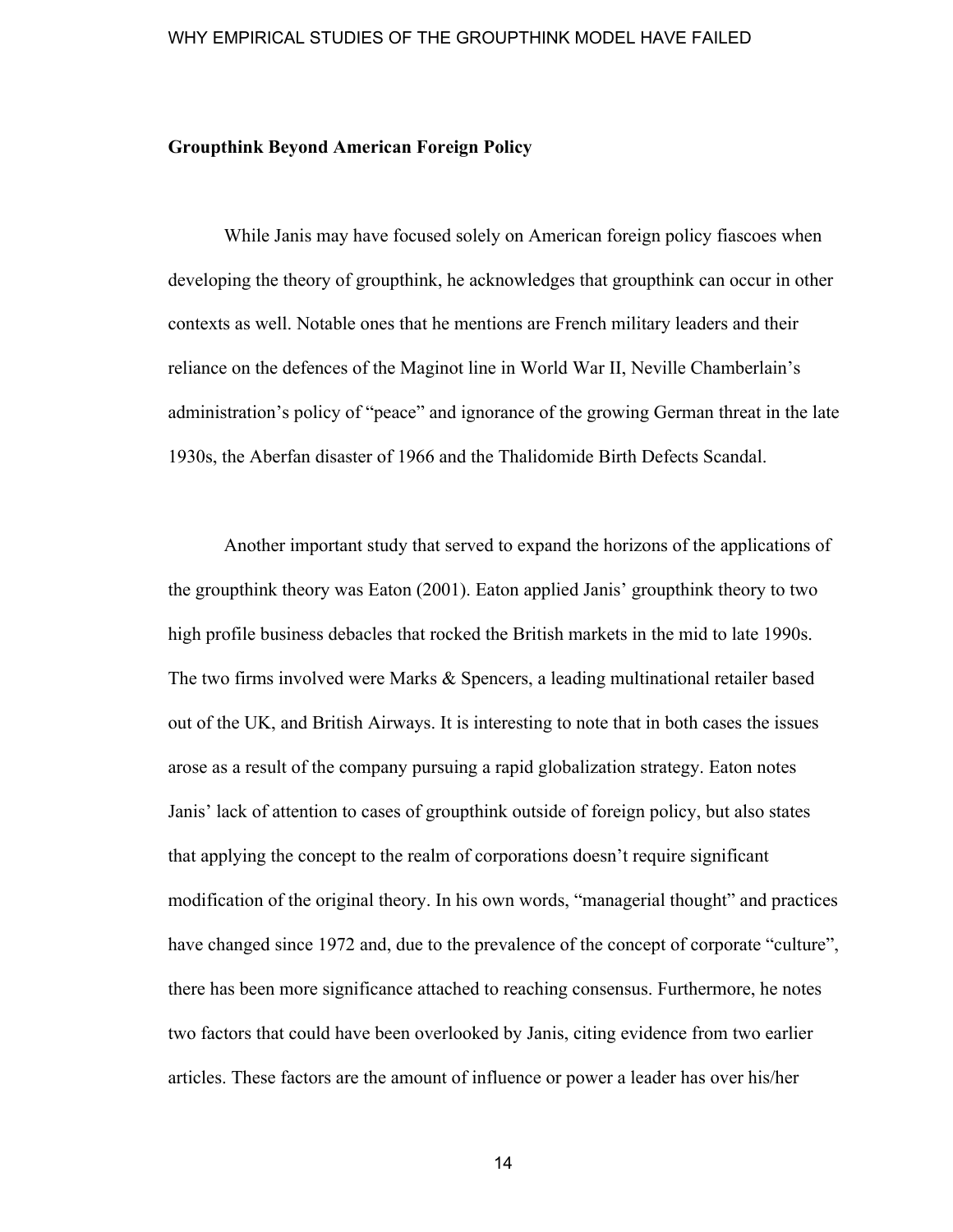subordinates (Flowers, 1977) and acceptance of a convention put forth by a powerful leader (McCauley, 1989). In order to apply the theory to his chosen case studies, Eaton utilized content analysis of press reports (mainly from *The Guardian* and *The Independent*) during the period of 1994-1999. He paid special attention to sentences or themes that related to the key symptoms of groupthink. There is an inherent level of subjectivity in this method, which Eaton acknowledged, but he states that the primary purpose of the search was to find statements that clearly indicated a dangerously high level of consensus.

# **Case Study Analyses of Groupthink**

By and large, the main body of research in support of Janis' (1972,1982) Groupthink model has come from qualitative and case studies such as Eaton (2001). In order to get a better understanding of the model, the following section will detail several notable studies in the field in an attempt to better illustrate the theory as well as highlight the differences between qualitative and empirical research on Groupthink. The selection of studies for this paper is based on Park (2000), which offered a detailed overview of research pertaining to groupthink.

Manz & Sims (1982) was another attempt to extend the groupthink model into a business context. In particular the researchers looked at autonomous work groups based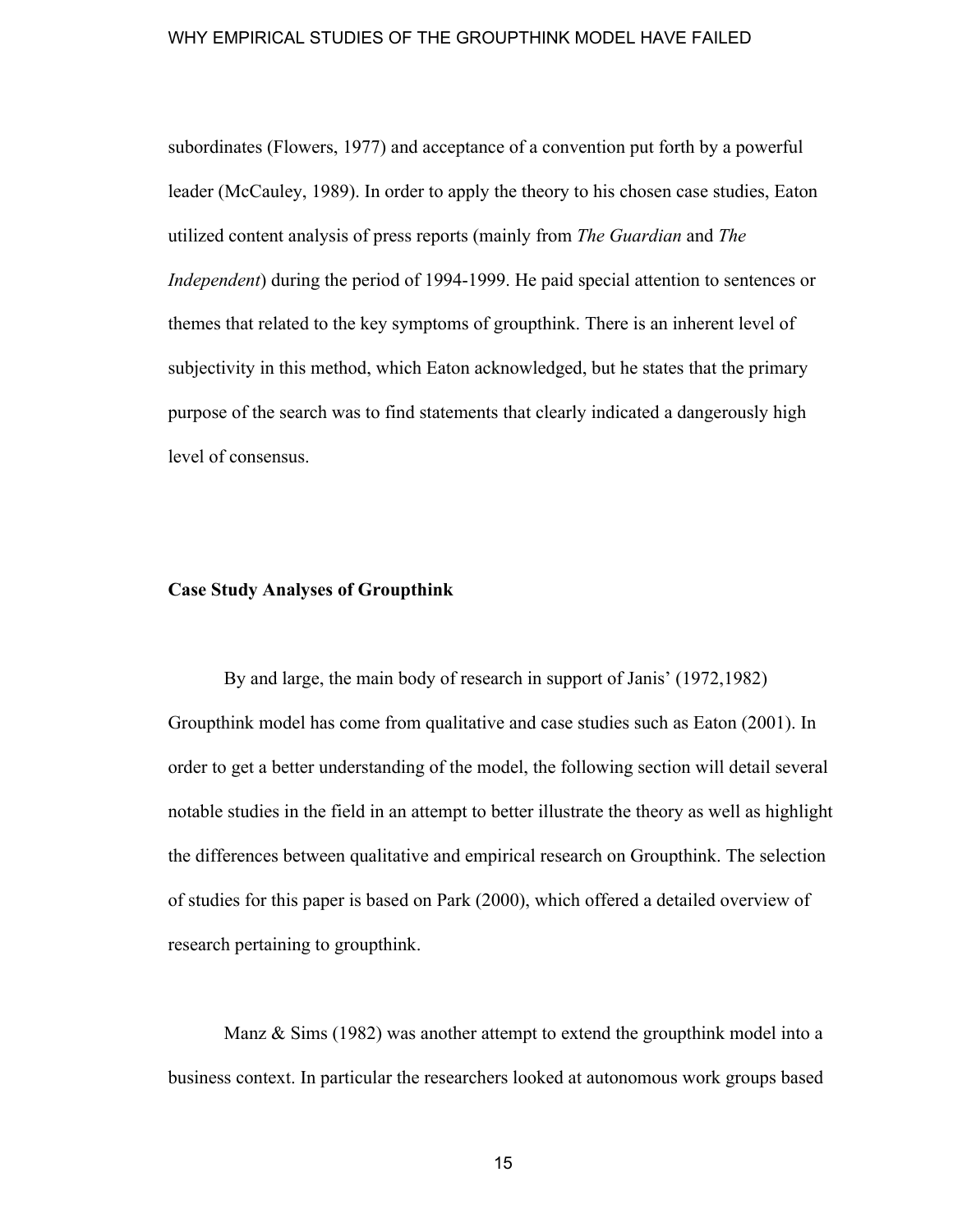at a manufacturing plant in the US. The work groups at the plant ranged in size from 3-19 members. Each group was run by an elected leader, who received additional compensation along with increased responsibility. These work groups often had to deal with abstract situations involving everything from quality control to production or personnel problems. The group leaders arranged weekly meetings to discuss the problems, and also occasionally invited upper management to attend. Manz & Sims used three cases taken from these weekly meetings in order to illustrate Groupthink in action. The first case dealt with a discussion regarding a change in the shift schedule. It had been suggested that the shifts be moved to earlier in the day so that workers would be able to leave around early to mid afternoon. The group leader started out by noting that no one had spoken out against the keeping the current shift schedule in a previous meeting, thereby clearly illustrating both partial leadership and the illusion of unanimity. The one dissenter who advocated for the change in shift schedules was pressured by the group leader as well as the majority to capitulate. Self-censorship was also seen in the previous meeting, only one member openly voiced dissent despite numerous members showing clear nonverbal cues that they disagreed with the decisions being made. The second case dealt with a situation involving a quality control work group. During the discussion, a member noted that the group had been receiving a large number of complaints. The resulting discussion of this issue exhibited several signs of Groupthink. The group discovered that the source of complaints was a production work group that was unhappy with quality control for drawing out the quality evaluation process and causing a fall in productivity. A majority of the discussion centered around support for the group, backing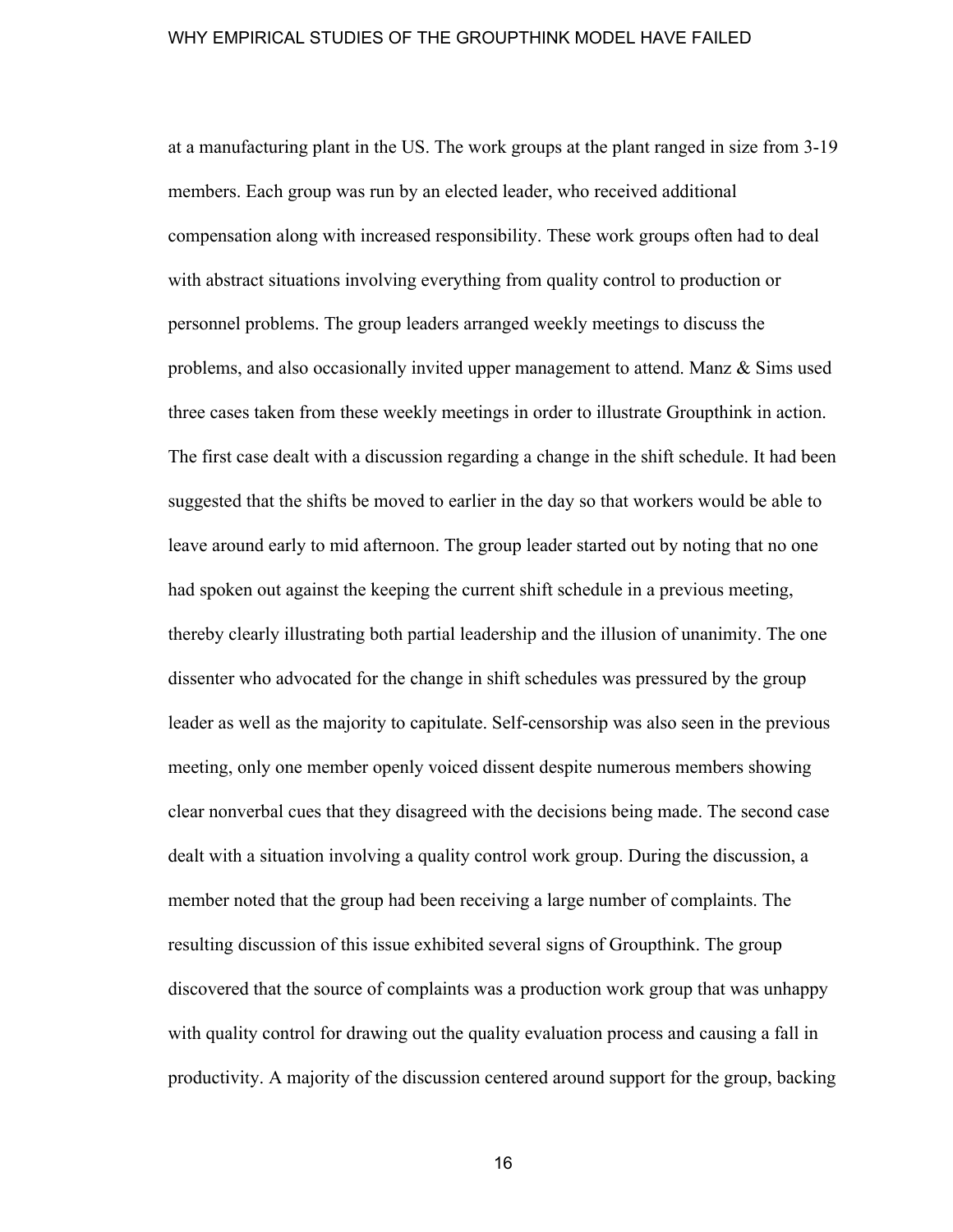up the perception that they were not to blame for these issues and that the complaints were unwarranted. This was interpreted as indicative of rationalization and stereotyped views of the production workgroup (the opposition). The third and final case was based on the discussions of another production work group regarding another quality control issue. During this discussion the upper management liaison to the group was also present at the meeting, soon after the discussion began he quickly took charge and stated what he thought the correct course of action should be. This is another clear violation of impartial leadership and thereby a contributing factor to Groupthink. Symptoms of groupthink seen in this case include self-censorship, seen on the part of the group members who showed nonverbal cues of disagreement despite not voicing said disagreement, and the illusion of unanimity on the part of the external liaison, a result of the self-censorship carried out by the work group members.

One of the strongest sources of support for groupthink phenomenon comes from Hensley & Griffin (1984). This paper applies the model to the crisis that faced the board of trustees of Kent State University during the period of 1976 to 1977, utilizing a case study analysis as well as interviews with key figures involved in the crisis. The crisis was centered around the construction of an addition to the school's gymnasium. The location chosen for the new addition was also the site of the infamous Kent State Massacre in 1970, an event which involved the national guard killing four students and wounding numerous others. The selection of this site was met by immense backlash from students, faculty and even third parties such as state and national politicians. Despite the immense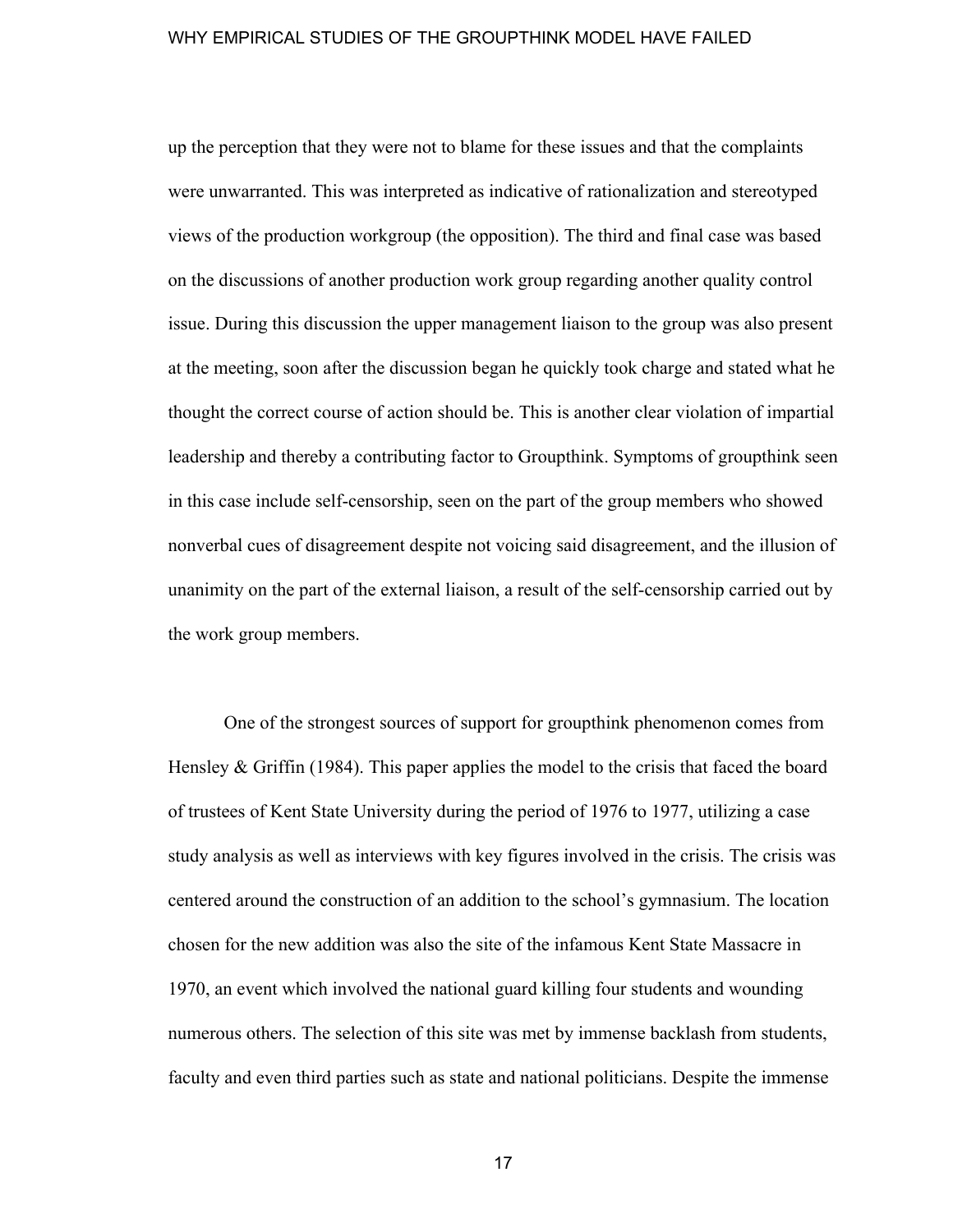pressure to capitulate and choose a different site, the majority of the trustees stuck to their original decision throughout. Hensley & Griffin found evidence for nearly every facet of the groupthink model, from antecedent conditions to defects in decision making in their analysis of this case. Evidence for Janis' cardinal antecedent of group cohesion comes from their social relationships within the group and the prestige resulting from membership. An analysis of voting records from prior meetings also showed a tendency towards unanimous decisions. Structural faults were evidenced by the lack of student or faculty representation in the board (evidence of insulation), evidence of unanimous and undisputed decision making (lack of impartial leadership), a lack of structure in the process of decision making and a shared social background (homogeneity of members). Situational context factors included immense external pressure from students, faculty and outsiders, and low self esteem (resulting from the board of trustees having to deal with the power vacuum left by the departure of the previous president). The refusal by the board to allow the use of external mediators hinted at concurrence seeking tendencies and thereby opening up the case for interpretation as per the symptoms of groupthink. Illusion of invulnerability can be seen in the trustees dismissal of the threat posed by student protestors as well as a notion that they could tackle any problem they were faced with. Feelings of inherent group morality are visible in the way that the trustees viewed the conflict as a battle between right and wrong. Hensley  $&$  Griffin suggest that the trustees underwent four main collective rationalizations, 1) the participation of students in the selection process, 2) oppositions to the site was not on the same level as the trustees decision, 3) no other options existed and 4) the site was just a symbol for a deeper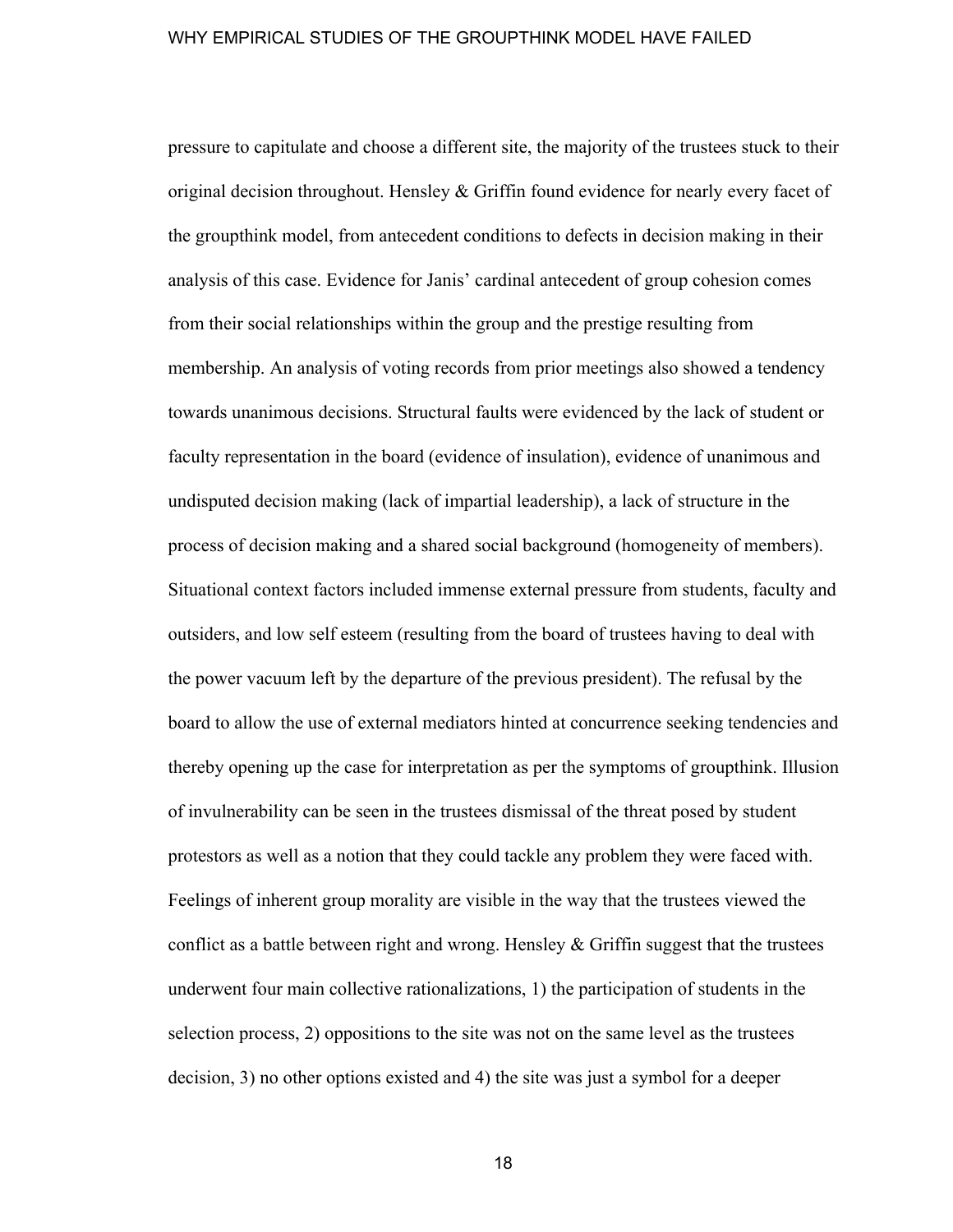conflict. Support for the symptom of stereotypes of the opposition is flimsy at best as there is no evidence that they viewed the student and faculty coalition as incompetent, although there is evidence to suggest that they saw them as morally base. Self-censorship was seen by the fact that several members were conflicted in their support of the site but still voted with the majority. Three of the nine members of the board were openly in disagreement with the decisions of the board, so there is no solid evidence suggesting an illusion of unanimity. Dissenters saw harsh repercussions, and discussion often became heated and emotional when dissent was introduced. Several members of the board did engage in mind guarding as well by blocking potentially relevant information form discussions. Evidence also exists for all eight defects of decision, except the failure to plan for contingencies which the board had carried out multiple times. While it must be noted that this case did not perfectly support the groupthink model, it did meet all the requirements posited by Janis (1982), thereby strongly hinting at the existence of groupthink. The outcome may not have been a "fiasco" on the same scale as those described by Janis, but the costs were still high and clearly avoidable. Furthermore, Hensley & Griffin do advocate for the addition of some additional factors such as a failure to communicate with the opposition, refusal to work with mediators and refusal to postpone or prolong the decision making process.

McCauley (1989) revisits the cases analyzed by Janis (1972, 1982) paying special attention to the role played by compliance. Compliance (public agreement coupled with private disagreement), as per McCauley, plays a separate role when compared to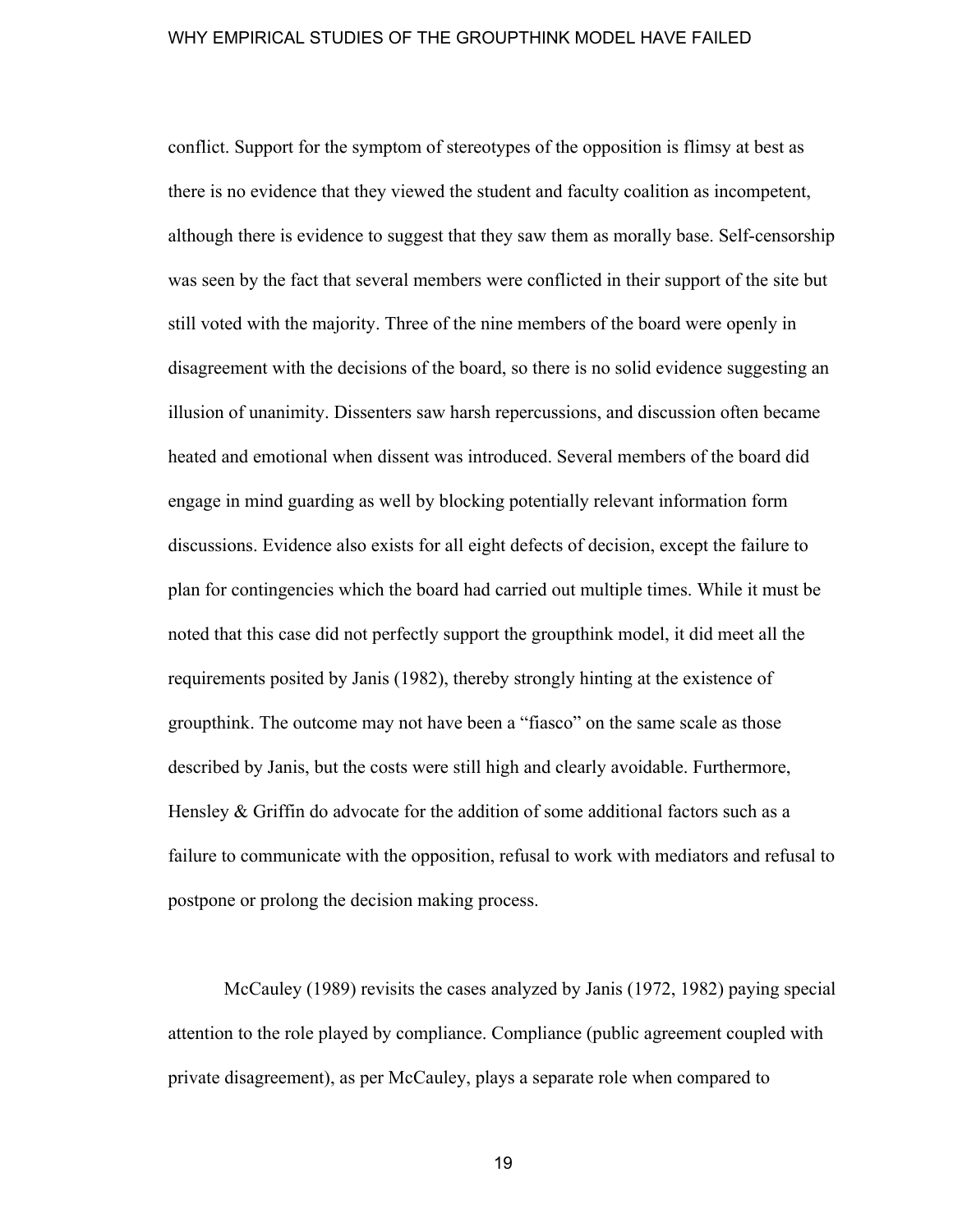cohesion. McCauley disagrees with Janis' assertion that compliance will decrease with group cohesion (compliance will give way to internalization instead). Cohesion in the context of groupthink refers to attraction to the group and the desire to continue being a member. McCauley notes that cohesion and compliance need not go hand in hand. Particularly, one might feel so certain of group support that they see no need to comply. He then goes on to state that the structural and situational antecedent conditions, in addition to increasing cohesion, may also increase compliance. To support this he cites the examples of lack of impartial leadership which he says is, in essence, the setting of norms, lack of decision making framework is akin to a lack of norms that might counter those set by the leader and member homogeneity will limit differences in opinion. To support his idea of compliance's role, McCauley revisits case studies in Janis (1982). In the Bay of Pigs case, he states that evidence for compliance lies in the different explanations of what occured. Janis' explanation states that the policy group had reached a high level of cohesion but wasn't at a stage where the individual members could be completely frank. Another explanation hypothesizes that, like many politicians, the members of the group were afraid of losing status if they objected. A common thread in the explanations is the presence of self-censorship. Janis states that the members of the policy group, who were all highly educated and revered politicians would be unlikely to simply comply. McCauley, however, points out that such interpretations are highly subjective, and that evidence does not point towards internalization. McCauley makes an important distinction here, doubts in terms of the decision outcome are not evidence of compliance, however, doubts relating to whether or not the decision is right are.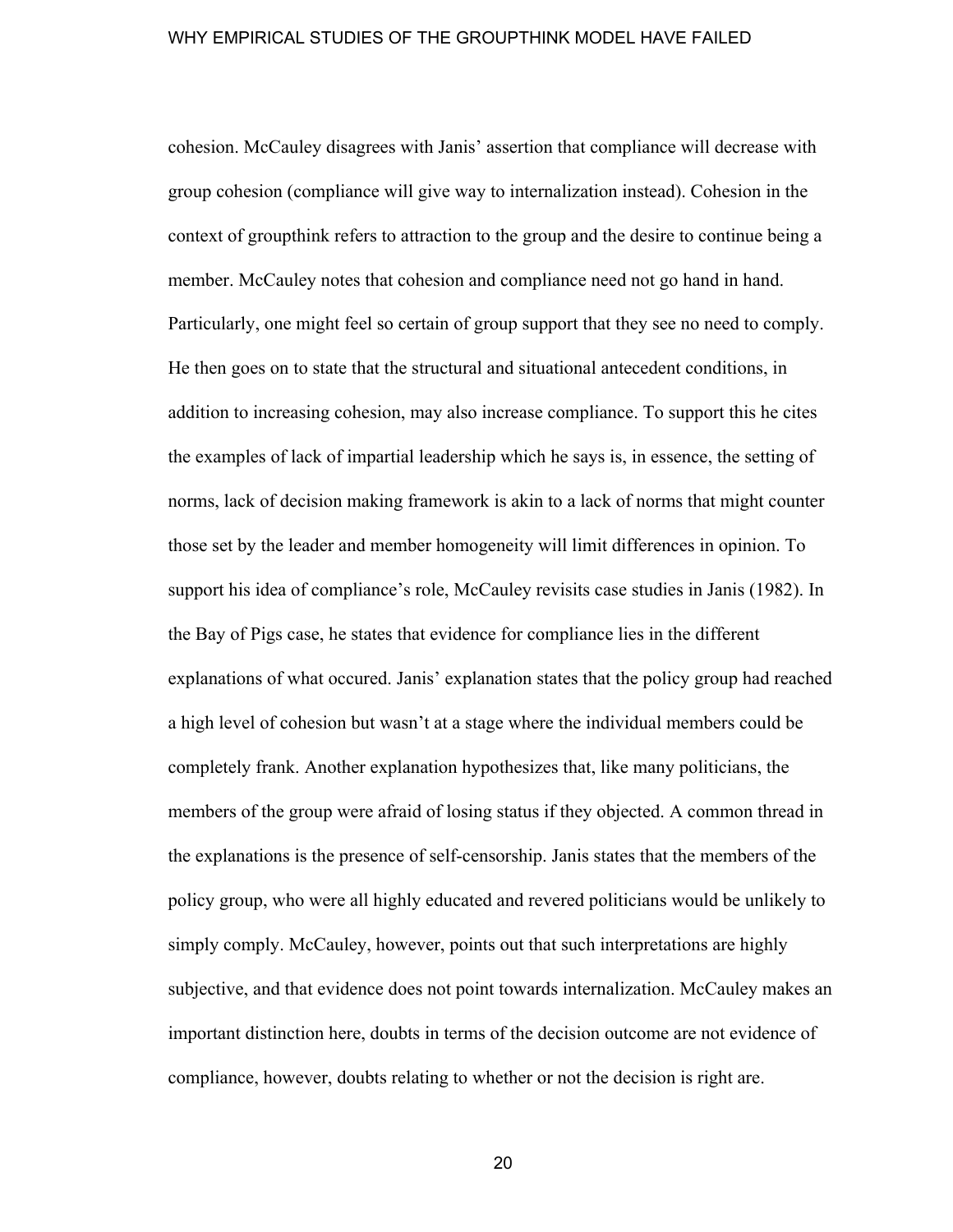McCauley goes on to analyze the rest of the case studies most of which he interprets as being groupthink without the influence of compliance save for the escalation of the Vietnam War which, like the Bay of Pigs, contains evidence pointing towards compliance. Since only two out of the six case studies support the compliance theory, it is difficult to say that the antecedents of groupthink serve as antecedents of compliance. Therefore, it is also not prudent to say that the two are inextricably linked. Nonetheless, McCauley draws attention to a flaw in the groupthink model. It is interesting to note that in many empirical studies, the measure of self-censorship is typically linked with compliance in that members may publicly agree, but share other sentiments privately.

Moorhead et al (1991) applies the groupthink model to a more recent event, the Challenger Disaster of 1986. The analysis of the flight readiness meeting prior to the launch of the shuttle reveals a clear presence of groupthink. Antecedent conditions, such as a failure to meet directly with the engineers to discuss concerns that were brought up (insulation), were present. This led to symptoms of groupthink such as stereotyped views of the engineers (the opposition) and defects in decision making, such as the assertion that the shuttle would either launch on the given day or not launch at all (few alternatives). Overall, the case exhibits all the necessary factors in the groupthink model. Key takeaways from this study include the researchers assertions that two more factors must be added to the groupthink model. These factors are time and leadership (advocated a more significant emphasis on its role), both of which are important in this case. Time constraints were relevant because the launch was already facing delays, and the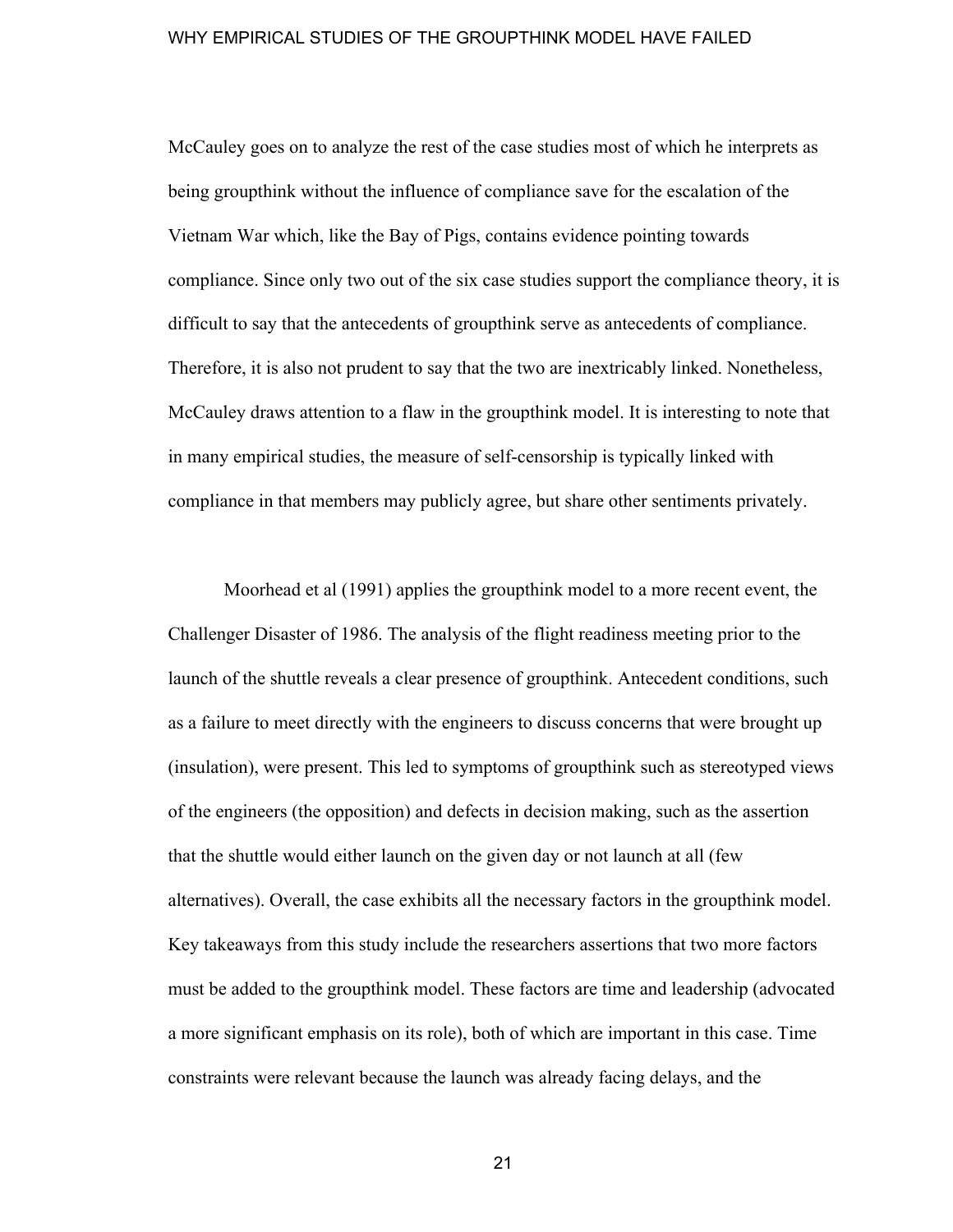committee was trying to prevent further such delays in order to save face in front of the politicians. Leadership is already included in the model, but Moorhead et al advocated for it to play a much bigger role and serve as a necessary precondition like group cohesion.

Moorhead & Neck (1992) provided yet another application of the theory of groupthink, this time in the judicial system looking at the trial of famous businessman and cocaine trafficker, John Delorean. In this case, all the antecedent conditions were present among the jury members yet groupthink was avoided. In effect, the jury group did not exhibit the symptoms of groupthink. The researchers chalk this up to the use of structured decision making procedures. Three components of methodical decision making are put forth. These are procedures for exploring alternatives, searching for information and allowing for democratic leadership. This study is useful in that it expands Janis' (1972, 1982) idea of using procedure to prevent groupthink, allowing it to be more easily applied.

# **Empirical Studies of Groupthink**

Janis (1972) offered no empirical support for his concept of Groupthink. Instead, he utilized an analysis of past foreign policy "fiascoes" to offer support for his theory. This lack of experimental evidence has led to skepticism as to the validity of Groupthink, a skepticism that Janis failed to address. The burden of empirical proof has therefore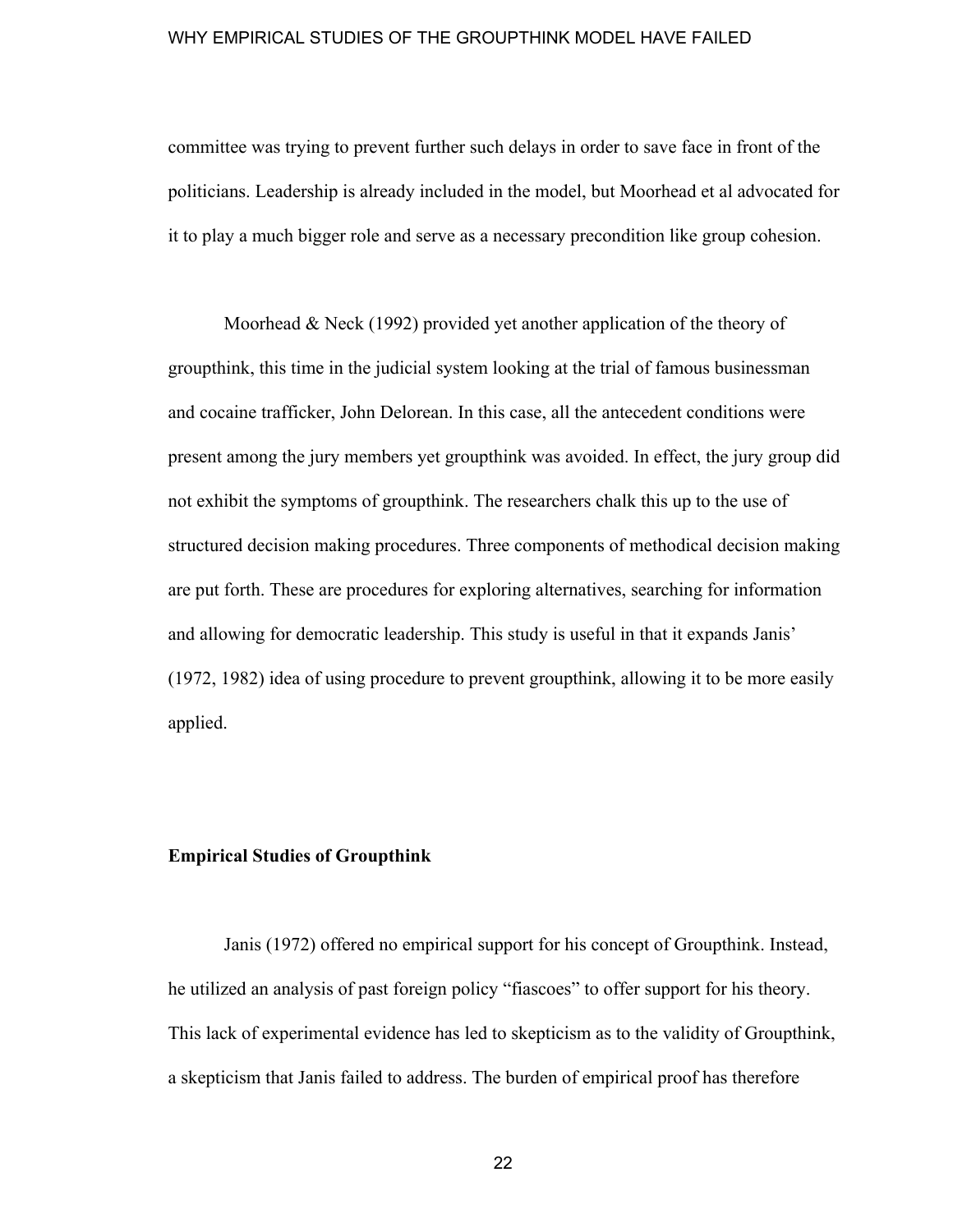fallen on the research community. Many have attempted to investigate the phenomenon, and notable/significant attempts to do so will be briefly detailed in the following section

Flowers (1977) was the first attempt to empirically support Janis' theory of groupthink, occurring only 5 years after Janis first proposed the concept. Flowers' study utilized a 2 x 2 factorial design with the two independent variables being leadership style (closed or open) and group cohesiveness (high or low), both of which were factors Janis considered integral to the occurrence of Groupthink. Outcome variables included the number of solutions suggested and the use of facts provided. The sample was composed of 120 college students from Indiana and Syracuse Universities. These students were split into 40 groups consisting of 3 members and a leader (who received special training). The training consisted of the leaders being given a set of instructions corresponding to either the "open" or "closed" leadership styles. "Open" leaders were told to not make their personal opinion known until the rest of the members had done so, encourage adequate discussion of each possible solution and emphasize the importance of taking all viewpoints into consideration. "Closed" leaders, on the other hand, were told to state their preference before beginning the discussion, not encourage dialogue of each and every possible solution and emphasize the importance of consensus on the group's decision. Group cohesion was manipulated by either ensuring the group members were strangers or asking the leader to recruit his/her acquaintances as members of his group. The groups met and their discussions were recorded for later analysis. The members of each group were assigned a role in order to rapidly acclimate them with the case study they were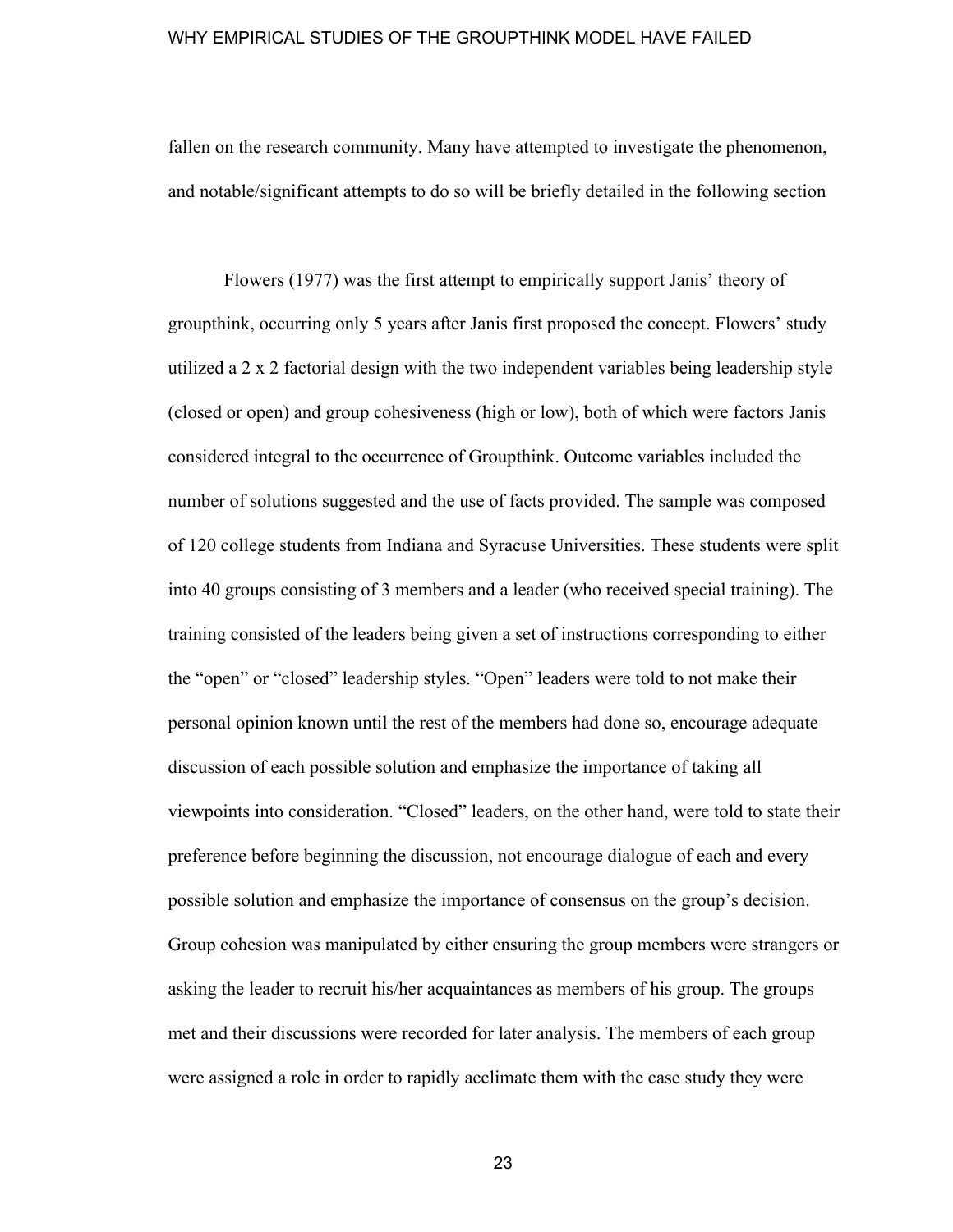presented. The case study given to the groups was a made up personnel issue facing a school board. It was designed in order to present elements that were common to the case studies presented by Janis. These were controversy (there is no clear "best" answer), aspect of morality (concerned the fate of other individuals), time dependent crisis (a decision was required immediately), competition with hostile/outside group and a lack of complete shared knowledge (some facts were withheld and only given to members playing a specific role). The groups were told to reach a decision within 30 mins and upon completion (finding a solution that everyone agreed upon) were given an individual questionnaire assessing pre and post -discussion consensus, perception of freedom to speak out, willingness to do a similar activity with the same group in the future and attractiveness of the group (in terms of being interesting, engaging and enjoyable). The tapes were analyzed by judges who were kept unaware of the experiment's purposes in order to ensure that the rules of the experiment were followed by all participants. Further analysis of the answers to the questionnaire revealed some telling results. Regardless of the cohesiveness of the groups, there was a main effect of leadership style on the outcome variables of # of solutions proposed and use of facts. In other words, groups which had closed leaders saw fewer solutions proposed and fewer facts utilized, both signs that could indicate groupthink. On the other hand there was an almost negligible effect of cohesiveness on both outcome variables. This directly contradicts Janis' assumption of the essential nature of cohesiveness in the groupthink model. Flowers offers several potential explanations for this issue. It is possible that the way the leadership styles were designed could have caused them to potentially reduce the observed effect attributed to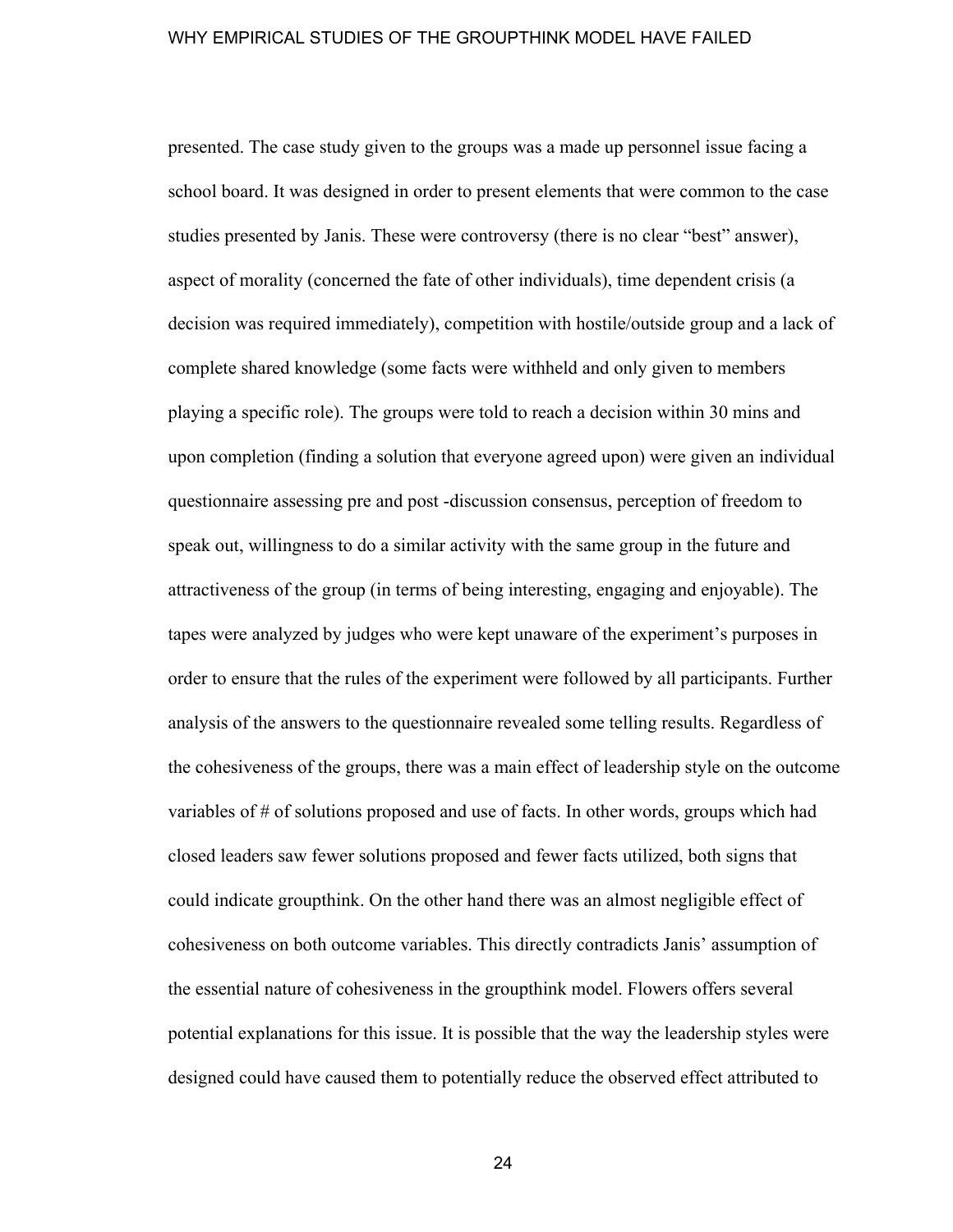cohesiveness of the groups. Flowers also notes several key differences between the cohesiveness in the experiment and the cohesiveness in Janis' "fiascoes". The perpetrators in Janis' case studies had relationships which had existed for a much longer period of time with the fellow group members as well as existing on both professional and social levels. Flowers also acknowledges the differences in the situations attributed to importance, magnitude, group size, etc, as well as suggesting that Janis had omitted a potentially relevant variable, the degree of power the leader has over the rest of the members. Flowers suggested that adding power as a factor in the groupthink model might strengthen the case for groupthink.

Courtright (1978) was another early attempt to investigate the groupthink phenomenon in a laboratory setting. The study utilized a 2 x 3 design. The independent variables were group cohesion and what Courtright described as strict parameters set by the group leader in relation to acceptable solutions, referred to as the induction of parameters. It should be noted here that a major shortcoming of this study was the omission of the third factor Janis noted as important for predicting groupthink, the blocking of potentially relevant outside information. Instead of manipulating this variable as well, as was attempted in Flowers (1977), Courtright chose to make all relevant information available to all groups regardless of experimental condition. Outcome variables consisted of the number of possible solutions proposed by every member, the number of statements of agreement per member and the number of statements of disagreement per member. Group cohesion was manipulated via the use of a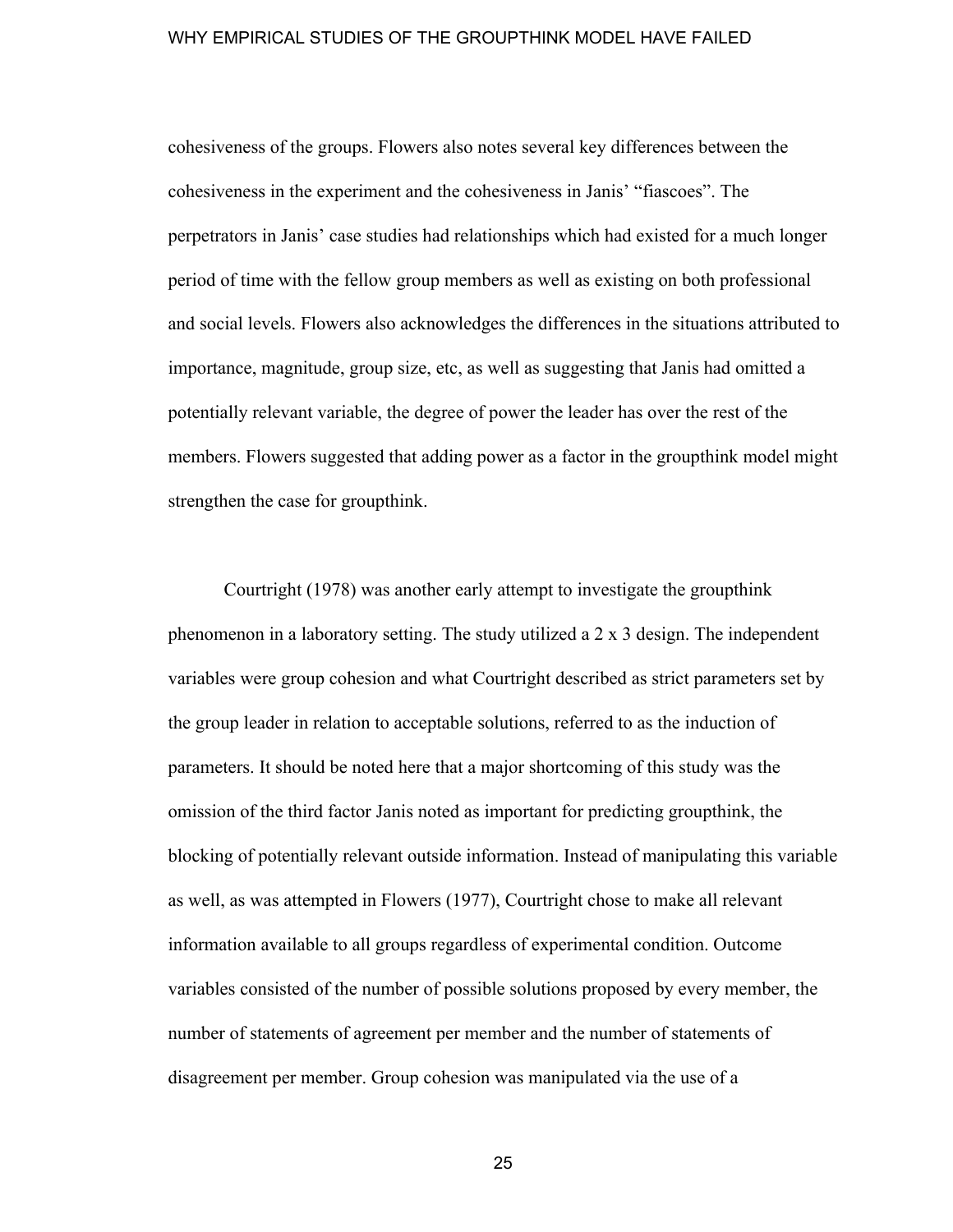pre-experimental discussion on an unrelated topic. Following this discussion participants in low cohesion groups were assigned to new groups to carry out the actual experiment whereas high cohesion groups remained together. Induction of parameters was manipulated via instructions provided to groups. The groups were split into three separate conditions on this basis. The instructions issued were related to the amount of time the group had to solve the issue presented to them, Courtright considered using a group leader to accomplish this manipulation but felt that doing so resulted in other issues, specifically the members' perception of the leader (who would have to be selected by the experimenter as there was insufficient time for a "natural" leader to arise). In the first condition (the "freed" condition) participants were told that the time given was more than adequate and emphasis was placed on coming up with a large number of solutions. In the second condition (the "limited" condition) participants were told that the time allotted was inadequate and emphasis was placed on consensus rather than discussion. The third and final condition was given no specific instructions aside from being informed of the time available for discussion; they served as the control condition. The sample consisted of 96 freshmen enrolled in speech and composition classes at the University of Iowa. The participants were split up into groups of 4 and, following the pre-experimental process, were either reassigned to new groups or remained in the same group depending on whether they were assigned to a low or high cohesion condition. The groups were then given a questionnaire in order to check their levels of cohesion. In order to strengthen the cohesion variable, members of high cohesion groups were told that their results showed that they were highly compatible. Members of low cohesion groups were told that it was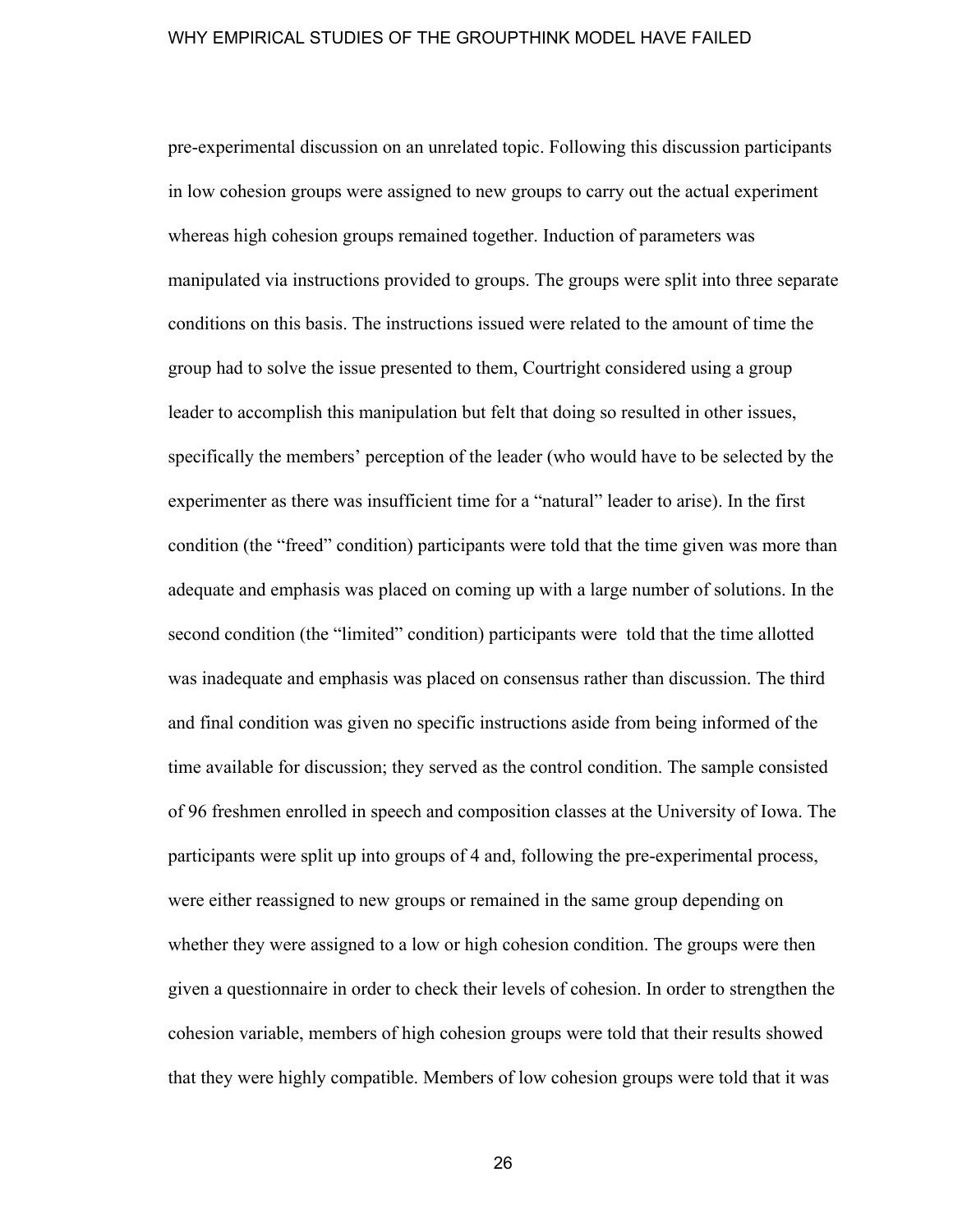not possible to find the most compatible group for them and they were therefore randomly assigned. The groups were then given the case study which they attempted to solve ("What is the best method of recruiting new students to the University of Iowa?") as well as their specific instructions (based on induction of parameters condition). The groups were given 25 minutes to come up with a solution. Video recordings of each groups' discussion underwent content analysis by unbiased independent graders. The solutions proposed by each group were also graded according to the Leathers Productivity Rating Instrument. The results showed that the manipulation of group cohesion had produced a significant difference in the perception of cohesion among participants. In addition, groups in the high cohesiveness limited condition showed far fewer statements of disagreement (which can be seen as indicative of groupthink). Results relating to the quality of solutions proposed were not significant, however, the importance of this parameter may be overestimated as Janis (1972) noted that groupthink need not always result in bad decisions being made. Courtright sees the results as supportive of his two goals, namely to test the accuracy of Janis' theory and gauge its ability to be tested empirically. However, the only significant outcome variable was the statements of disagreement, which Courtright contends to be indicative of groupthink. Therefore, evidence in this particular study can be seen as somewhat lacking. It should also be noted that the results directly contradict those of Flowers (1977), who could not show a significant effect of cohesiveness on groupthink symptoms. In addition some experimental issues such as the omission of several potentially important variables and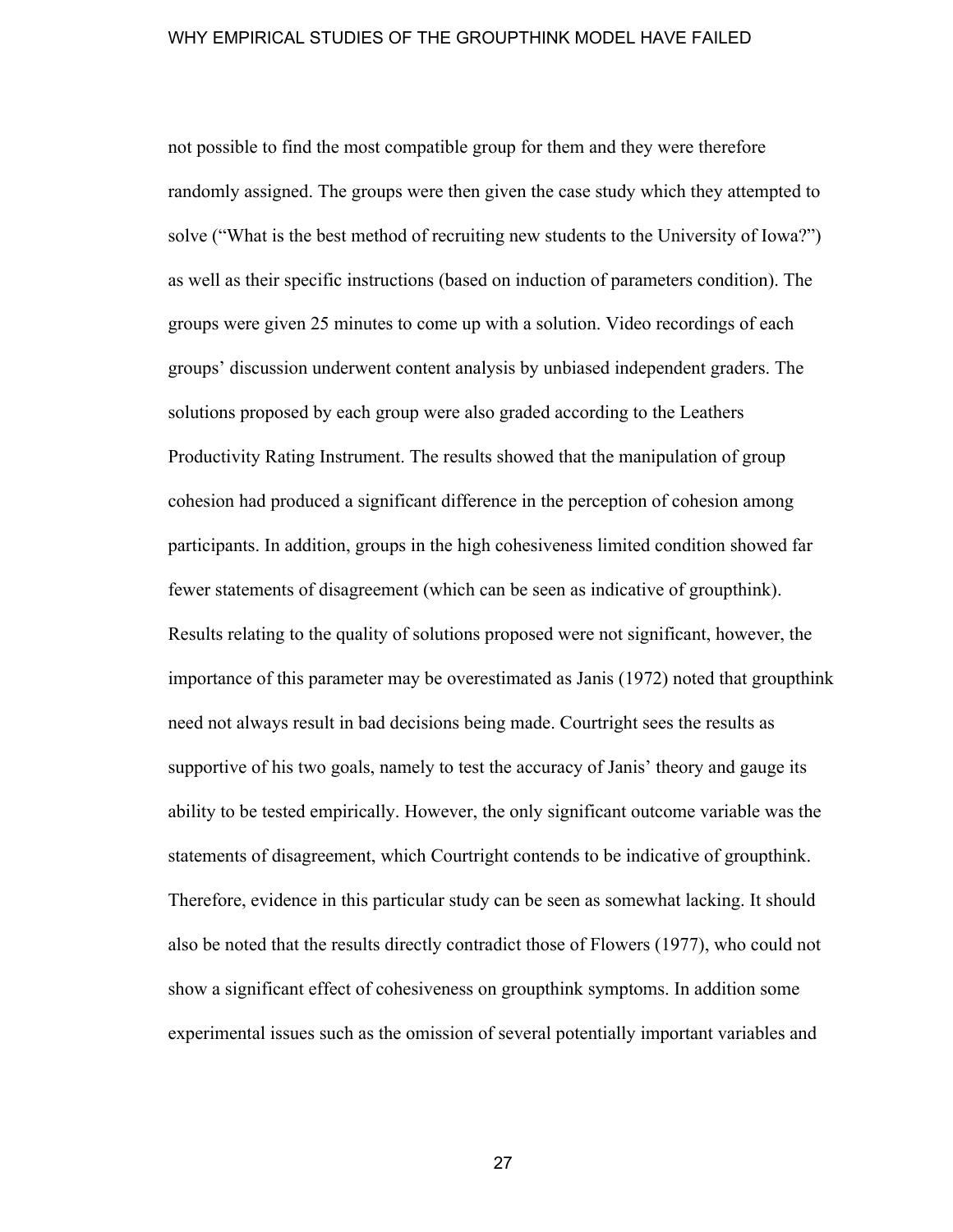low interrater reliability necessitate that we view the results of this study with a grain of salt.

Callaway & Esser (1984) built upon the findings of Flowers (1977) and Courtright (1978). Their study utilized a 2 x 2 factorial design with cohesiveness and procedure as the independent variables. The outcome variables were responses to a questionnaire designed to measure cohesiveness on the basis of several factors (such as willingness to participate in a similar activity with the same group in the future, ability of the group, effectiveness of the experimenter in creating groups) and performance on two tasks (the "horse trader task" and "lost at sea task") aimed at measuring decision quality. Similar to previous studies, analysis was carried out via tape recordings of the discussions. Cohesiveness was manipulated using a method akin to the one utilized by Courtright (1978). Participants were given a questionnaire prior to the experiment that supposedly assessed their personality. On the basis of this dummy questionnaire, they were told they were either matched (high cohesiveness) or that the experimenter had been unable to match them (low cohesiveness) with their fellow group members. Procedure was manipulated via written instructions provided to the groups. Groups in the procedure present conditions were issued these instructions which highlighted several important factors for good decision making (such as exploration of all possible solutions, willingness to question possible decisions). Those in the procedure absent condition were issued no instructions. The cohesiveness manipulation showed significant results, with groups in the high cohesion condition rating themselves higher on the post experimental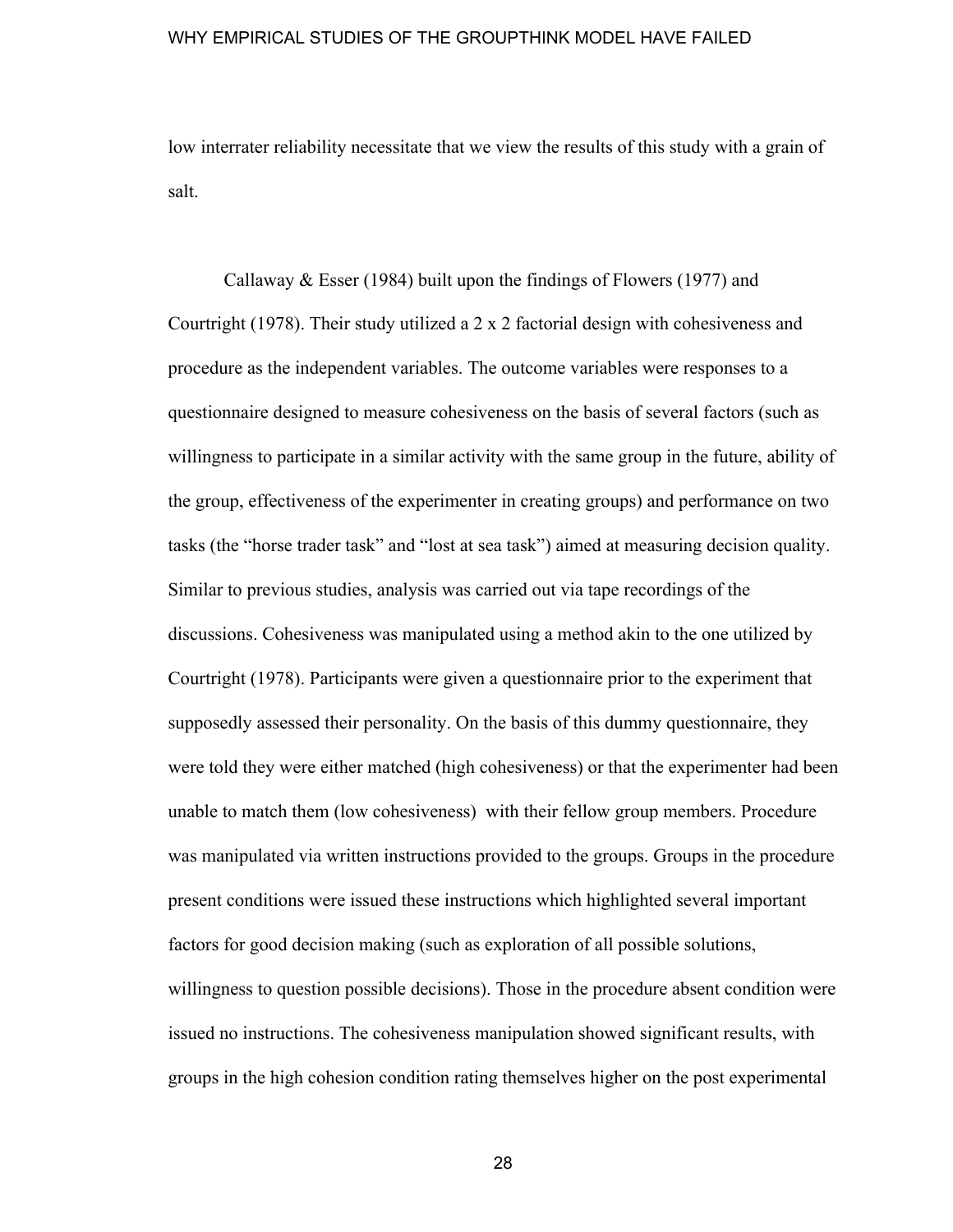questionnaire. There were, however, no significant results in terms of decision quality. In order to get a more accurate picture, the experimenters carried out a second round of analyses by dividing the groups into three categories (low, medium and high) based on summed cohesiveness scores. This second round of analysis showed a significant main effect of group cohesion on the lost at sea task, with high cohesion groups scoring higher (indicative of a poor decision in this case) than the other two conditions. Notably, medium cohesion groups scored lowest in this task, suggesting that a moderate amount of cohesion might lead to better decision making. Further scrutiny of the questionnaire and recordings revealed fewer statements of disagreement in the high cohesion groups as well as higher ratings of confidence. The higher ratings of confidence, in particular, could denote evidence for Janis' first symptom of groupthink, a false sense of invincibility among group members that results in high levels of risk taking and over-optimism. The horse trader task showed no significant results, although the experimenters note that this task may not be indicative of the type of situation that could lead to groupthink as there is only one correct solution to the task (Janis stated that situations that could result in groupthink would have many possible solutions). There also seems to be a mixed effect in relation to the procedure manipulation, contradictory to the results of Flowers (1977) who carried out a similar manipulation via leadership style. A possible explanation for this could be the weaker manipulation carried out in this study, Flowers and Courtright both utilized conditions in which factors influencing good decision making were encouraged and discouraged, whereas Callaway and Esser only included a condition in which such practices were encouraged.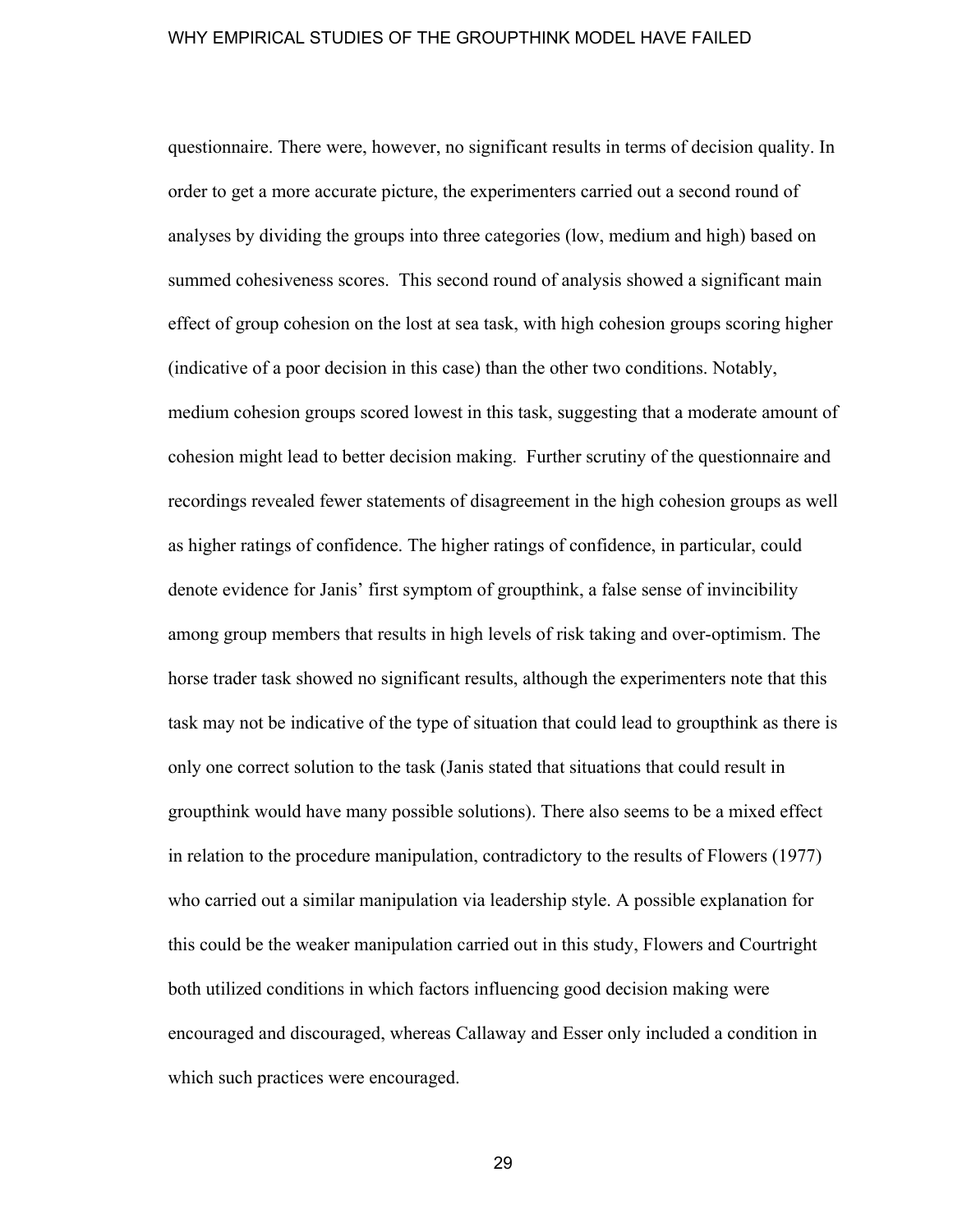Leana (1985) replicated the study carried out by Flowers (1977) in light of revisions made to the groupthink theory by Janis (1982). The study used a 2 x 2 factorial design with leadership style (directive or participative) and cohesiveness (high or low) as independent variables. The sample was composed of 208 undergraduate students. A key difference in this study from Flowers is that groups in the cohesive condition were made from students who had worked in the same groups for class projects over the course of a semester. Participants in the non-cohesive condition were randomly assigned to groups. Non-cohesive groups had a randomly selected leader, whereas cohesive groups were issued a questionnaire a couple of weeks prior to the study to assess which member of group was perceived to have the most influence. This individual was then chosen as group leader. Leaders assigned to the participative condition were told to follow procedures that counteract groupthink (stating their preference last, encouraging exploration of all alternatives). Directive leaders were told to enact behaviors that would increase likelihood of groupthink (state their preference first, emphasize coming to a decision quickly). Just as in Flowers, each member of the group was assigned a particular role and given specific information relating to that role which was not made available to the rest of the group. The groups were all given the same situation in which they had to choose an employee (out of 6) to lay off. Manipulation checks were carried out on the independent variables (cohesion and leadership style). Cohesive groups had higher scores of group attraction and participative leaders had members with a higher perceived freedom of expression, thereby confirming that both manipulations had been successful.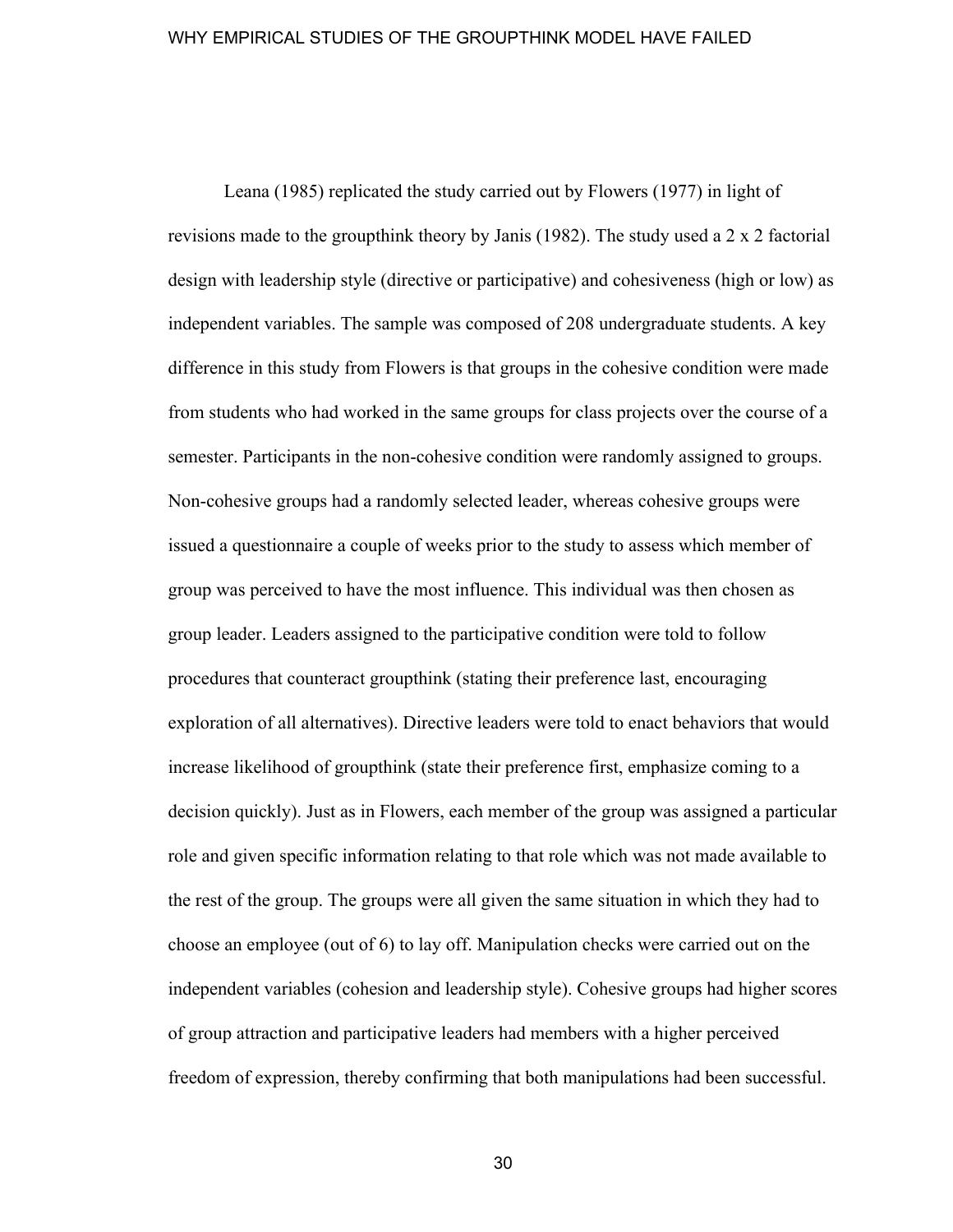An additional manipulation check was carried out on the leadership variable by gauging the leader's influence in reaching their respective group's final decision. This check showed that directive leaders had more influence on group decisions and that differences between cohesive ("elected") and non-cohesive ("appointed") group leaders were not significant. The outcome variable of decision processes was split into several separate parts. On the first part, self-censorship. There was no significant effect on self censorship between directive and participative leaders however, there was a noticeable and statistically significant effect in terms of group cohesion. Interestingly, the results here contradict Janis' (1982, 1972) theory; groups with high cohesion showed less self censorship than those with low cohesion. The next portion of the theory to be analyzed was selective bias in processing of information available. Analysis here was carried out by listening to tape recordings of the discussions and identifying instances of information being given to groups after a decision was made. This could be interpreted as an attempt to bolster support for the decision that the group had agreed upon. However, no significant effects could be seen here. The next metric was the number of solutions proposed and discussed by each group. Mirroring the results of Flowers' study, no difference was seen between cohesive and non cohesive groups. Participative leaders, however, on average had more proposed solutions than directive ones. Risks and reappraisal were the final two factors to be analyzed, but showed no significant effects. Leana notes that this and the results seen for selective biases might be a result of the time constraint. Analysis of the decisions themselves and the questionnaire revealed that, despite going along with the decision, members of groups in the directive leader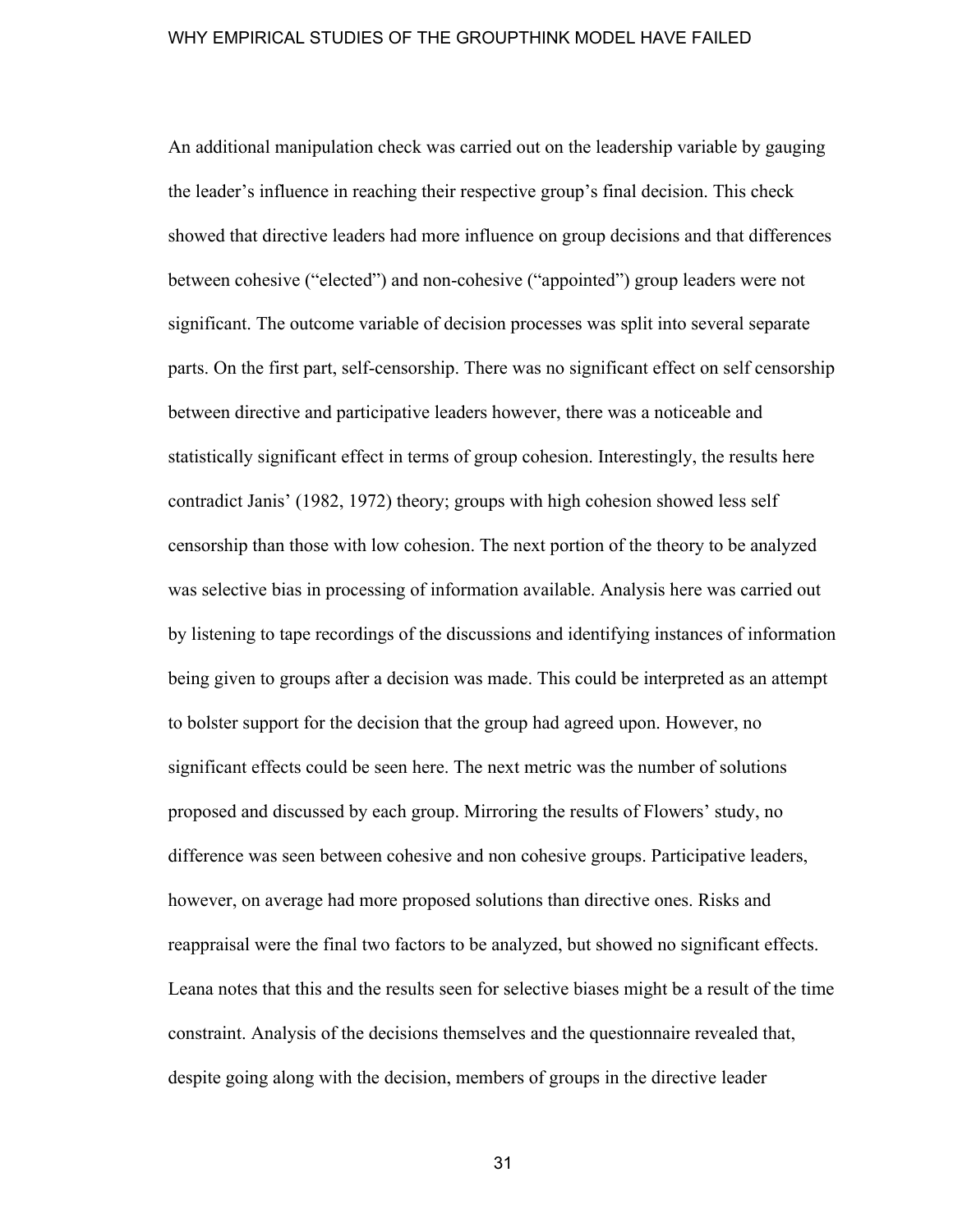condition often did not agree with the final decision made by the group. In summary, the study reiterated the findings of Flowers (1977) in relation to the influence of leadership style on groupthink. The contradiction of results in relation to group cohesion, however, seems startling. Leana states that this could possibly be due to the fact that the members of the high cohesion groups may be more comfortable with each other and therefore be more willing to speak their mind. An important attribute she notes here is the interweaving of task oriented groups and experience of working with fellow members, both of which could be attributes that contribute to the results seen. She suggests that future studies separate these two to more clearly determine which one is responsible.

Gladstein and Reilly (1985) analyzed a different component of Janis' (1972, 1982) Groupthink model, the role played by external threat. The researchers hypothesized that the existence of an external threat could limit information processing as well as create a bias towards a presiding decision. In order to test this theory, they utilized a management simulation known as Tycoon. The Tycoon simulation, which took place over the course of 6 days, consisted of participants choosing a company (each with its own unique characteristics) via a bidding war and then proceeding to run and manage all aspects of said company. A key part of this simulation was the the ability of the researchers to institute external events such as natural disasters, major government policy changes and even terrorism. These events played the role of external threats to the decision making group. Time pressure was also manipulated by cutting the allotted decision making time from 3 hours to 45 minutes halfway through the simulation. The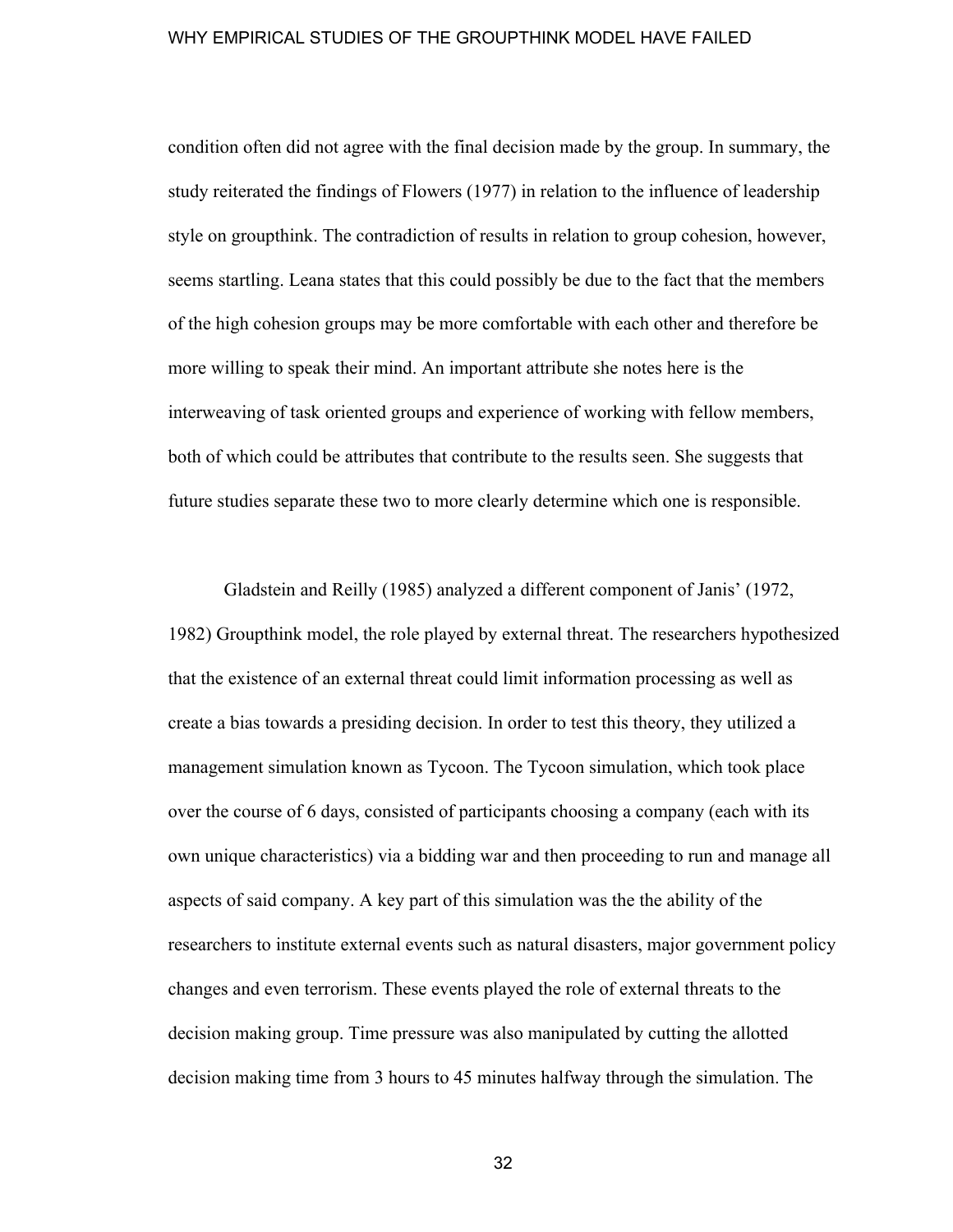sample was composed of MBA students at the Tuck School of Business at Dartmouth University enrolled in a business policy class. One hundred and twenty eight students were used in the study and were formed into 24 groups (each representing a company) consisting of 5 to 6 people. A 2 x 2 factorial design was utilized with the two dependent variables being impact of the external event (high or low) and time pressure (high and low). The events were classified as high or low impact based on the financial consequences resulting from the event. The order of high impact and low impact events was randomized for each group so that all groups went through all four experimental conditions. Dependent variables were measured using a questionnaire filled out at the end of a decision making period which assessed information processing as well as loss of control. Results of the study showed that increased external threat resulted in restricted information processing and higher levels of stress. Increased time pressure, however, did not seem to produce conclusive results across the measures of information processing. The researchers hypothesized that even though one might assume that a decrease in time would result in less information processing, it might instead lead to more efficient information processing. There was no evidence to support that loss of control correlated with threat or time pressure. While not explicitly testing groupthink, this study is still useful in that it tests a facet of the model that hasn't seen much research. It must also be noted that even though the researchers did not control cohesion, participants were permitted to self select into their groups meaning that cohesion could very well have played a role in some of the results seen.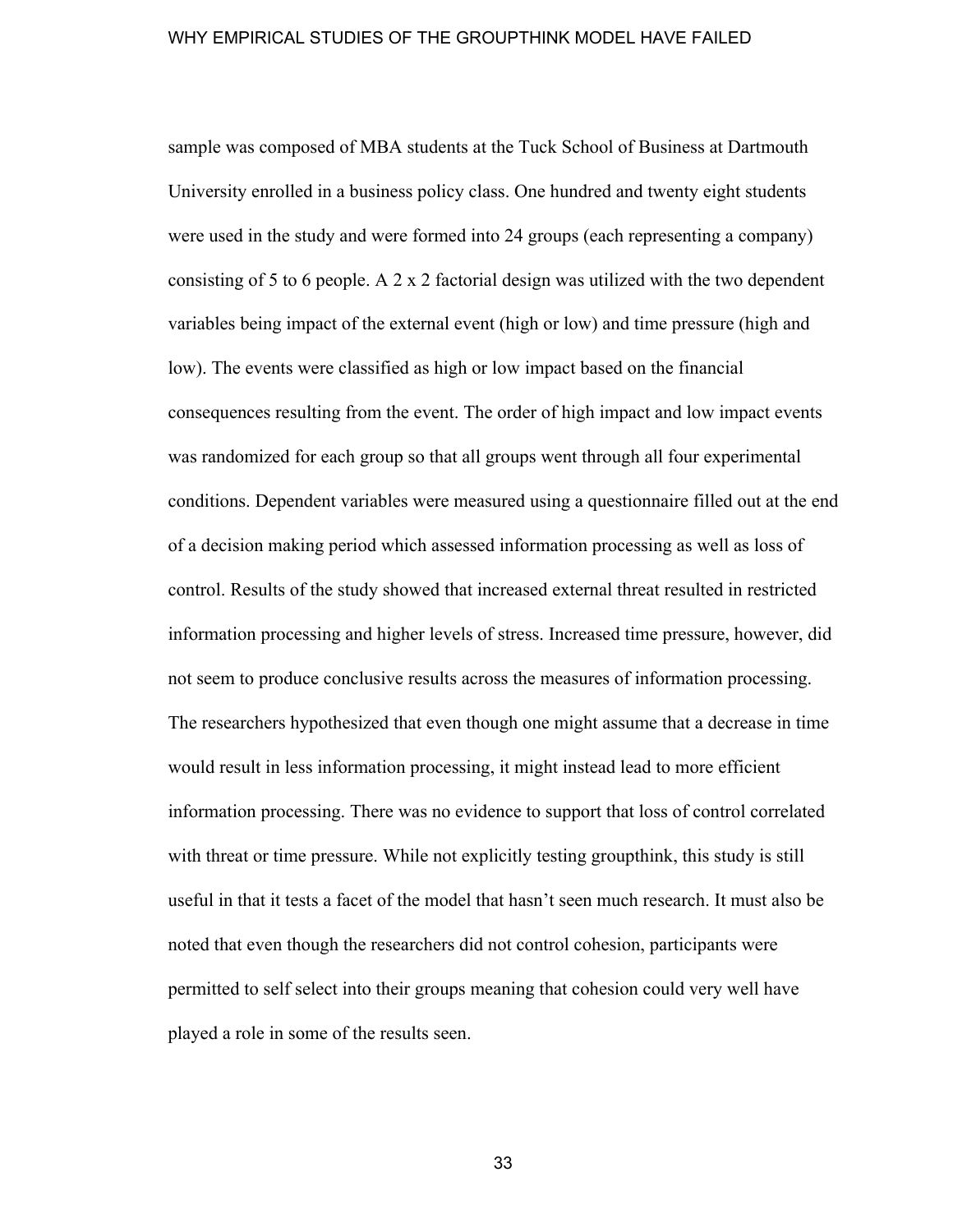Callaway, Marriott and Esser (1985) also took a different approach when testing the groupthink hypothesis, looking particularly at the role played by dominance exhibited by group members.In addition, the researchers also wanted to test Janis' (1972) suggestion that concurrence seeking occurred in order to reduce levels of stress. Dominance in this case was defined as a tendency to "argue, persuade and influence others" as well as a tendency to play the role of leader. The sample was comprised of 112 students recruited from lower-level psychology classes, formed into 28 groups of 4. The study used a 2 x 2 factorial design, with dominance and presence of decision making procedures. The dependent variables were decision quality , measured via the Lost at Sea task used in Callaway and Esser (1984), and process measures, obtained via analysis of the recordings of group discussions alongside a set of post experimental questionnaires. Prior to being formed into groups, these students were given a questionnaire meant to assess the level of dominance trait in their personality. They were classified as either low or high dominance via the use of a median split. Group cohesion was held constant by telling participants that the questionnaire had been used to match them with their fellow group members, thereby attempting to simulate high group cohesion. The presence of procedure was manipulated by telling groups in the procedure present condition guidelines for good decision making. Results showed that high dominance groups had higher quality decisions, used more discussion time, had more statements of disagreement and agreement, and had lower levels of state anxiety. Procedures present groups used less discussion time. The study thereby provided support for the stress reduction hypothesis of groupthink. Results for the utilization of procedures (which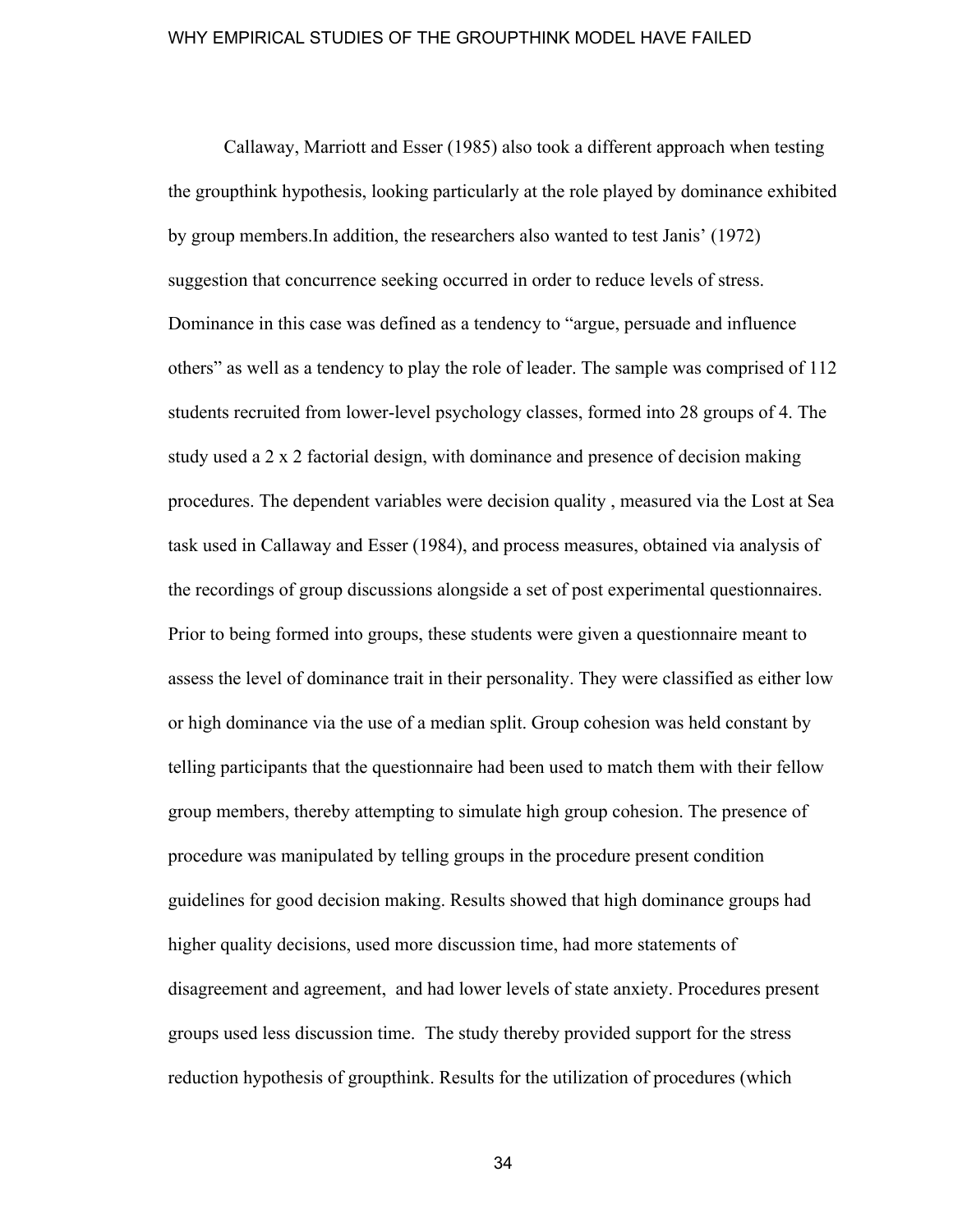should combat groupthink) were inconclusive however. The researchers note that, especially in the case of low dominance groups, personal accountability may be necessary in order to effectively carry out a good decision making procedure.

Moorhead and Montanari (1986) presents a comprehensive test of the groupthink phenomenon in light of the slightly revised and more clearly stated model of groupthink in Janis (1982). The particularly focuses on the causal sequence put forth by Janis, with antecedents leading to symptoms and so on. Moorhead and Montanari initially comment on several previous Groupthink studies, namely Flowers (1977), Courtright (1978) and Leana (1985). They state that the issues with these studies, in particular Flowers (1977) and Courtright (1978), are that they failed to create the necessary antecedents for groupthink to occur. In particular, they failed to accurately recreate the cohesiveness described by Janis (1972, 1982). Furthermore they note that Courtright's study, while attempting to be comprehensive, still only managed to account for only two of the antecedent conditions and only three of the defects in decision making. To this accord, Moorhead and Montanari sought to create an inclusive test of groupthink phenomenon. They began by searching for scales relevant to the variables present in the groupthink model, but were only able to find measures pertaining to cohesion. Therefore, scales for the other seven antecedent conditions were created by the researchers. The scales were designed as 5 point likert-type measures and were tested to ensure validity. These scales were eventually expanded into the Groupthink Assessment Inventory detailed in depth in Moorhead & Montanari (1989). Testing and analyses revealed that the underlying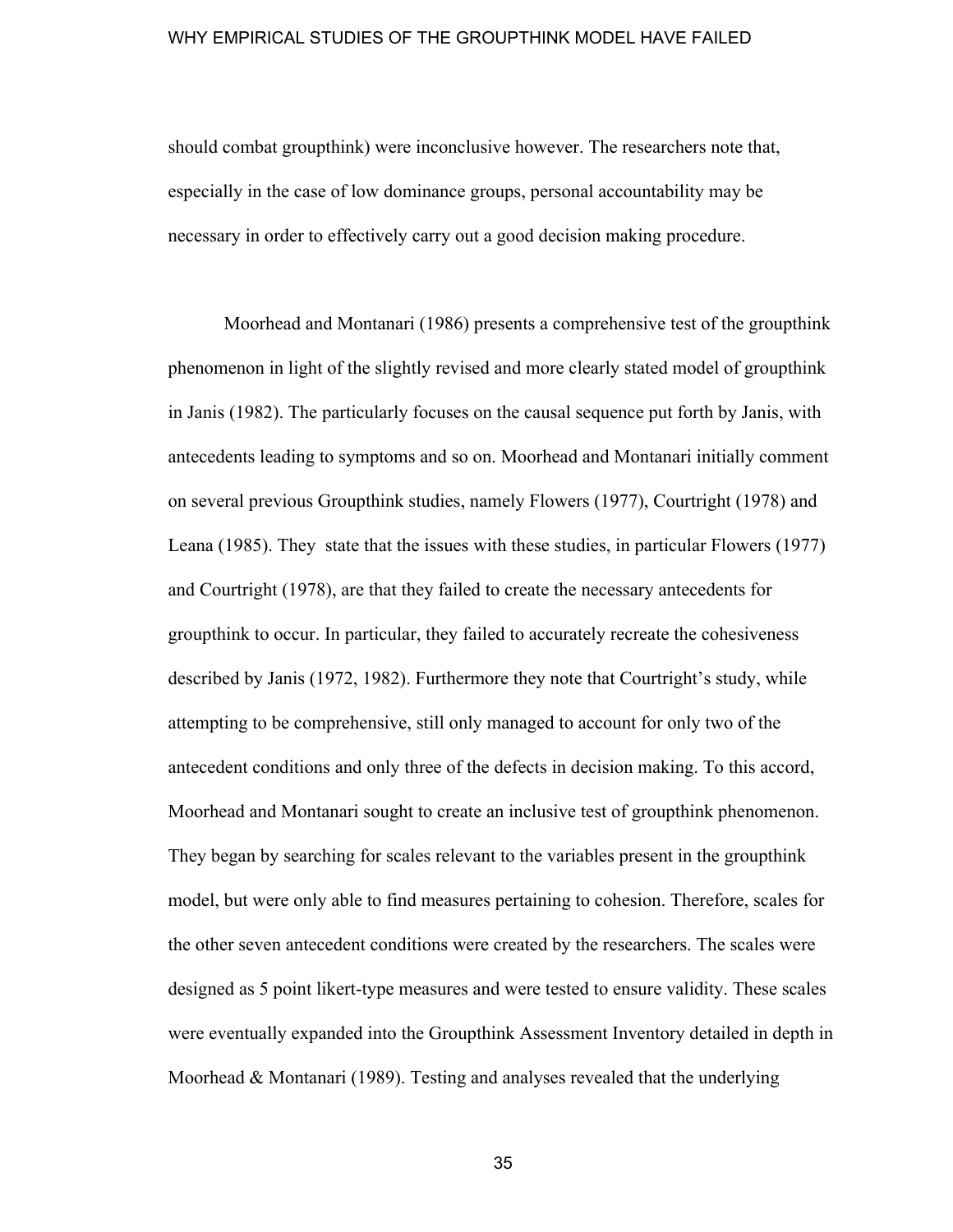concepts of some of the antecedent conditions were closely related to what Janis had proposed but, for the sake of simplicity, the three factor that explained the most variance (cohesion, insulation and leadership) were used. Analyses of the symptoms however revealed that there was significant similarity in some of the underlying concepts. Therefore, the symptoms were distilled into four factors utilized in the study. These were: Invulnerability (illusion of invulnerability and negative perception of non-group individuals), Group Morality (inherent feelings of group morality and unanimity/rationalization), Self-Censorship and Discouraged Dissent (pressure on dissenters and negative view of dissenters). Defects in decision making underwent a similar process resulting in two distinct factors, Few Alternatives (# of alternatives discussed and lack of consideration regarding contingencies) and Lack of Expert Advice (rejection of outside expertise and selective bias in use of information). Antecedent conditions not manipulated were controlled via experimental conditions (ex. Use of extreme time constraint on decision making). As with numerous other studies in this realm, the sample consisted of students recruited from business policy classes. These students were arranged into team of 3-5 for an overall team count of 45. It is useful to note here that all the teams had previously worked together in a competitive simulation over the course of 3 months and were therefore familiar with one another. Because the data procured from this study was cross-sectional, the researchers decided to carry out a path analysis instead of an ANOVA/MANOVA typically seen in the aforementioned studies. The use of path analysis also allowed the researchers to get a better idea of the causal relationships between the antecedent conditions, symptoms and decision making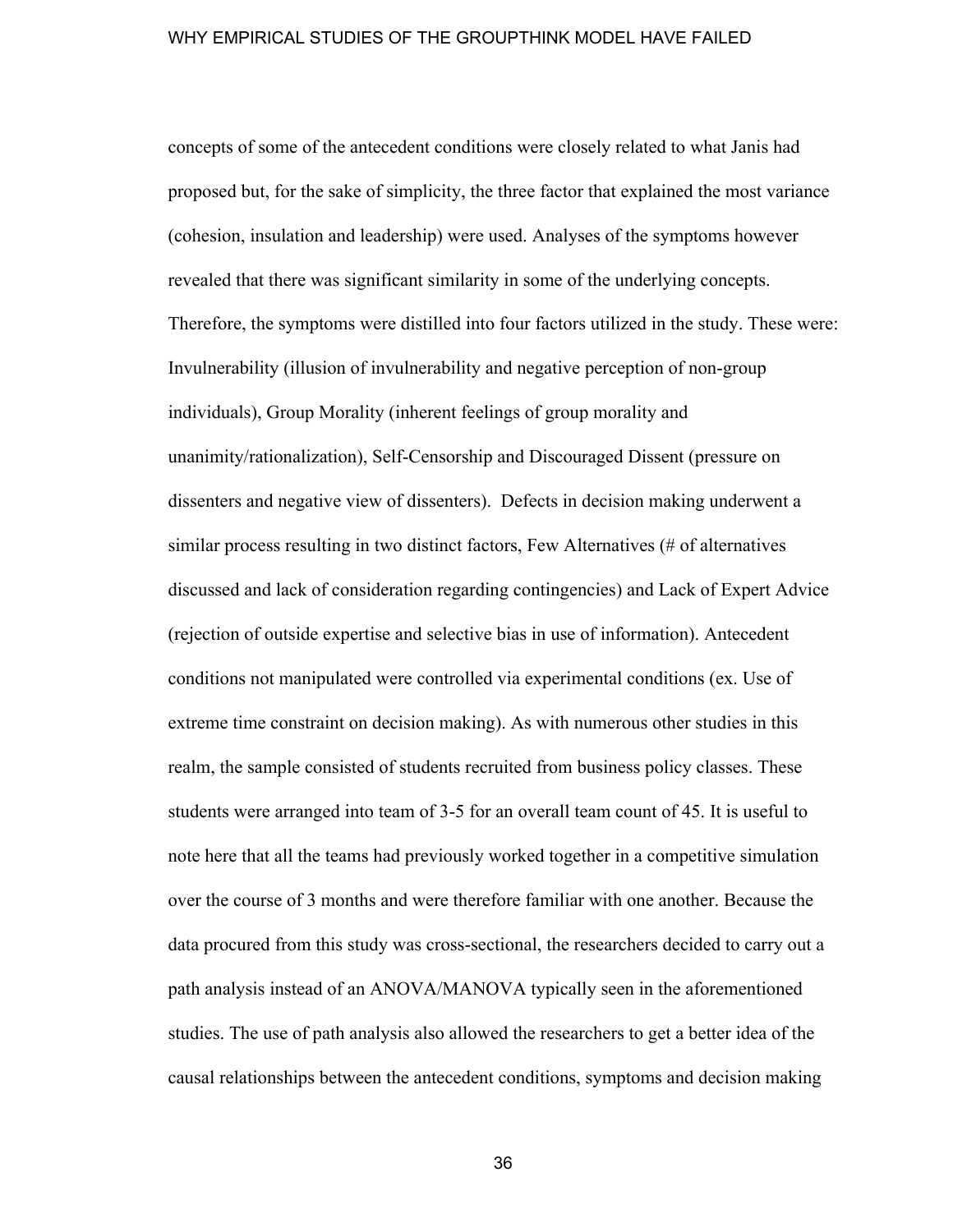defects. The results showed that the most significant antecedent condition was insulation. The groups that rated themselves highest on this category had the lowest performance. The other antecedent conditions failed to show any noticeable effects on performance. All the antecedent conditions did, however, have an impact on symptoms and defects. Cohesion had a negative correlation with self-censorship and the defect of alternatives as well as positive correlation with discouragement of dissent. Insulation was negatively correlated with invulnerability and rejection of expert advice and positively correlated with the proposal of alternatives. Leadership was positively correlated with morality and discouraging dissent and negatively correlated with the defect of alternatives. These results showed mixed support for the groupthink model. Some of the results, such as the positive correlation between leadership and morality/discouraging dissent, reinforce the theory. On the other hand, the results also directly contradict the relationships that Janis proposed, such as the negative correlation between cohesion and self-censorship. Despite this, the study holds merit as one of the most comprehensive tests of groupthink, focusing on all four levels of the theory. Furthermore, even if they do not match Janis' theory, the causal relationships seen between each of the four levels provided some support for the framework of groupthink. The study was also groundbreaking in that the nature of cohesion among the groups (based on longer term relationships among group members as seen in Janis' case studies) is far more similar to the cohesion described by Janis.

Turner et Al (1992) attempted to build on previous empirical studies of groupthink, most notably Callaway  $& E$ sser (1984) and Flowers (1977), in order to get a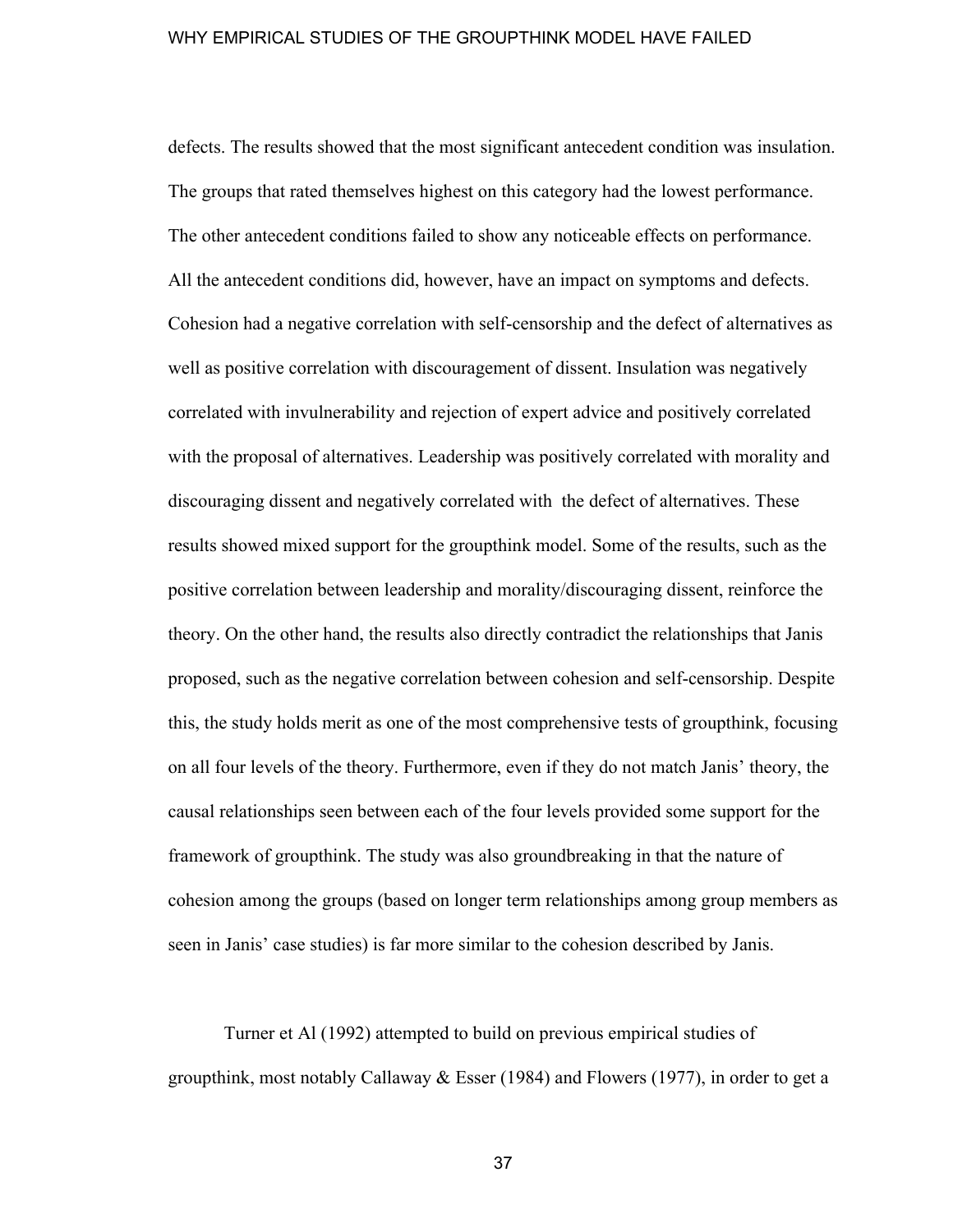better understanding of the underlying mechanisms of groupthink. In particular, the researchers tried to reconcile the conflicting results seen in previous groupthink research. The researchers hypothesized that poor decision making attributable to groupthink should only occur in groups with high external threat and high cohesion (i.e. those with all the antecedent conditions of groupthink present, the "strict" hypothesis). They also note two possible hypotheses in relation to decision quality, the "additive" hypothesis (addition of more antecedent conditions lead to poorer decisions being made and the "liberal" hypothesis (takes into account unique factors present in each situational context). The researchers note that these hypotheses are applicable in the case of symptoms and decision making defects as well. To test this, Turner and her colleagues carried out three separate experiments. The first experiment was a basic test of the groupthink theory using a 2 x 2 design with group cohesion and external threat as the independent variables. The sample was comprised of 180 students, arranged into groups of 3. Threat was manipulated by telling groups in the high threat condition that they were being videotaped and that poorly performing groups would be used as part of a training program. High cohesion groups were given name tags identifying them with a certain group and engaged in a short pre-experimental discussion of their similarities. Decision quality and self reports of symptoms and decision making defects served as dependent variables. Results showed that groups in the high cohesion/high threat category and low cohesion/low threat category produced the poorest quality decisions. Cohesion and threat had mixed effects on groupthink symptoms. Most interestingly high cohesion resulted in decreased self censorship, a direct contradiction of Janis' theory. Results as per decision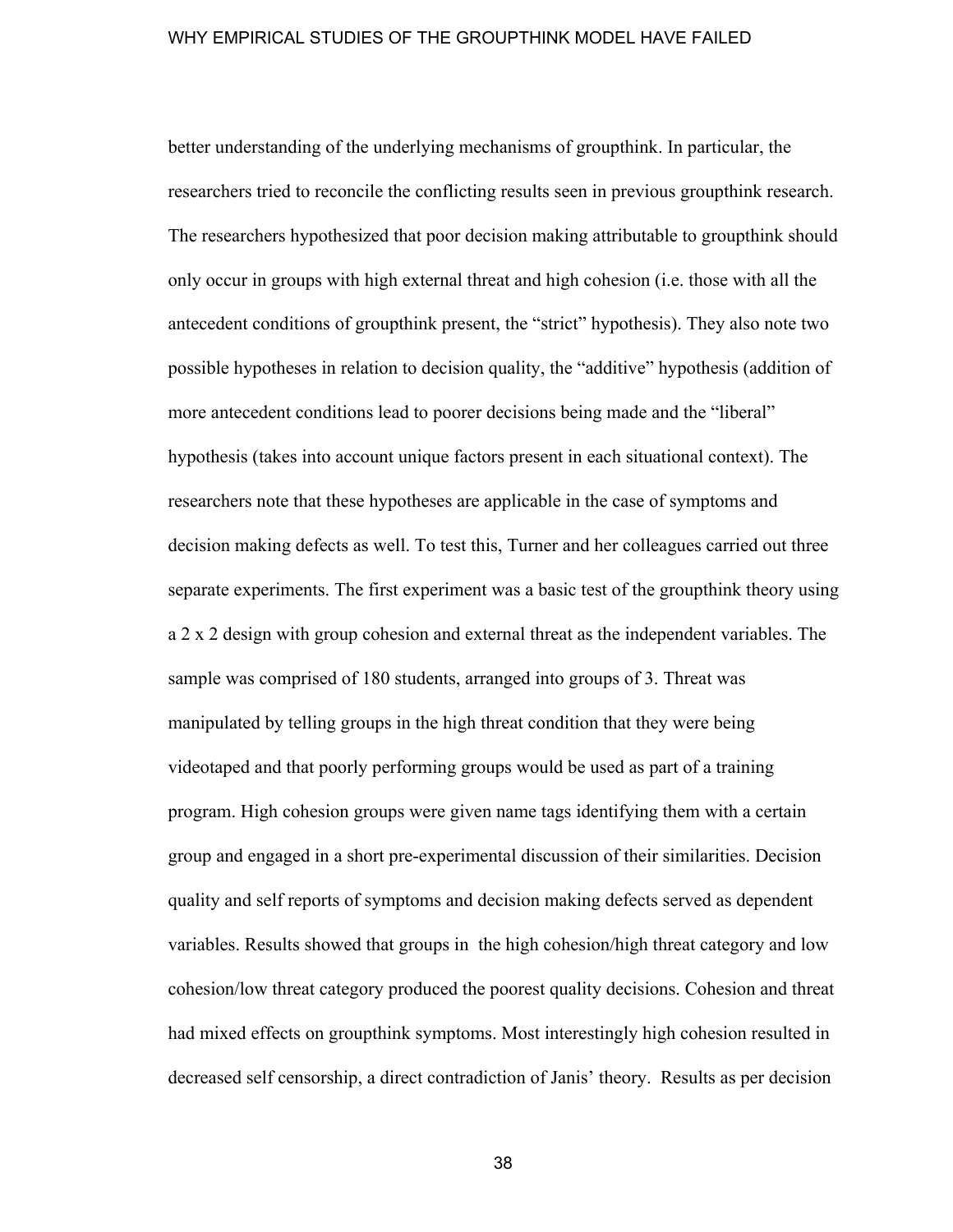making defects were also inconclusive. This points to the existence of the "liberal" hypothesis of groupthink as opposed to the "strict" or "additive" one. The researchers interpreted the results as supportive of what they term "social identity maintenance", an underlying mechanism of groupthink in which members strive to preserve their affirmative view of group functioning. The second experiment was an expansion of the manipulation check to ensure that cohesion had properly been induced. The sample used consisted of 72 students assigned into groups of 3. Cohesion served as the independent variable and was manipulated using methods similar to those in the first experiment. Self-report scales of cohesion acted as the dependent variables. Results showed that the cohesion manipulation had produced higher scores on the cohesion scales. With these results as well as social identity maintenance in mind, the third and final experiment aimed to replicate as well as extend the pilot study. In order to further test social identity maintenance, the experimenters included manipulation of "distraction" as well. This distraction consisted of music being played in the background during group discussions, which in theory would provide an excuse for potentially faulty decision making and thereby prevent group members from having to unconsciously carry out detrimental behaviors to preserve their positive image of the group's decision making process. Cohesion was held constant in this study by giving all groups the high cohesion manipulation from experiment 1. Therefore, threat and distraction served as the independent variables. The same dependent variables used in the first experiment (decision quality, symptoms of groupthink and defects in decision making) were carried over. Results were consistent with experiment 1 in that groups with high external threat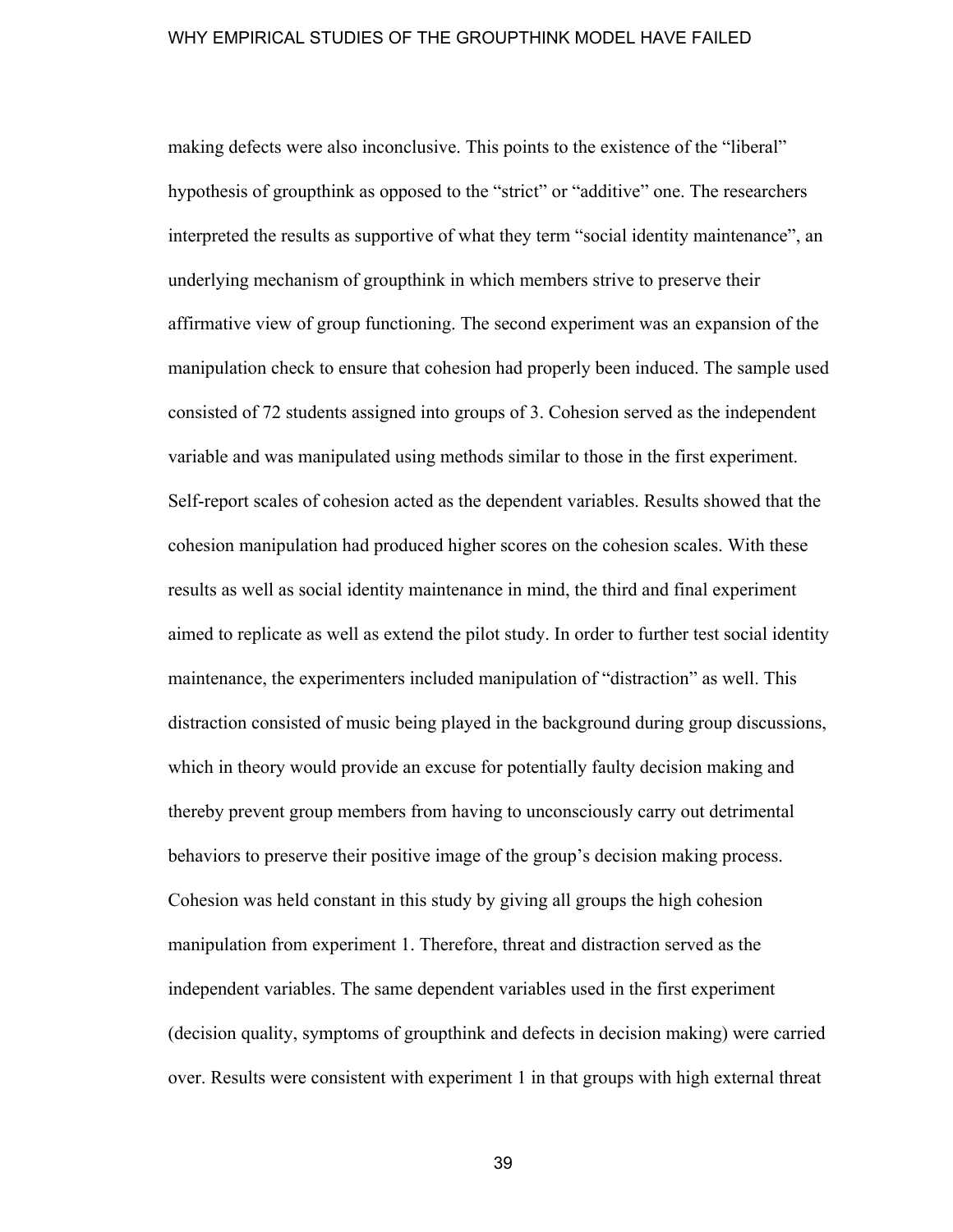performed the worst, notably though groups with high threats and a present distraction performed noticeably better. As cohesion was not manipulated here, results for symptoms of groupthink and defects in decision making were ambiguous. Overall, this experiment succeeded in replicating the results of the initial experiment in that high threat/high cohesion led to the lowest decision quality, as well as supporting the social identity maintenance mechanism. As a whole, the study enables a deeper look at the underlying functions of groupthink. The lack of support for the additive and strict hypotheses might also lead to a questioning of the causal sequence inherent in groupthink framework as per Janis (1982) as well as Moorhead & Montanari (1986, 1989).

Bernthal & Insko (1993) looked at one of the most conflicted aspects of groupthink research, group cohesion. The researchers sought to investigate the mixed support seen for Janis' (1972,1982) assertion that group cohesion was the single most important antecedent condition for groupthink. In order to do this, the researchers made a key distinction between "task-oriented cohesion" and "social-emotional cohesion". Task-oriented cohesion represents a drive to accomplish the objectives and tasks given to the group. Social-emotional cohesion denotes maintenance of social relationships among group members as most important to the group. The researchers note that the manipulation of cohesion in prior studies, such as Callaway & Esser (1984), is mainly a manipulation of task-oriented cohesion as participants are typically told that they were matched with the fellow group members in order to maximize performance of the task given, thereby at least partially explaining mixed support for the groupthink model.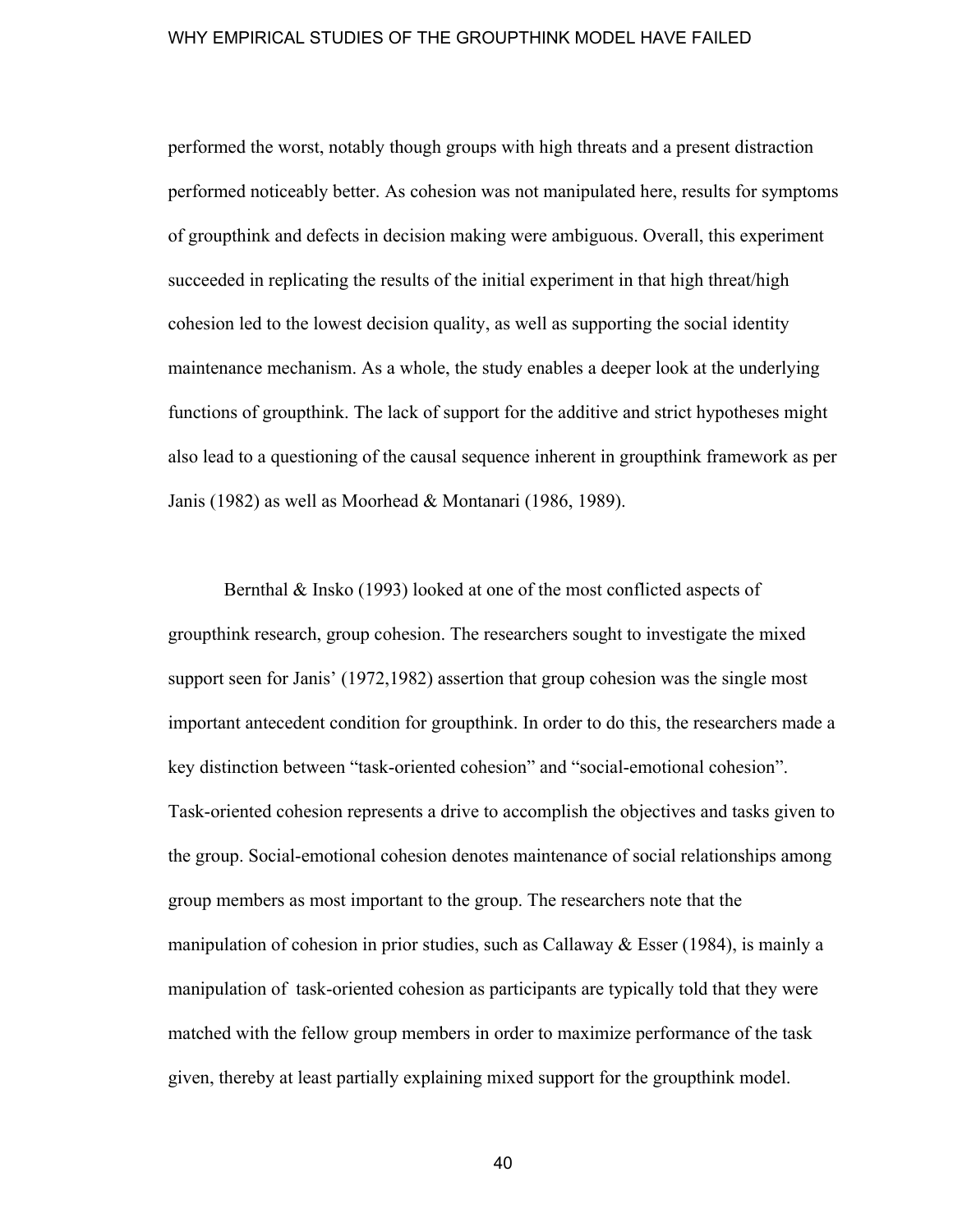Based on this, the two hypotheses were that groupthink symptoms would be least probable in highly task-cohesive groups and most probable in highly social-emotional cohesive groups. The sample consisted of 138 female undergraduate students from the University of Carolina Chapel Hill. The decision to use only female students may seem rather odd and could lead to a bias in the results as seen in previous studies such as Kroon et Al (1992), which noted that the composition of groups based on gender could have an effect on groupthink symptoms. In other words, homogeneity in terms of sex of the group members could affect cohesion, however, as cohesion was controlled in this study this may not have a noticeable effect on the results. The participants were split into 46 groups of three. Participants started by answering two falsified tests supposedly measuring social and problem-solving skills. Upon completion they underwent a training condition in which they were trained to use one of three decision making cues. These cues were used so that in the following stage (completion of a decision-making task), the experimenter could induce conflict by having at least 1 group member utilize a different cue than the rest of the group. The two variables to be manipulated were task-cohesion and social-emotional cohesion. This was done by telling groups that they had performed well on either of the pre-experimental questionnaires for the high conditions or that they had performed poorly for the low conditions. The dependent variable was a self rating of factors influencing group cohesion. Results showed an interaction effect between the social confidence measure (related to social antecedents of groupthink such as the illusion of invulnerability and belief in inherent morality of the group). In particular groups in the high task-cohesive/low social-emotional cohesive condition saw the lowest scores of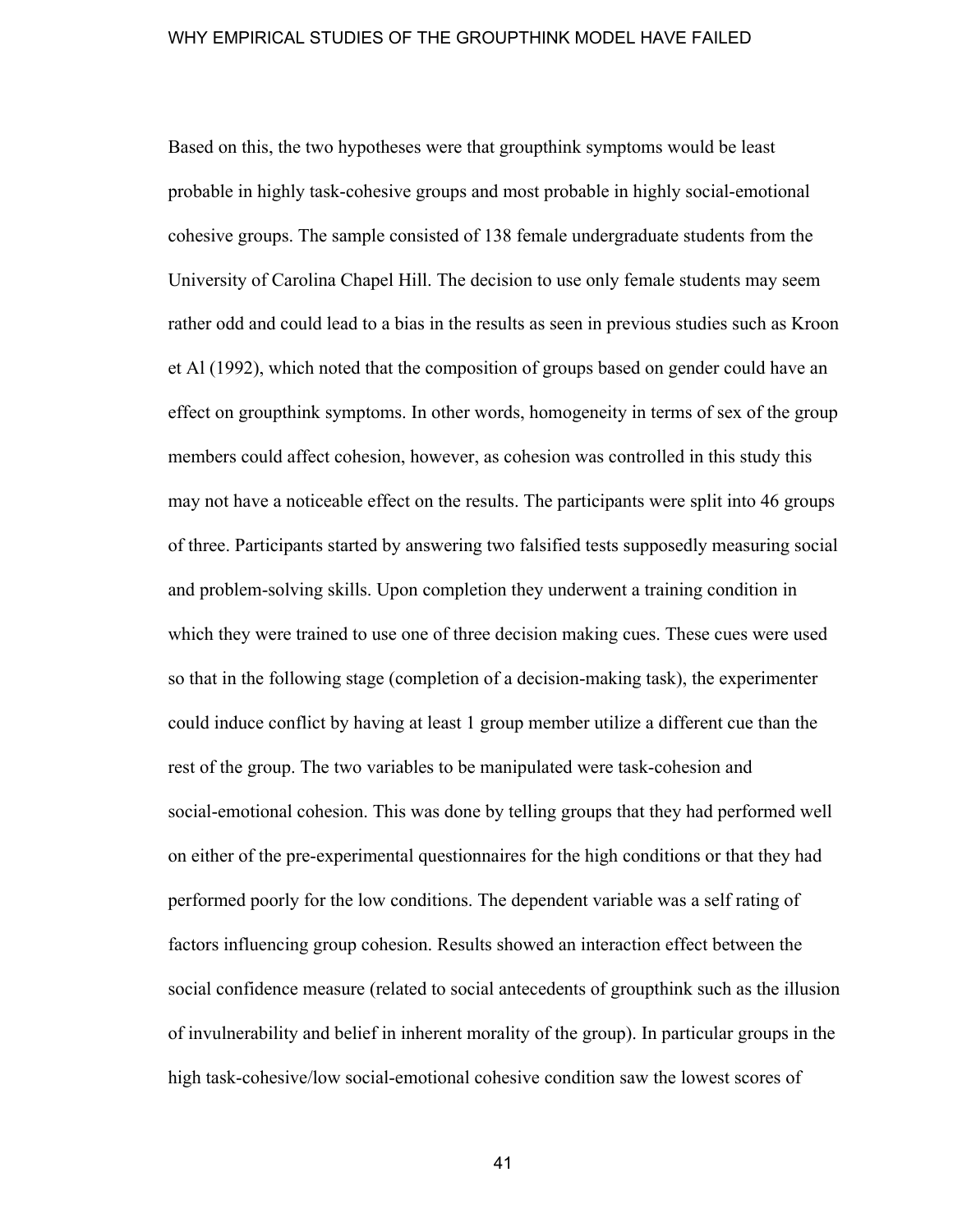social confidence, suggesting a low susceptibility to groupthink. There was also a main effect of social-emotional cohesion such that groups with high social-emotional cohesion had high ratings of social confidence. On the flip side, highly task-cohesive groups showed high task focus, which could counteract the effects of groupthink. The researchers note here that both high social-emotional cohesive groups and high task cohesive groups rated higher confidence in their decisions, but also state that it is likely a different form of confidence with the task cohesive groups acknowledging that individual members might hold conflicting views and opinions. Bernthal & Insko's study is crucial in that it investigates the core aspect of Janis' groupthink model and offers a partial explanation why empirical research of groupthink has produced such mixed results. Apart from differentiating between forms of cohesion, the researchers also acknowledge that the cohesion seen in Janis' case studies as well as most qualitative studies of groupthink might be fundamentally different from what has been replicated by empirical research on the field.

Park (2000) marks yet another attempt to comprehensively test the groupthink model. Park starts by establishing the discrepancy in groupthink research and summarizing all the available research at the time. This was put into a table which is included in the appendix (Figure 3.). The sample used in the study was comprised of 256 students at the University of Pittsburgh. The participants underwent random assignment and were put into 64 groups of four. The groups were given both verbal and written instructions (pertaining to their role and condition) and were then given 50 minutes to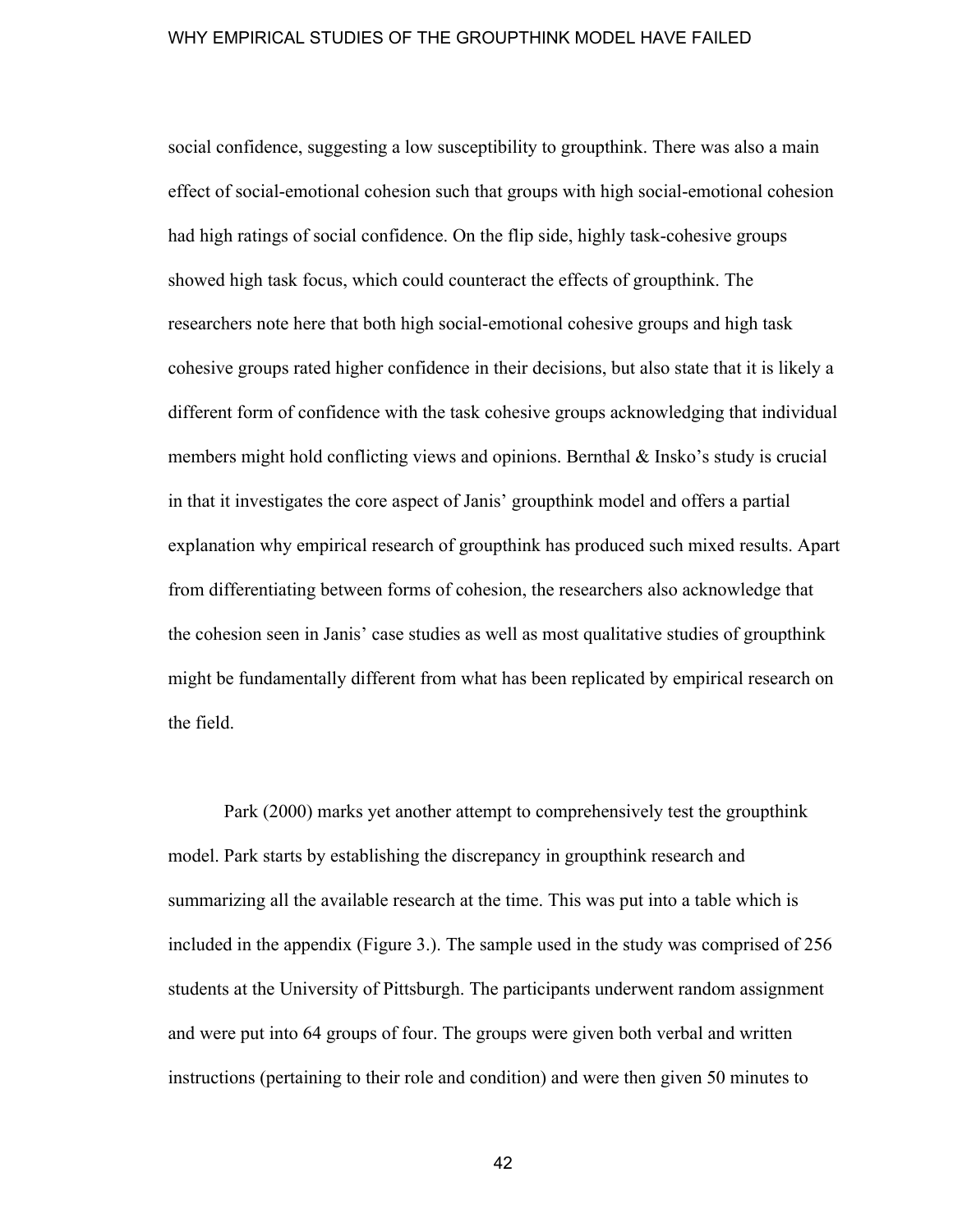carry out a decision making task. The task was based on a real life story published in the Wall Street Journal concerning executives at a nuclear energy company. In order to test the sharing of information, specific pieces of information were only given to group members in certain roles. A monetary incentive for performance was advertised to the groups in order to encourage participation, however Park acknowledges that this could've also affected the groupthink process by encouraging better decision making procedures.Participants were encouraged act as themselves rather than play a role. All the factors present in the groupthink model were measured using a number of methods ranging from self-report measures to content analyses of video recordings. Park paid particular attention to the causal relationships between factors. Results supported the causal sequence of the model. Antecedents showed strongest effects on the symptoms, the symptoms showed strongest effects on defects of decision making and defects of decision making showed strong effects on decision quality. However, it must also be noted that the relationship between the antecedents and the defects of decision making were also significant, which is not supportive of the model's causal sequence. A deeper look into the relationships reveals that only seven individual factors have significant relationships (group cohesiveness, style of leadership, lack of procedure, low self esteem, illusion of invulnerability, illusion of inherent group morality and failure to examine risks). The antecedent conditions saw the most support, with all conditions having significant relationships. However on two symptoms and one defect were statistically significant. Park acknowledges that there were severe limitations in this study. The most glaring one is the failure to control group cohesion. All groups used in this study were ad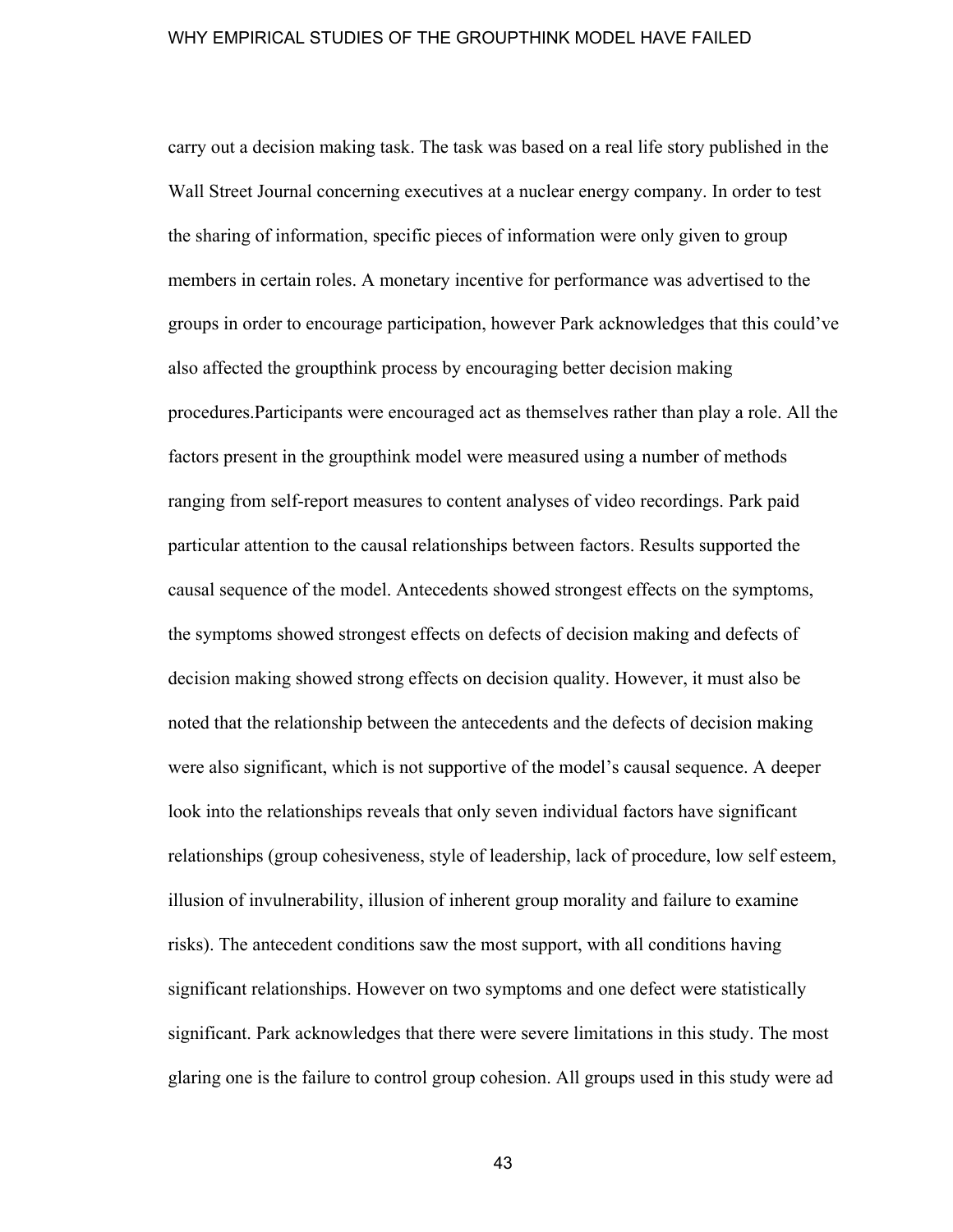hoc, thereby failing to meet the cardinal antecedent for groupthink. Park says that the study is still valid as this is typical of decision making groups in the real world, however it is not sufficient when testing the theory of groupthink. Regardless there is still merit to this study in it's review of existing research as well as its implications for future research.

# **Criticism of the Groupthink Model**

As with any theory, the groupthink model has had its fair share of detractors. Longley and Pruitt (1980) commented on the dearth of empirical support and recommended a clearer definition of the model. McCauley (1989) detracted from the importance janis placed on cohesiveness and suggested compliance as a mechanism instead. Some of the most comprehensive yet scathing criticisms of groupthink have come from Fuller & Aldag (1993, 1998).

Fuller & Aldag (1993) takes a critical look at the groupthink proposition. Noting the evidence provided by empirical, case and conceptual studies, they comment that primary support for the model has come from retrospective case studies. They also note the hodge-podge nature of empirical groupthink research; the selection of variables that researchers use seems rather arbitrary. General support for groupthink is spotty at best and difficult to determine due to the lack of research. It is also noted that no study has adequately and fully tested the groupthink model. According to their findings, the most consistently supported variable in the model is the antecedent condition of leadership style. Fuller and Aldag in particular criticize the use of only "fiascoes" in groupthink research. They see this as allowing a dangerous generalization of the phenomenon. They also summarize all the suggested additions to the groupthink model that have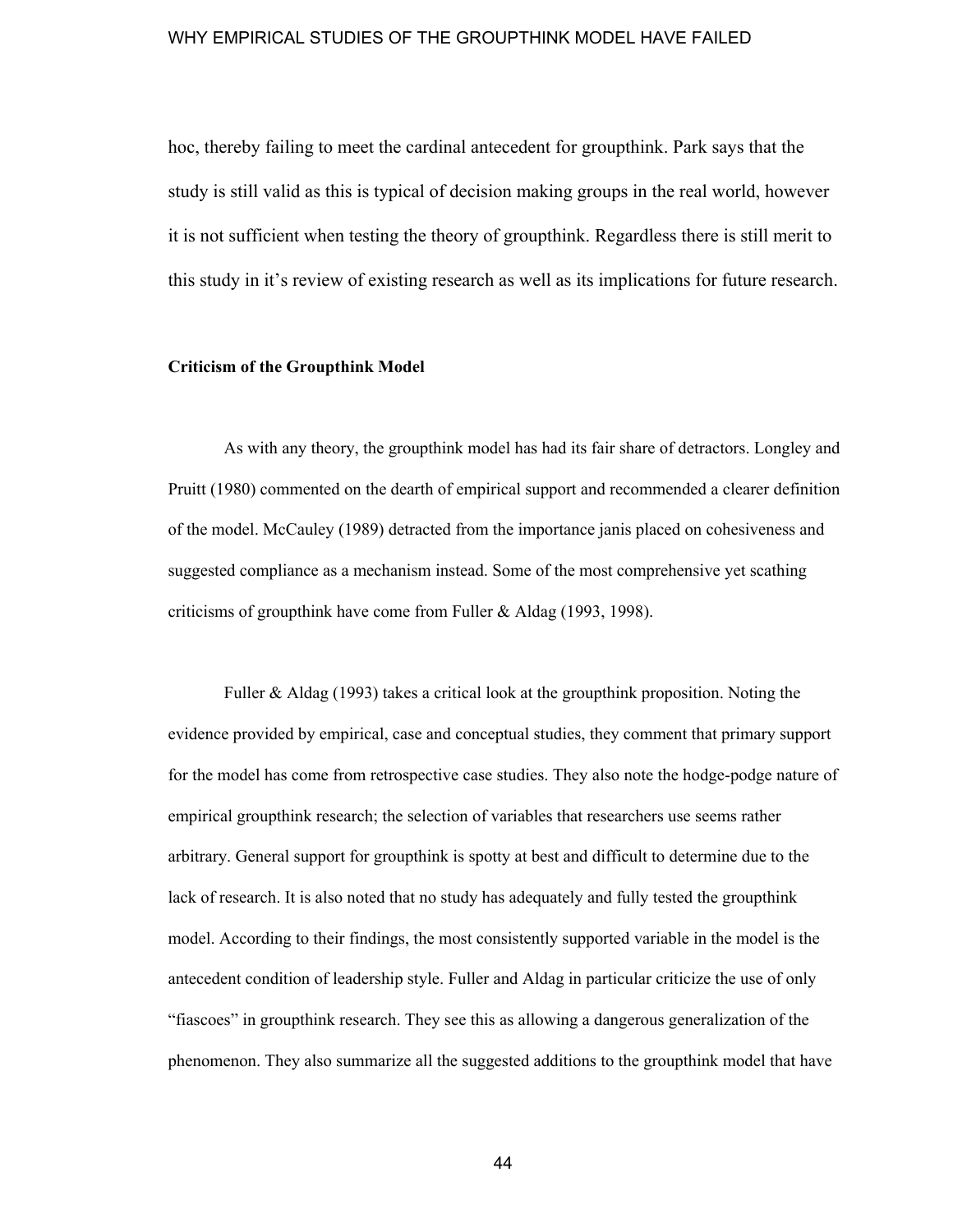been seen in research. These are power of the leader (Flowers, 1977), nature of the task (Callaway & Esser, 1984) and stage of group development (Leana, 1985). They incorporate these factors as well as others taken from related research to create the General Group Problem Solving Model (GGPS). It is not the purpose of this paper to investigate said model but a diagram detailing the model has been included in the appendix (Figure 2.) for reference purposes. They state that this model is far more suited to investigating group decision making than Janis' (1972,1982) Groupthink Model. Fuller & Aldag suggest research into their GGPS model, but also note that it may be too complex (an issue also seen with Groupthink). They also note that longitudinal studies could be a useful tool in this area.

Fuller & Aldag (1998) put forth a far more scathing review of groupthink. The authors literally demonize groupthink, regaling readers with a fable of the mythical monster "gruffthing". Using this fabricated folk tale, they illustrate their frustrations with the preoccupation of the research community with the groupthink model. In particular they note that tendency for researchers to see any factor of the groupthink model as indicative of groupthink being responsible for bad decisions. It should be noted here that Janis (1972, 1982) did note that groupthink was only one of many possible mechanisms that could lead to bad decision making. Fuller & Aldag once again bring up the dearth of evidence supporting the model and lament its presence in the foreground of group decision making literature. They even note that it has seeped into daily life, with numerous news articles being written about the application of groupthink to various situations. In particular they state no evidence for the "strong" or strict model of groupthink and state that this had led to researchers testing "weak" versions and therefore finding partial support. Several other criticisms they present range from an over reliance on concurrence seeking, which they see as merely being adopted by the groupthink model from previous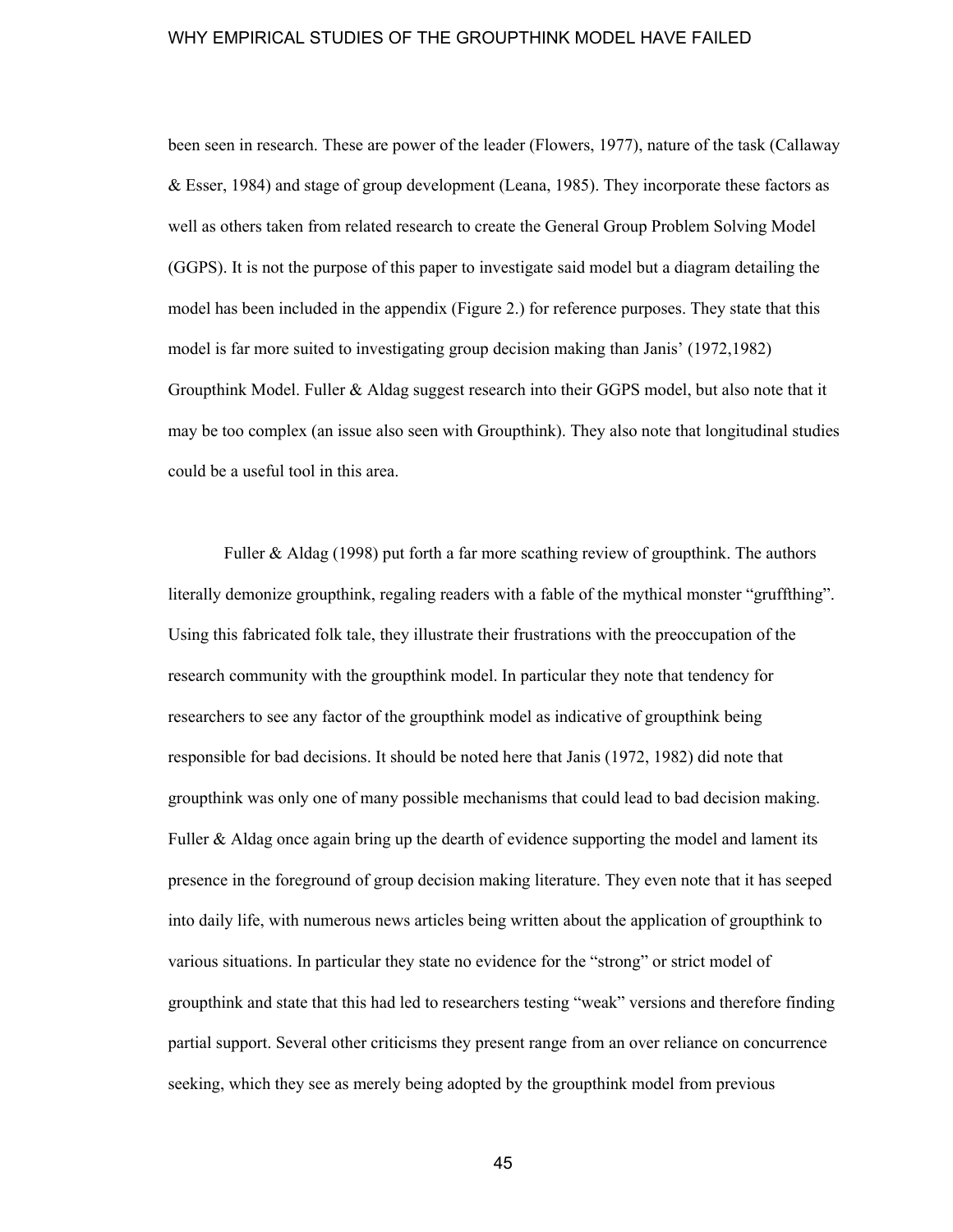research, to the assertion that groupthink is antecedent to poor decision making, which they see as due to the fact that the model includes "all the bad things" that could lead to faulty decision making. They note that groupthink has succeeded in stimulating group decision making research but has cost numerous resources which could have been devoted to the study of processes outside the groupthink model.

Overall, Fuller & Aldag do bring up some notable and valid criticism, but oftentimes seem to get too caught up in their frustration with the groupthink model. In particular they note that warnings to improve research in the area have been ignored. This seems to be the case as the community seems to have forgotten the most key component of the groupthink model according to Janis (1972, 1982), cohesion.

# **Why Empirical Groupthink Research has Failed**

As noted by Janis (1982, 1972), cohesion among the group members is the cardinal antecedent condition of groupthink. Without it, groupthink cannot occur. The rest of the factors are merely additive and probabilistic in that they need not be present but increase the likelihood of groupthink when they are. Almost all empirical studies of groupthink acknowledge the role played by cohesion, but none have been able to replicate as per the groupthink model.

It is typical in groupthink research for cohesion to be manipulated as a variable. Typically this is done by simply telling the participants in high cohesion conditions that they are a good "fit". This can be seen in studies such as Callaway  $\&$  Esser (1984), Turner et al (1992), Courtright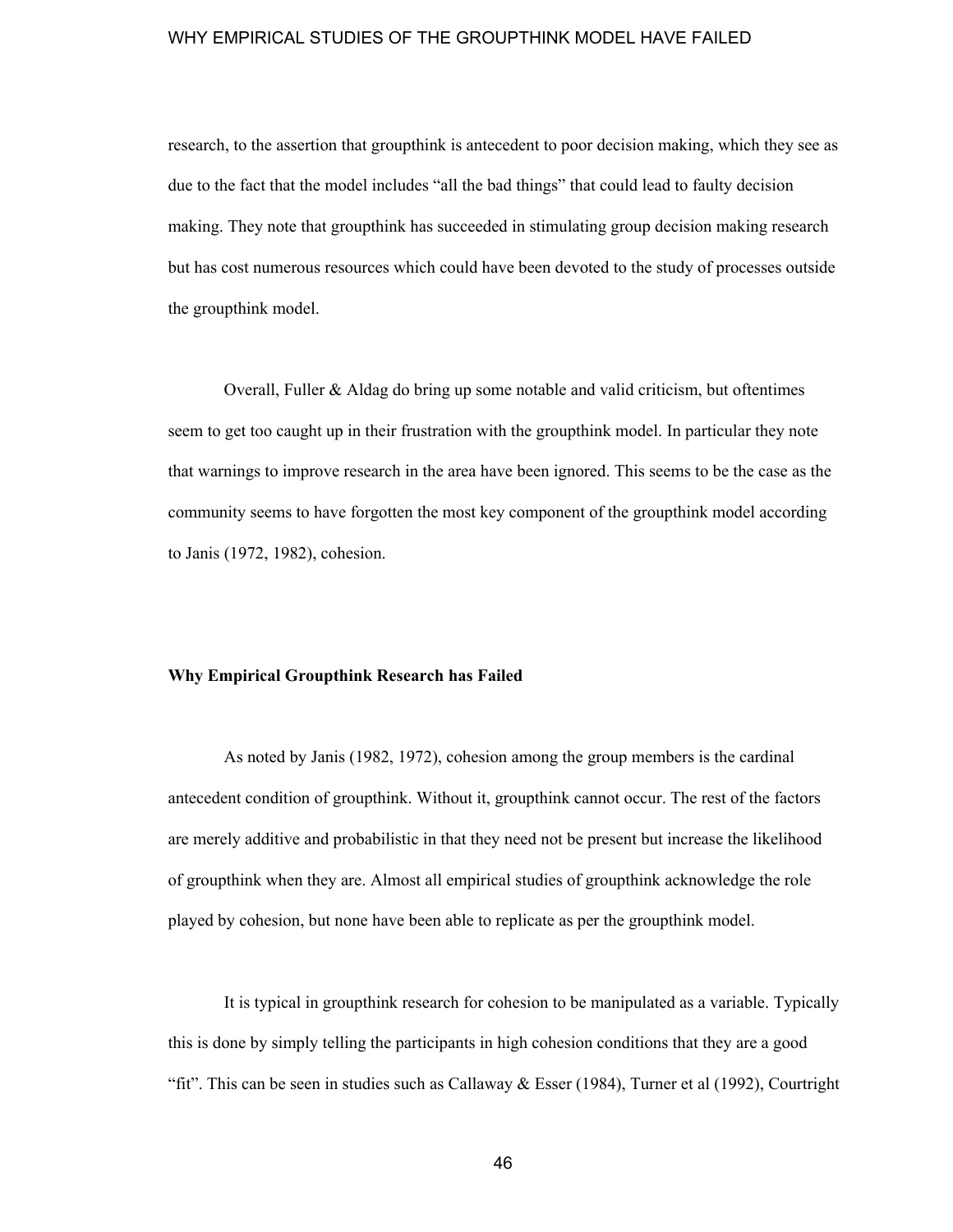(1978) and Flowers (1977). Others have attempted to control for cohesion in order to test other factors of the model. This includes studies such as Callaway, Marriott & Esser (1985). Most strangely, some, such as Park (2000), have even just ignored cohesion all together. Overall, not a single study has come close to replicating the form of cohesion described by Janis (1972, 1982) in his case studies. The cohesion in the groups in Janis' case study, as well as in other case studies like Hensley & Griffin (1984), was based on bonds formed over years of working together. The members of these groups knew each other on a far more personal level in addition to having worked together for far longer. This cohesion cannot be replicated by merely telling participants that they were a good match. The closest an empirical study has gotten to replicating this level of cohesion has been in Leana (1985). The use of groups that had been working together for a semester was far closer to being cohesive than the ad hoc groups used in other studies. A similar technique was used by Moorhead & Montanari (1986) as well. On average both these studies have shown somewhat stronger support for the model than others, suggesting that this could possibly be the key to providing empirical support for the groupthink model. It should also be noted that Bernthal & Insko (1993) distinction between task-oriented and social-emotional cohesion could factor into the the role of cohesion.

#### **Suggestions for Future Research**

Clearly, it is necessary to accurately portray the type of cohesion Janis (1982,1972) used in his model in order to attempt to empirically support the groupthink model. One possible solution to this would be to use groups which had existed over a longer period of time in the high cohesion condition. These participants could be formed using decision making group that have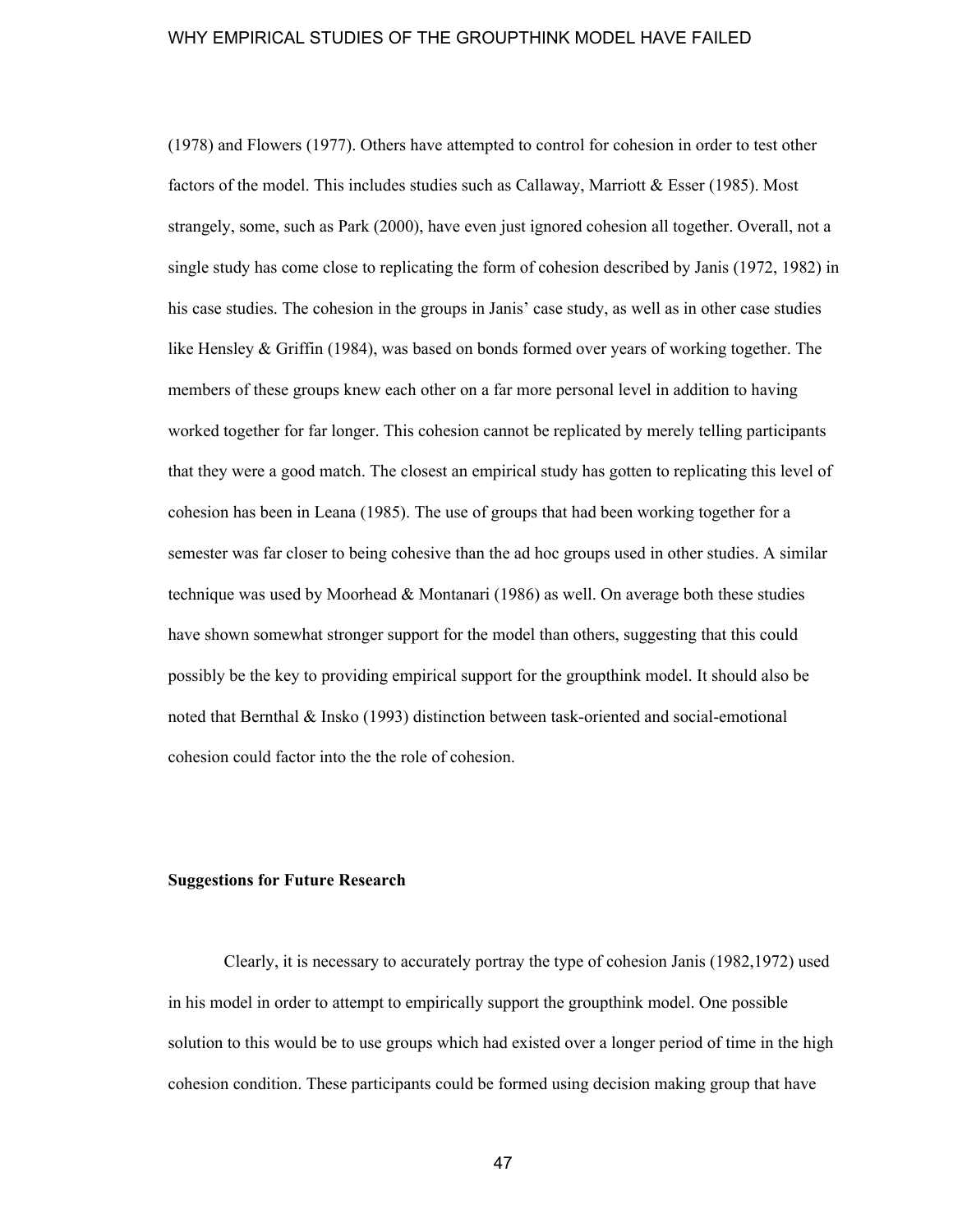existed for at least a 3 year period. Applying this to the high cohesion condition in a replication of Moorhead & Montanari (1986) could be highly beneficial to the future of groupthink research. Such a study is briefly detailed below.

As stated before, Moorhead & Montanari (1986) represents one of the most comprehensive tests of groupthink thus far. Park (2000) could also be chosen, but falls significantly short due to its use of only ad hoc groups. In particular, the comprehensive testing procedure used by Moorhead & Montanari is detailed and expanded in their later publication, Moorhead & Montanari (1989). This article details the creation of the Groupthink Assessment Inventory. The inventory was created by the researchers for the purpose of providing a complete measure of the entire groupthink model. Most of the scales were developed from scratch as there were no existing scales available for many of the groupthink factors at the time. A validation study was carried out in order to ensure the model was robust. Factor analysis of the scales measuring each variable showed that numerous variables were correlated and therefore they were distilled into a more testable yet comprehensive measure of groupthink. Therefore the Groupthink Assessment Inventory is not a perfect match to the original groupthink model, but can still provide insight into its functioning. In particular, several symptoms and defects were combined within their respective categories to form new factors. A table detailing the factors is included in the appendix. The Groupthink Assessment Inventory was developed in a slightly more rudimentary form for use in Moorhead & Montanari (1986) and therefore does not need much modification in order to be utilized. The most important factor would be the use of long-term groups as opposed to the semester long workgroups used in the study. To accurately represent a situation similar to what Janis theorized, a simulation like the "Tycoon" game used by Gladstein & Reilly (1985) could be used. Expected results from a path analysis would be a confirmation of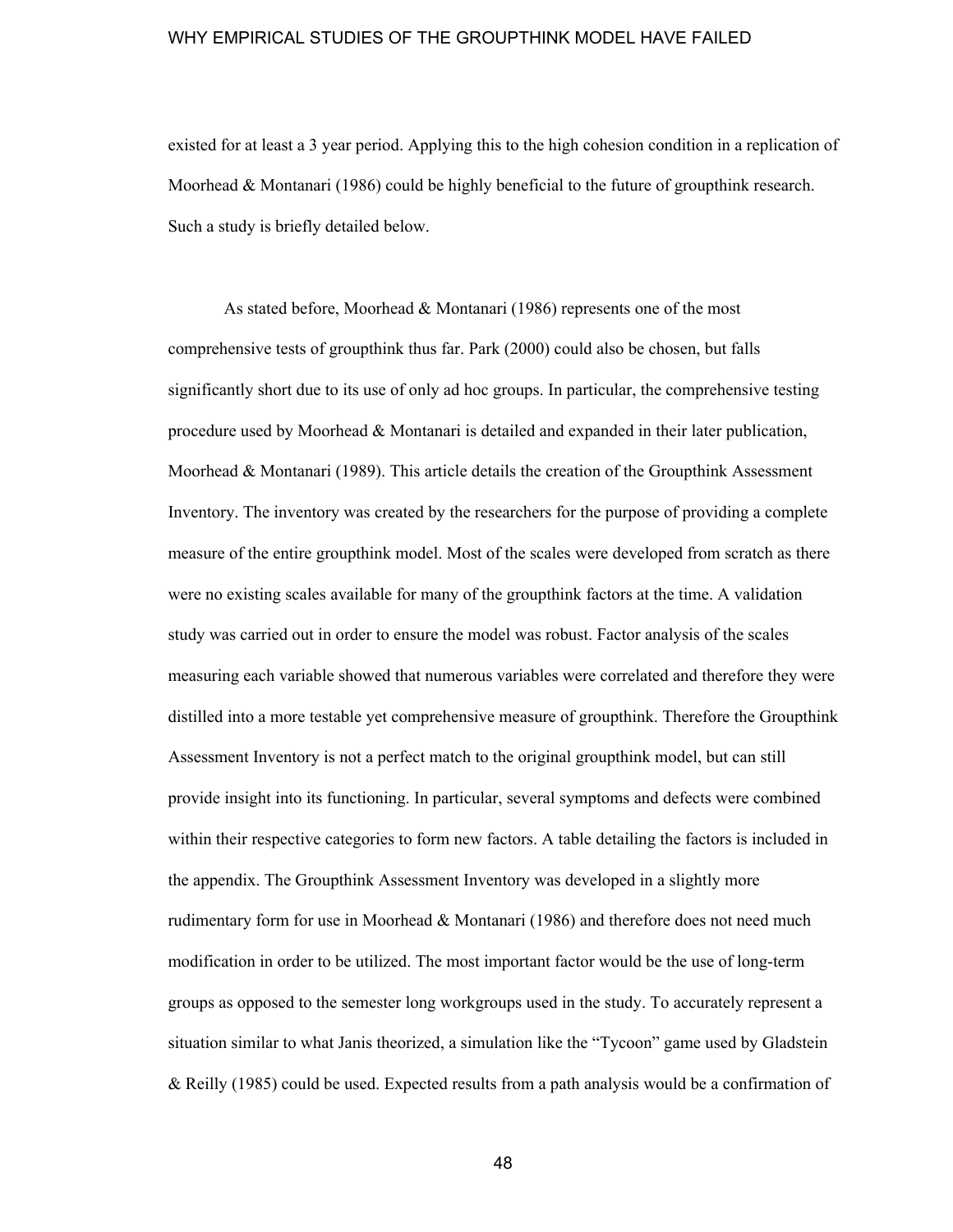the causal sequence seen in the groupthink model, notably a significant effect of the antecedent conditions on the symptoms of groupthink and a significant effect of the symptoms on the defects in decision making. Furthermore, the directional relationships between the factors would be closer to those put forth in the model. Antecedent conditions should be positively linked to symptoms which should be positively linked to the defects in decision making.

As noted by Fuller & Aldag (1993), a longitudinal study could also be utilized for the study of groupthink. A possibility for this could be applying the same study detailed above, based on Moorhead & Montanari (1986), longitudinally to a set of decision making groups. This might allow us to witness how the presence of groupthink factors could change as the groups become more and more cohesive, it would also allow for control of extraneous variables.

It is clear that the field of groupthink has a long way to go. It is my hope that researchers take note of the issues described above in order to more conclusively test Janis' (1972, 1982) groupthink model. Until then criticism of the groupthink model, especially that concerning the lack of empirical evidence, must be taken with a grain of salt.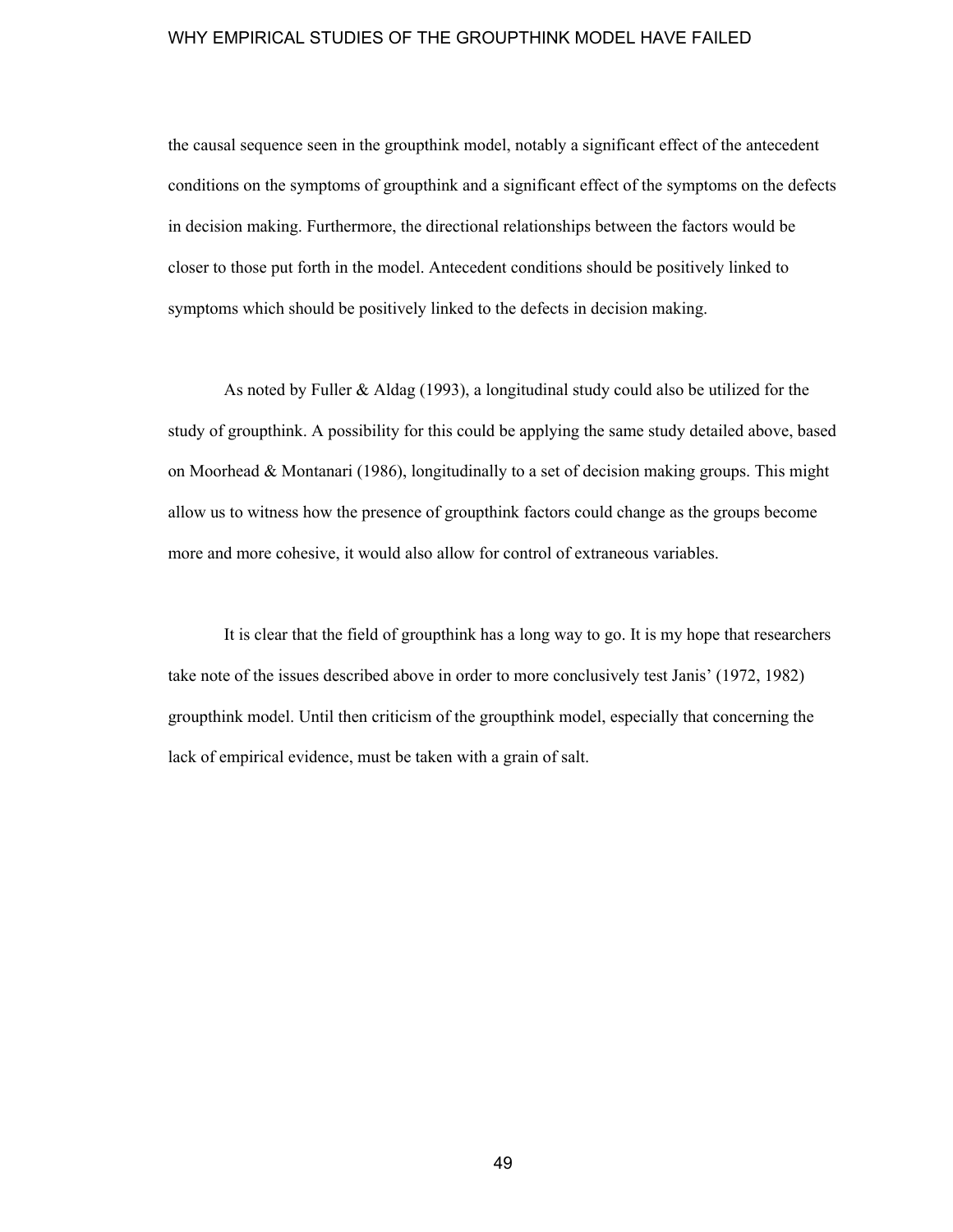# **References**

- Aldag, R. J., & Fuller, S. R. (1993). Beyond fiasco: A reappraisal of the groupthink phenomenon and a new model of group decision processes. *Psychological Bulletin*, *113*(3), 533–552[.](https://doi.org/10.1037/0033-2909.113.3.533) <https://doi.org/10.1037/0033-2909.113.3.533>
- Bernthal, P. R., & Insko, C. A. (1993). Cohesiveness without groupthink: The interactive effects of social and task cohesion. *Group & Organization Management*, *18*(1), 66.
- Callaway, M. R., & Esser, J. K. (1984). Groupthink: Effects of cohesiveness and problem-solving procedures on group decision making. *Social Behavior and Personality*, *12*(2), 157–164[.](https://doi.org/10.2224/sbp.1984.12.2.157) <https://doi.org/10.2224/sbp.1984.12.2.157>
- Callaway, M. R., Marriott, R. G., & Esser, J. K. (1985). Effects of dominance on group decision making: Toward a stress-reduction explanation of groupthink. *Journal of Personality and Social Psychology*, *49*(4), 949–952[.](https://doi.org/10.1037/0022-3514.49.4.949)

<https://doi.org/10.1037/0022-3514.49.4.949>

Chapman, J. (2006). Anxiety and defective decision making: An elaboration of the groupthink model. *Management Decision*, *44*(10), 1391–1404[.](https://doi.org/10.1108/00251740610715713)

<https://doi.org/10.1108/00251740610715713>

Courtright, J. A. (1978). A laboratory investigation of groupthink. *Communication Monographs*, *45*(3), 229–246.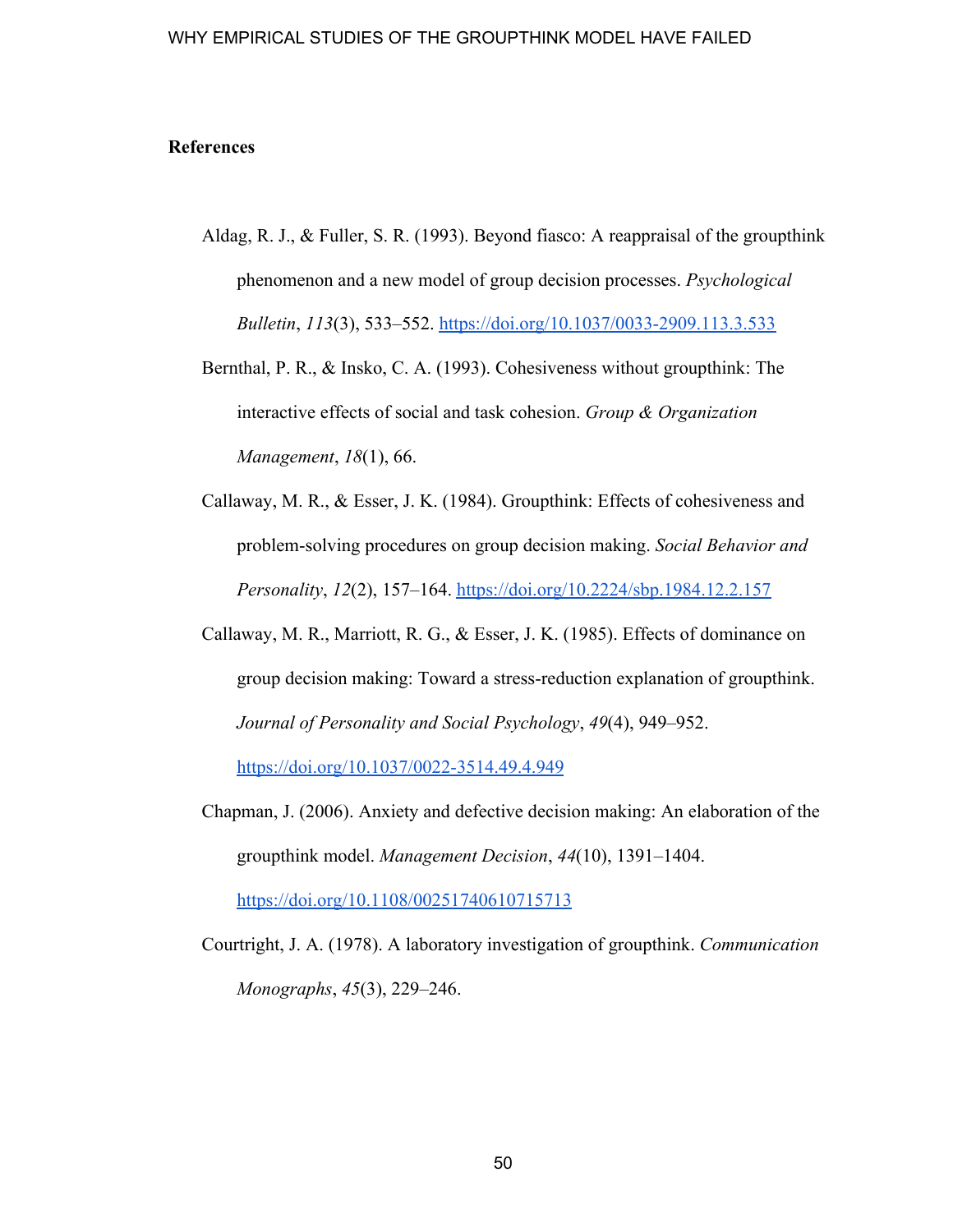- Eaton, J. (2001). Management communication: The threat of groupthink. *Corporate Communications: An International Journal*, *6*(4), 183–192[.](https://doi.org/10.1108/13563280110409791) <https://doi.org/10.1108/13563280110409791>
- Flowers, M. L. (1977). A laboratory test of some implications of Janis's groupthink hypothesis. *Journal of Personality and Social Psychology*, *35*(12), 888–896. <https://doi.org/10.1037/0022-3514.35.12.888>
- Fuller, S. R., & Aldag, R. J. (1998). Organizational Tonypandy: Lessons from a quarter century of the groupthink phenomenon. *Organizational Behavior and Human Decision Processes*, *73*(2), 163–184.

<https://doi.org/10.1006/obhd.1998.2760>

Gladstein, D. L., & Reilly, N. P. (1985). Group decision making under threat: The Tycoon game. *Academy of Management Journal*, *28*(3), 613–627. <https://doi.org/10.2307/256117>

Henningsen, D. D., Henningsen, M. L. M., Eden, J., & Cruz, M. G. (2006). Examining the Symptoms of Groupthink and Retrospective Sensemaking. *Small Group Research*, *37*(1), 36–64[.](https://doi.org/10.1177/1046496405281772) <https://doi.org/10.1177/1046496405281772>

Hensley, T. R., & Griffin, G. W. (1986). Victims of groupthink: The Kent State University Board of Trustees and the 1977 gymnasium controversy. *Journal of Conflict Resolution*, *30*(3), 497–531[.](https://doi.org/10.1177/0022002786030003006)

<https://doi.org/10.1177/0022002786030003006>

Janis, I. L. (1972). *Victims of groupthink: A psychological study of foreign-policy decisions and fiascoes*. Boston: Houghton Mifflin.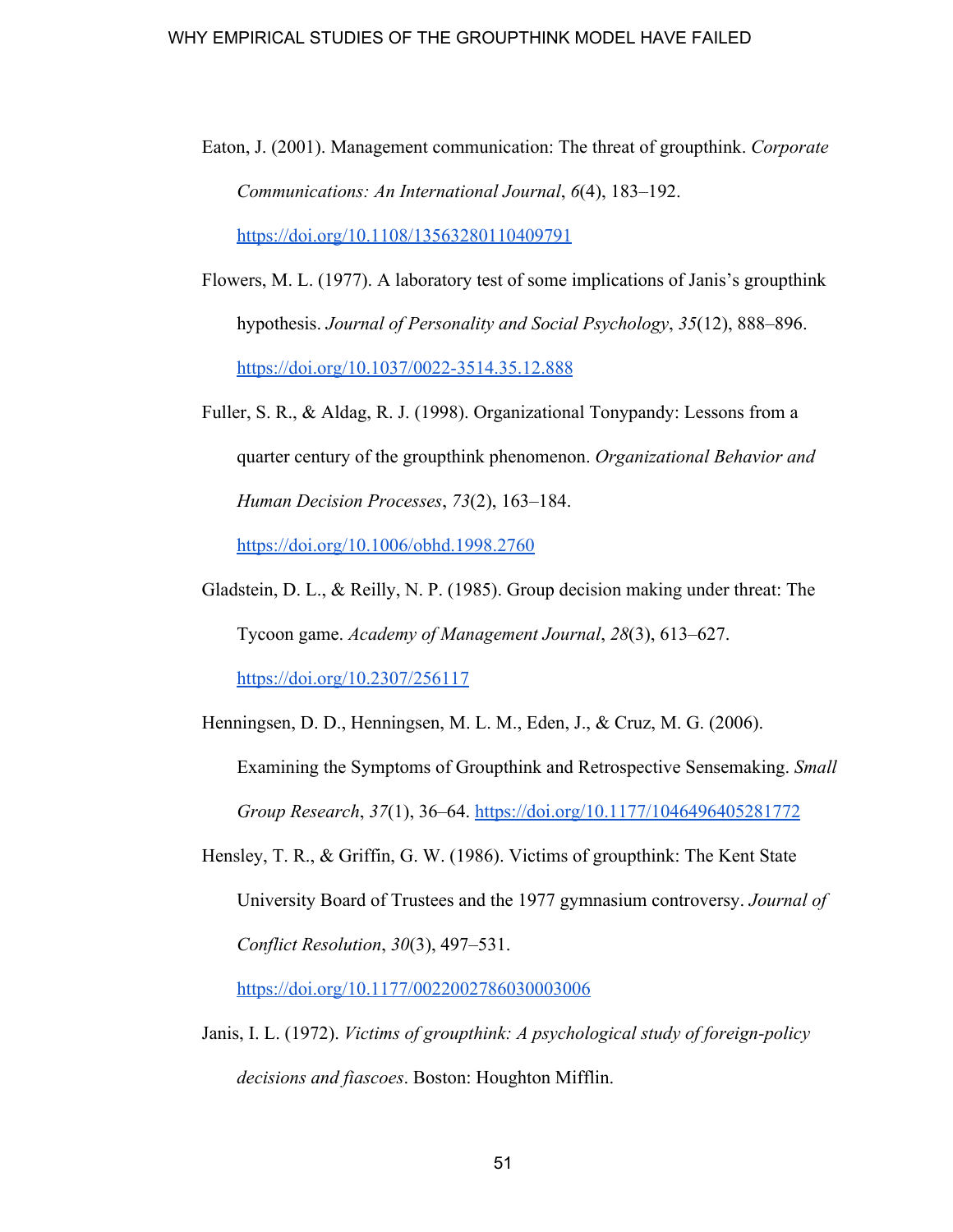- Janis, I. L. (n.d.). *Groupthink: Psychological studies of policy decisions and fiascoes* (Vol. 349). Boston: Houghton Mifflin.
- Kroon, M. B., Van Kreveld, D., & Rabbie, J. M. (1992). Group versus individual decision making: Effects of accountability and gender on groupthink. *Small Group Research*, *23*(4), 427–458[.](https://doi.org/10.1177/1046496492234001) <https://doi.org/10.1177/1046496492234001>
- Leana, C. R. (1985). A partial test of Janis' groupthink model: Effects of group cohesiveness and leader behavior on defective decision making. *Journal of Management*, *11*(1), 5–17. <https://doi.org/10.1177/014920638501100102>
- Longley, J., & Pruitt, D. G. (1980). Groupthink: A critique of Janis's theory. *Review of Personality and Social Psychology*, *1*, 74–93.
- Manz, C. C., & Sims, H. P. (1982). The potential for "groupthink" in autonomous work groups. *Human Relations*, *35*(9), 773–784.

<https://doi.org/10.1177/001872678203500906>

- McCauley, C. (1989). The nature of social influence in groupthink: Compliance and internalization. *Journal of Personality and Social Psychology*, *57*(2), 250–260. <https://doi.org/10.1037/0022-3514.57.2.250>
- Moorhead, G., Ference, R., & Neck, C. P. (1991). Group decision fiascoes continue: Space shuttle Challenger and a revised groupthink framework. *Human Relations*, *44*(6), 539–550[.](https://doi.org/10.1177/001872679104400601) <https://doi.org/10.1177/001872679104400601>
- Moorhead, G., & Montanari, J. R. (1986). An empirical investigation of the groupthink phenomenon. *Human Relations*, *39*(5), 399–410[.](https://doi.org/10.1177/001872678603900502) <https://doi.org/10.1177/001872678603900502>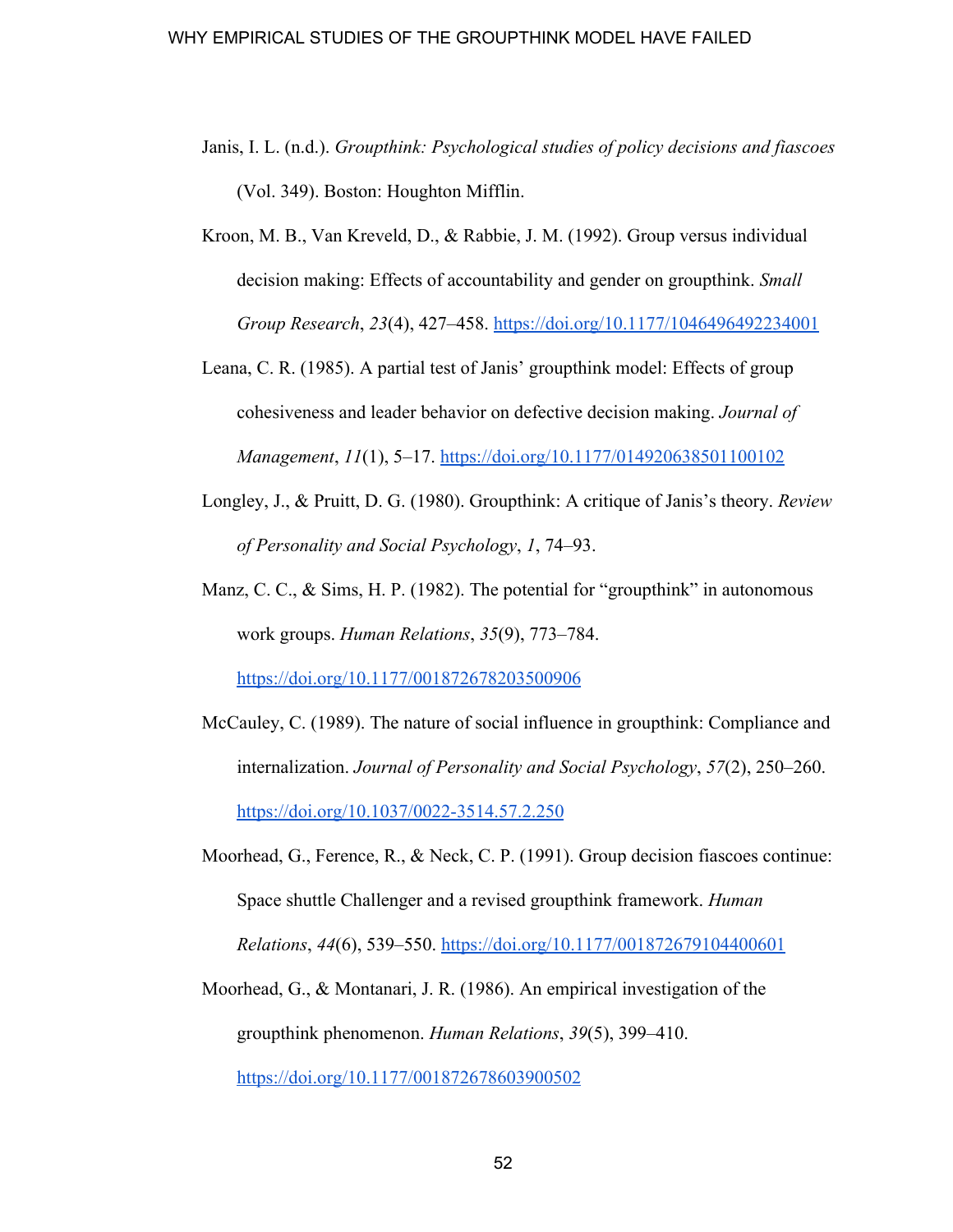Neck, C. P., & Moorhead, G. (1992). Jury deliberations in the trial of US v John DeLorean: A case analysis of groupthink avoidance and an enhanced framework. *Human Relations*, *45*(10), 1077–1091[.](https://doi.org/10.1177/001872679204501004)

<https://doi.org/10.1177/001872679204501004>

- Park, W.W. (2000). A comprehensive empirical investigation of the relationships among variables of the groupthink model. *Journal of Organizational Behavior*, *21*(8), 873–887.
- Raven, B. H. (1998). Groupthink, Bay of Pigs, and Watergate reconsidered. *Organizational Behavior and Human Decision Processes*, *73*(2), 352–361. <https://doi.org/10.1006/obhd.1998.2766>
- Turner, M. E., Pratkanis, A. R., Probasco, P., & Leve, C. (1992). Threat, cohesion, and group effectiveness: Testing a social identity maintenance perspective on groupthink. *Journal of Personality and Social Psychology*, *63*(5), 781–796[.](https://doi.org/10.1037/0022-3514.63.5.781) <https://doi.org/10.1037/0022-3514.63.5.781>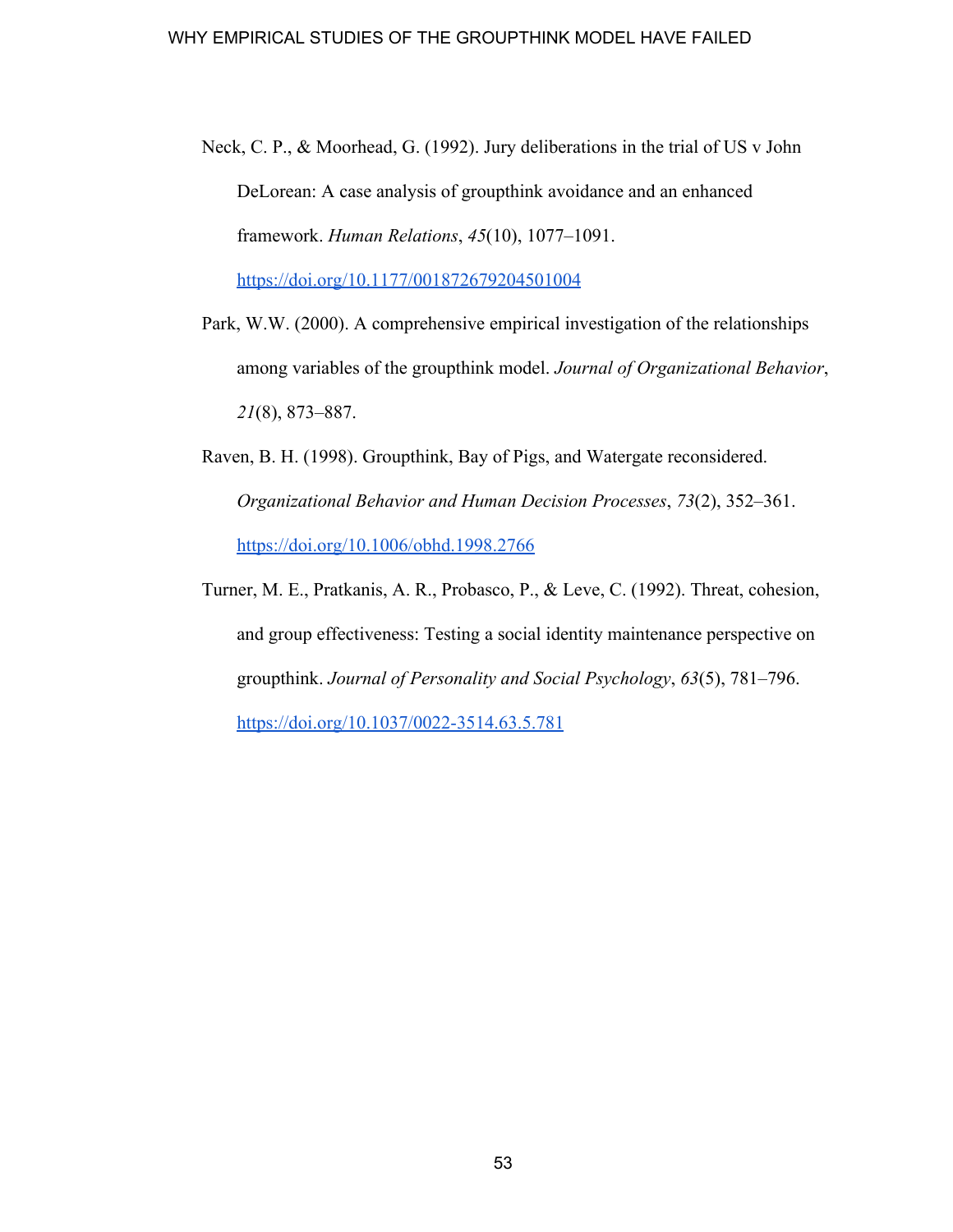# **Appendix**



**SCHEMATIC OF THE GROUPTHINK MODEL** 

Figure 1. The Revised Groupthink Model. Adapted from *Groupthink* (p. 244), by I. L. Janis, 1982, Boston: Houghton Mifflin, Copyright 1982 by Houghton Mifflin Company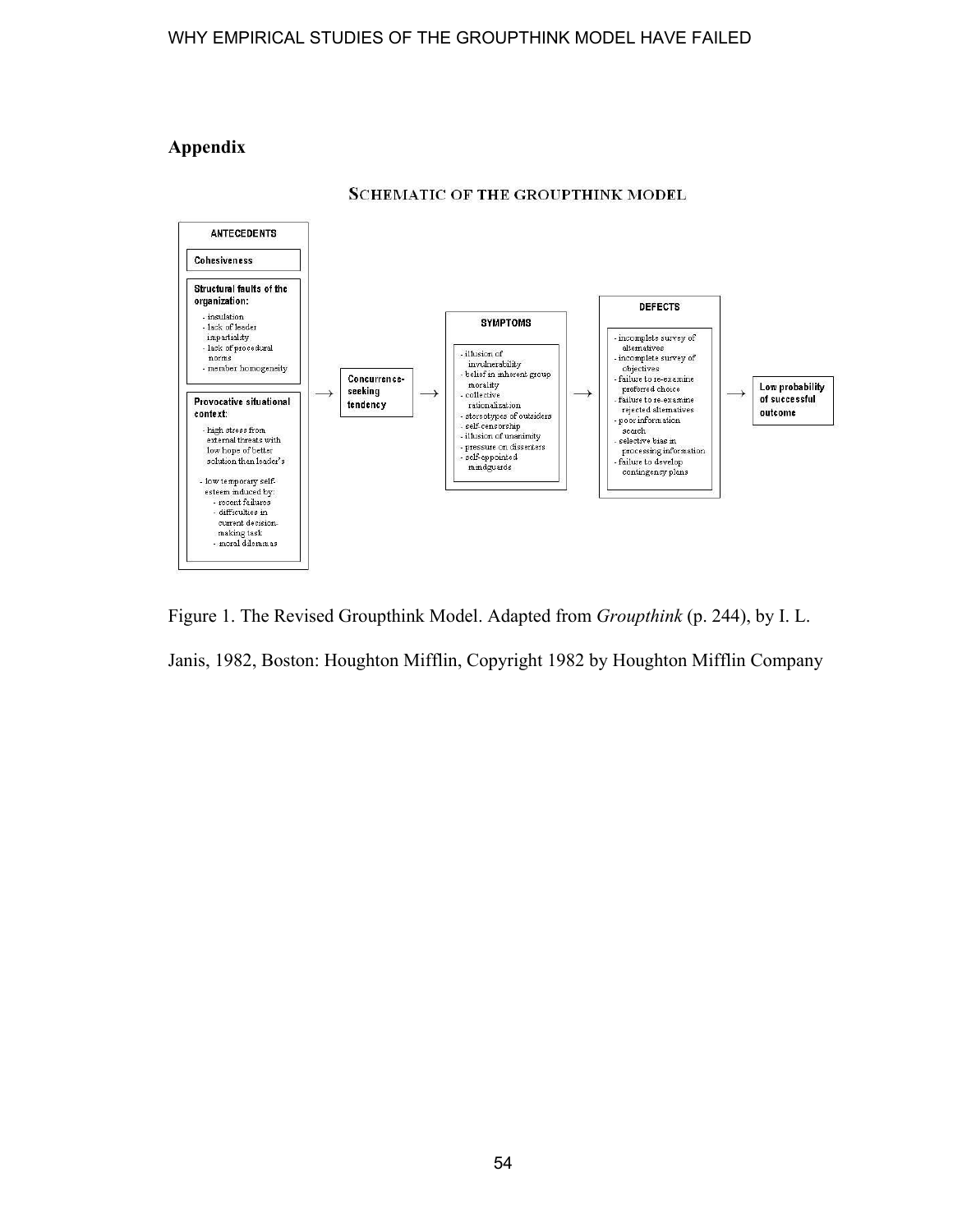

**SCHEMATIC OF THE GGPS-MODEL** 

Figure 2. The GGPS Model. Adapted from "Beyond Fiasco: A reappraisal of the groupthink phenomenon and a new model of group decision processes", by R. J. Aldag and S. R. Fuller, 1993, *Psychological Bulletin*, 113(3), p. 544, Copyright 1993 by American Psychological Association.